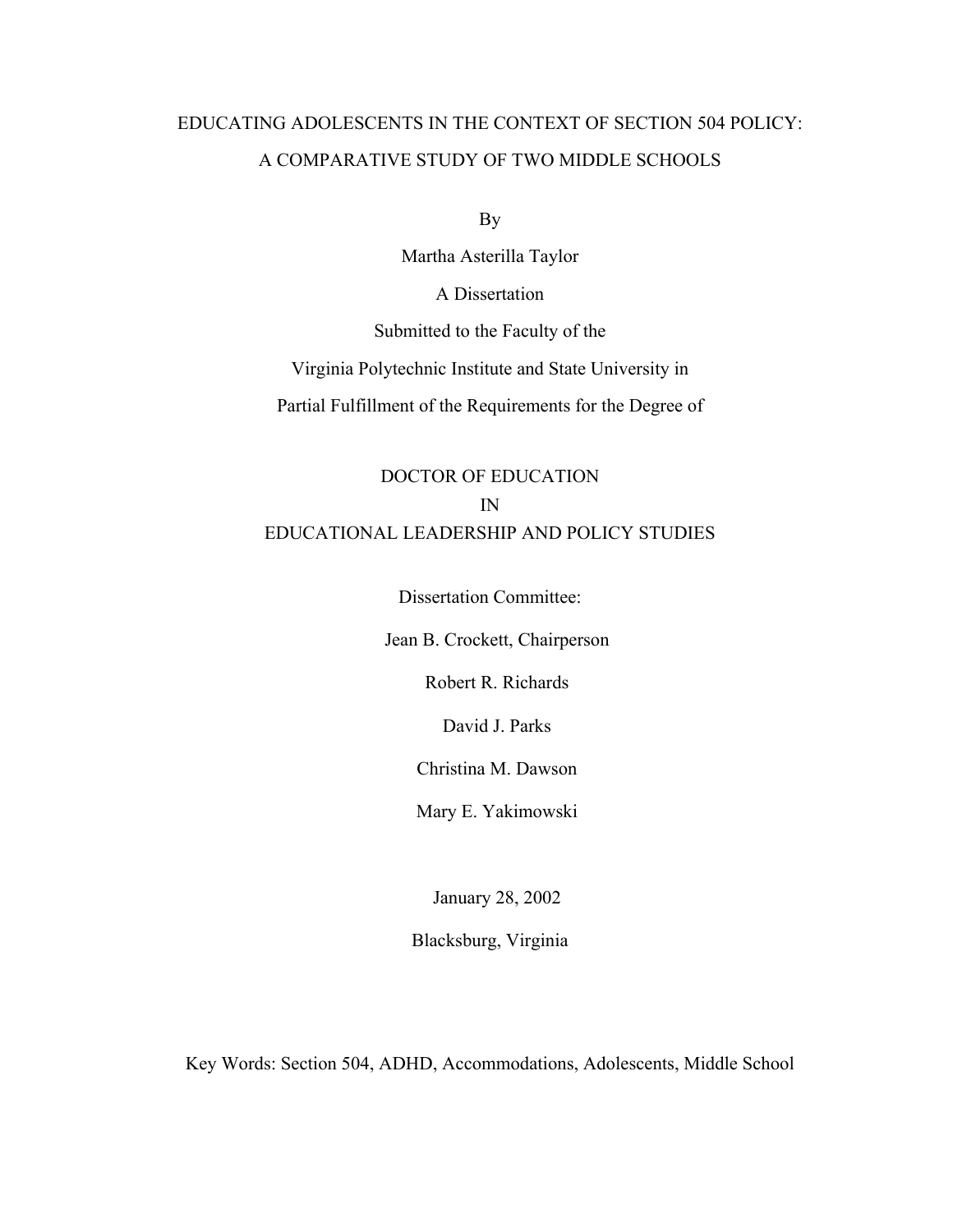# EDUCATING ADOLESCENTS IN THE CONTEXT OF SECTION 504 POLICY: A COMPARATIVE STUDY OF TWO MIDDLE SCHOOLS

By

Martha Asterilla Taylor

Jean B. Crockett, Ph.D.

Chairperson

Educational Leadership and Policy Studies

(ABSTRACT)

Section 504 "prohibits discrimination against persons with disabilities by school districts receiving federal financial assistance" (First & Curcio, 1993, p.33). In public schools, eligible students receive an Individualized Accommodation Plan (IAP), guaranteeing a free appropriate public education (FAPE) and equitable access to educational opportunities (Bateman, 1996). Interest in Section 504 has grown among school personnel, especially in the use of this mandate for students with attention deficit hyperactivity disorder (ADHD). Additionally, the number of students with IAPs has increased nationally, in Virginia, and in the school district studied (Elementary and Secondary Schools Compliance Reports, 1994 & 1997). It has been hypothesized that these increases are attributable to ADHD. Therefore, the purpose of this study was to explore who these adolescents are and how they are served under Section 504 policy in two middle schools in southeastern Virginia. A comparative case study design was used to explore Section 504 policy implementation through within and cross-case comparisons of data from documents and interviews with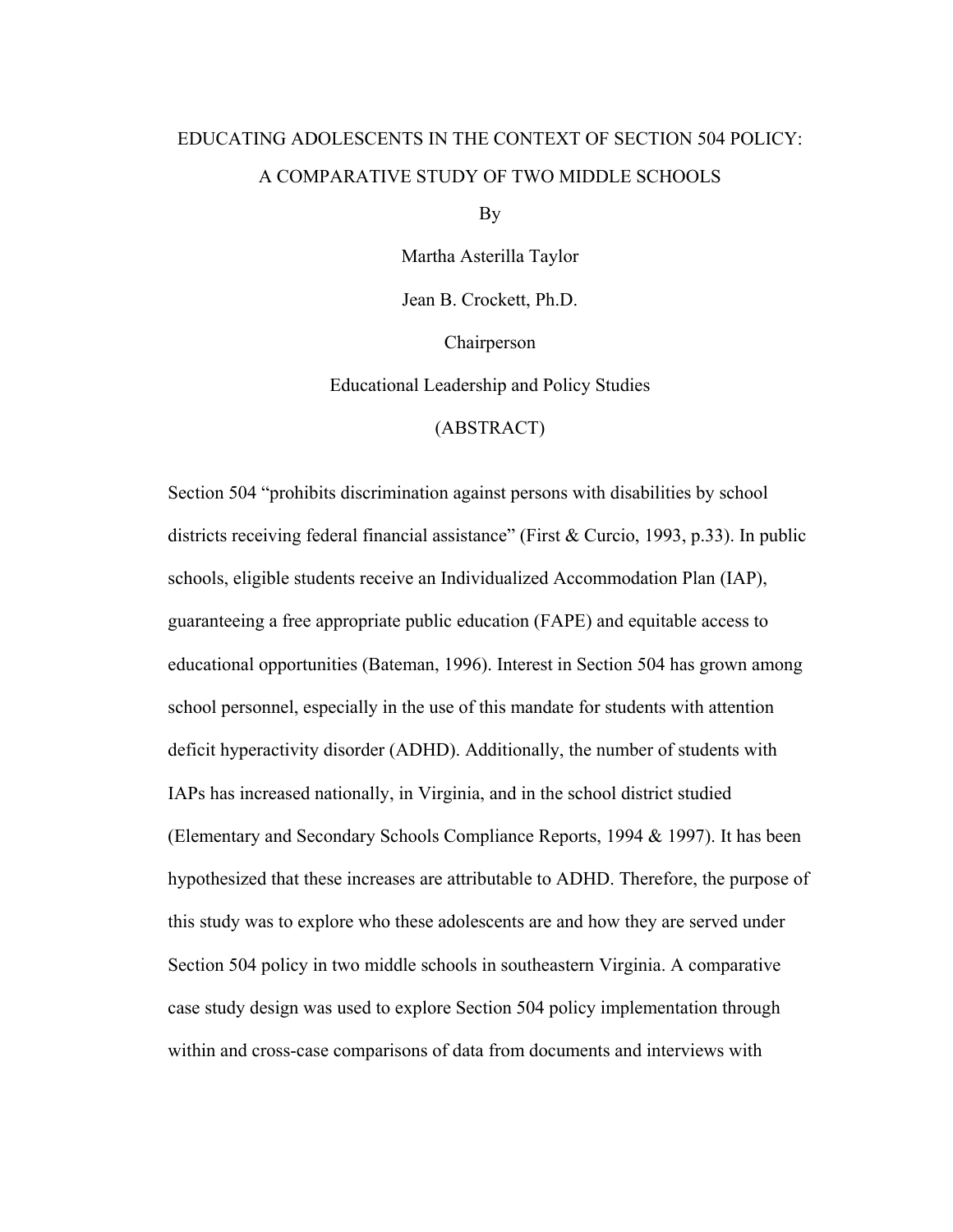administrators and teachers about the number and content of IAPs, and decisionmaking pertaining to the Section 504 process. Grounded theory was used to generate propositions relative to how demographic profiles and IAP content are affected by the implementation process. Results identified relevant themes and factors as awareness of procedures, time, costs, and school profiles. The findings of this study are intended to raise stakeholder awareness about Section 504 decision-making practices and their influence on services for students, and to inform Section 504 staff developers of training needs.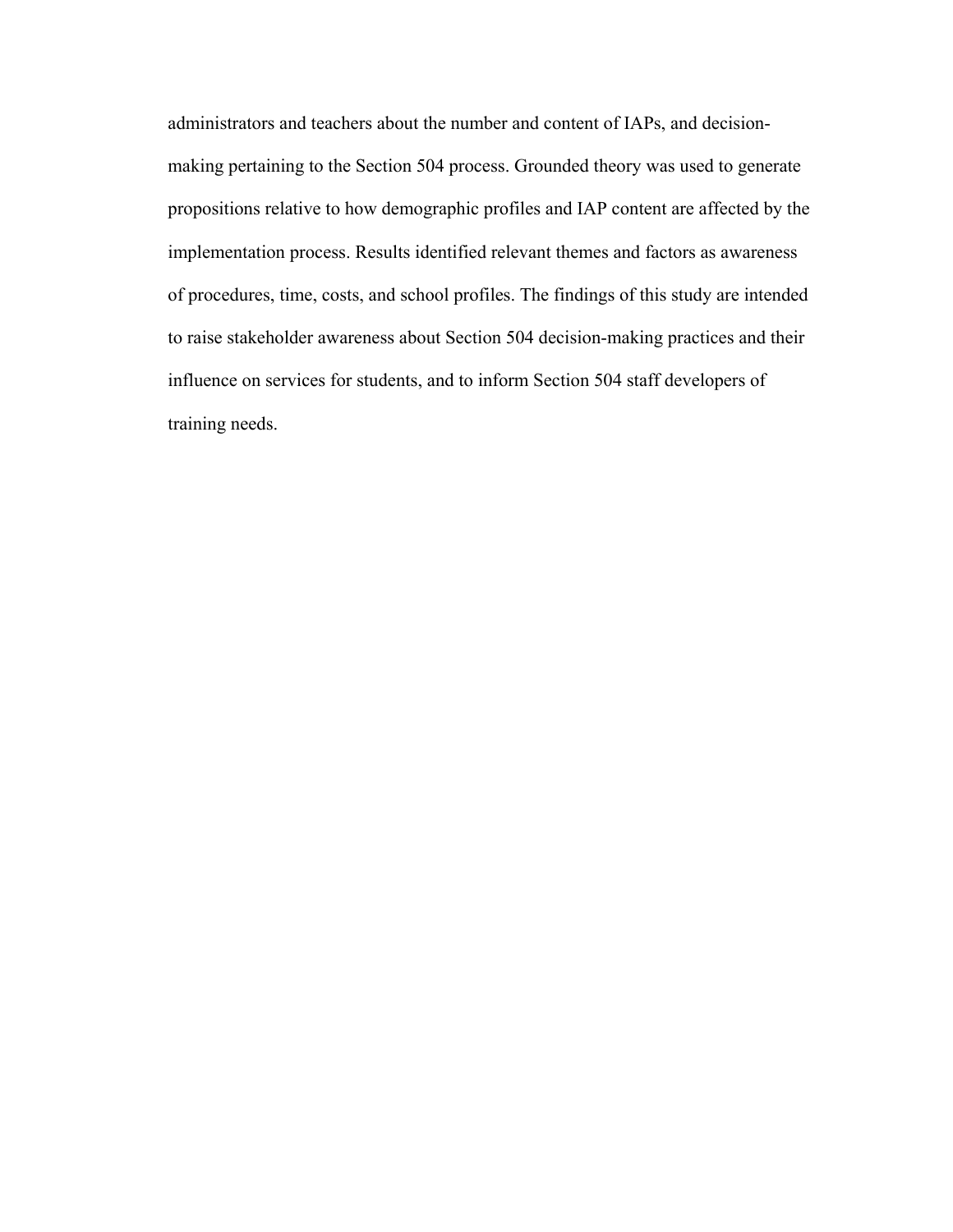## ACKNOWLEDGMENTS

I wish to express sincere appreciation to Dr. Jean B. Crockett, major advisor and chairperson of the dissertation committee, for her wisdom and guidance during the planning and writing of this dissertation. Special appreciation goes to Dr. Robert R. Richards, Dr. David J. Parks, Dr. Christina M. Dawson, and Dr. Mary E. Yakimowski for serving on the committee and providing valuable insight and encouragement. I will be forever grateful to Dr. Travis Twiford for his willingness to serve on the committee when another member could not be present.

Much appreciation goes to Robert Mitchell for the flexibility shown in helping me balance the demands of my position and the time required to complete this study. He is in many ways responsible for the interest I have in this topic. Additionally, I extend thanks and special appreciation to the administrators and teachers who participated in this study, the Tidewater Cohort, Paulette Gardner, and other support staff at VA Tech who provided invaluable assistance and technical expertise.

Especially warm and heartfelt thanks go to family and an amazing friend for their encouragement, tolerance, and humor shown throughout this undertaking (Colin Taylor, Miranda Taylor, Sydnee Yvette, Martha Asterilla-Conyers, Roger Asterilla, Glenda White, Gloria Palmer, Valerie Gipson, Denise Bell, and Mary Lee). I also wish to thank my roommates and friends, Dr. Lawrence Myers and Dr. Pamela Hoffler-Riddick, for an enriching and very memorable dimension of campus life.

Lastly, I extend deep appreciation to those in my work and church families for their many prayers and "nuggets of wisdom."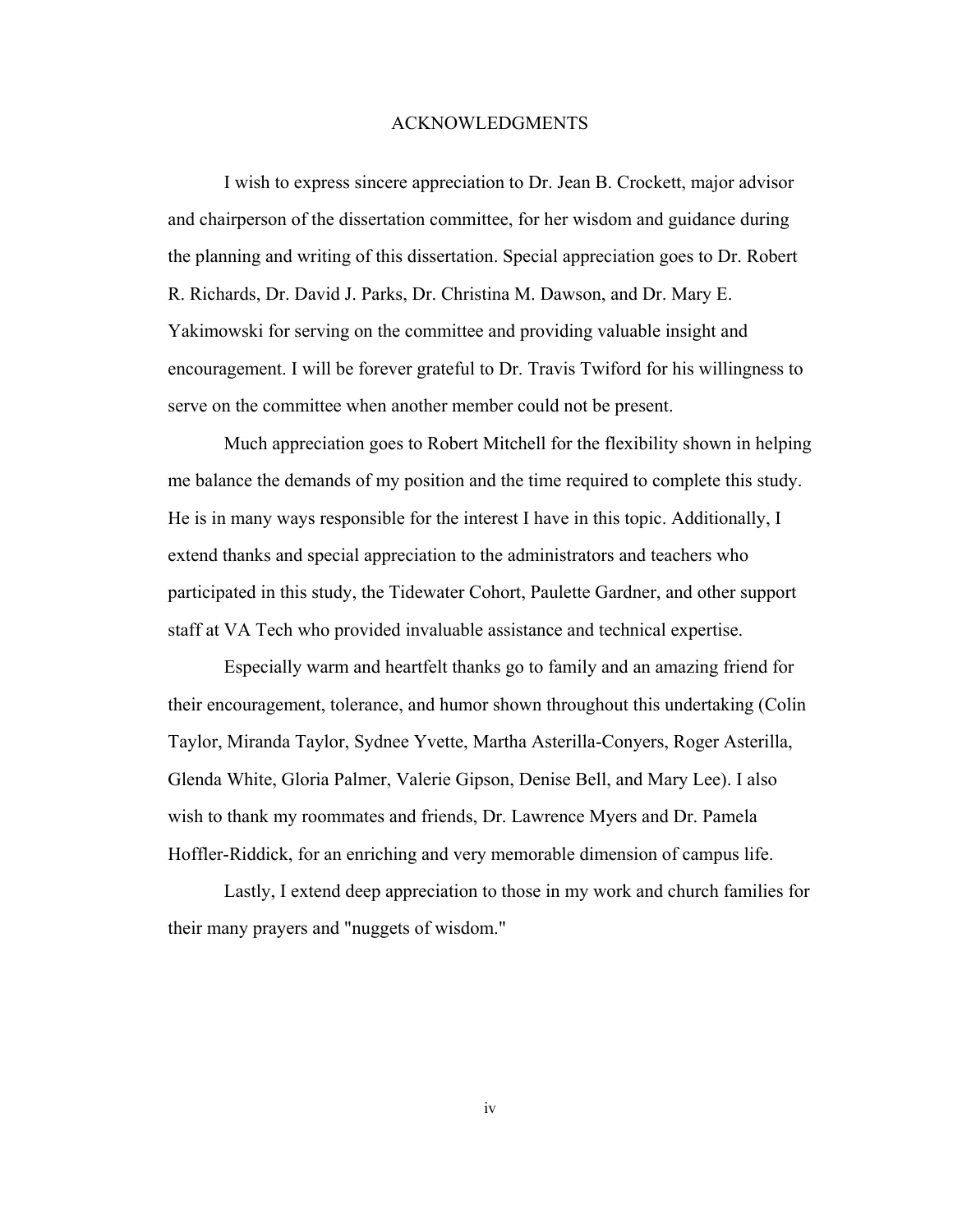# *DEDICATION*

*With deepest love, gratitude, and devotion* 

*To my husband, Larry* 

*For your love, prayers, patience, and constant reminders* 

*That the Power behind me* 

*Always was greater than any challenge placed before me.*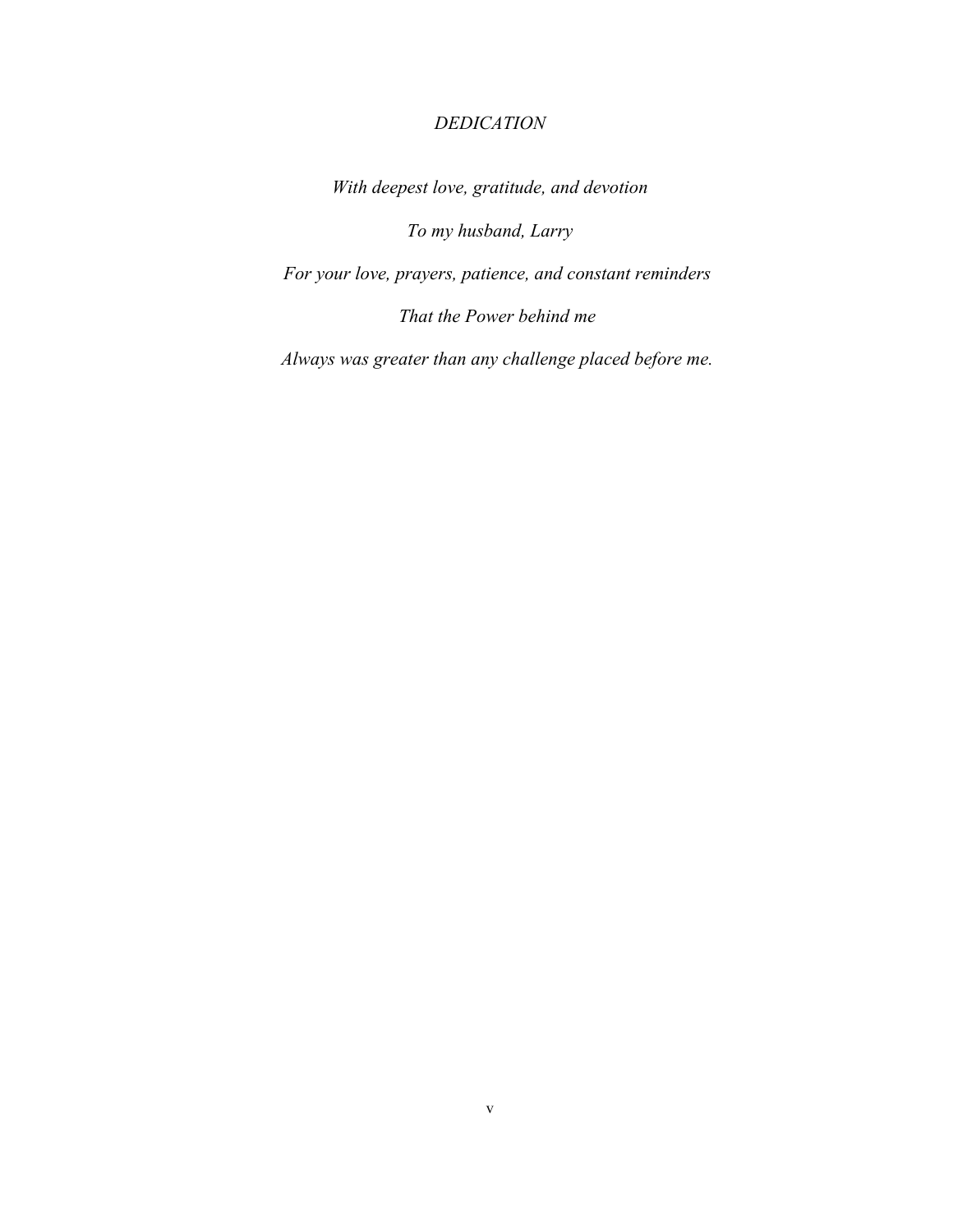# TABLE OF CONTENTS

| <b>CHAPTER</b> |                                               |  |
|----------------|-----------------------------------------------|--|
| $\mathbf{I}$   |                                               |  |
|                |                                               |  |
|                |                                               |  |
|                |                                               |  |
|                |                                               |  |
|                |                                               |  |
|                |                                               |  |
|                |                                               |  |
|                |                                               |  |
|                |                                               |  |
| П.             |                                               |  |
|                |                                               |  |
|                |                                               |  |
|                | Characteristics of Middle School Adolescents9 |  |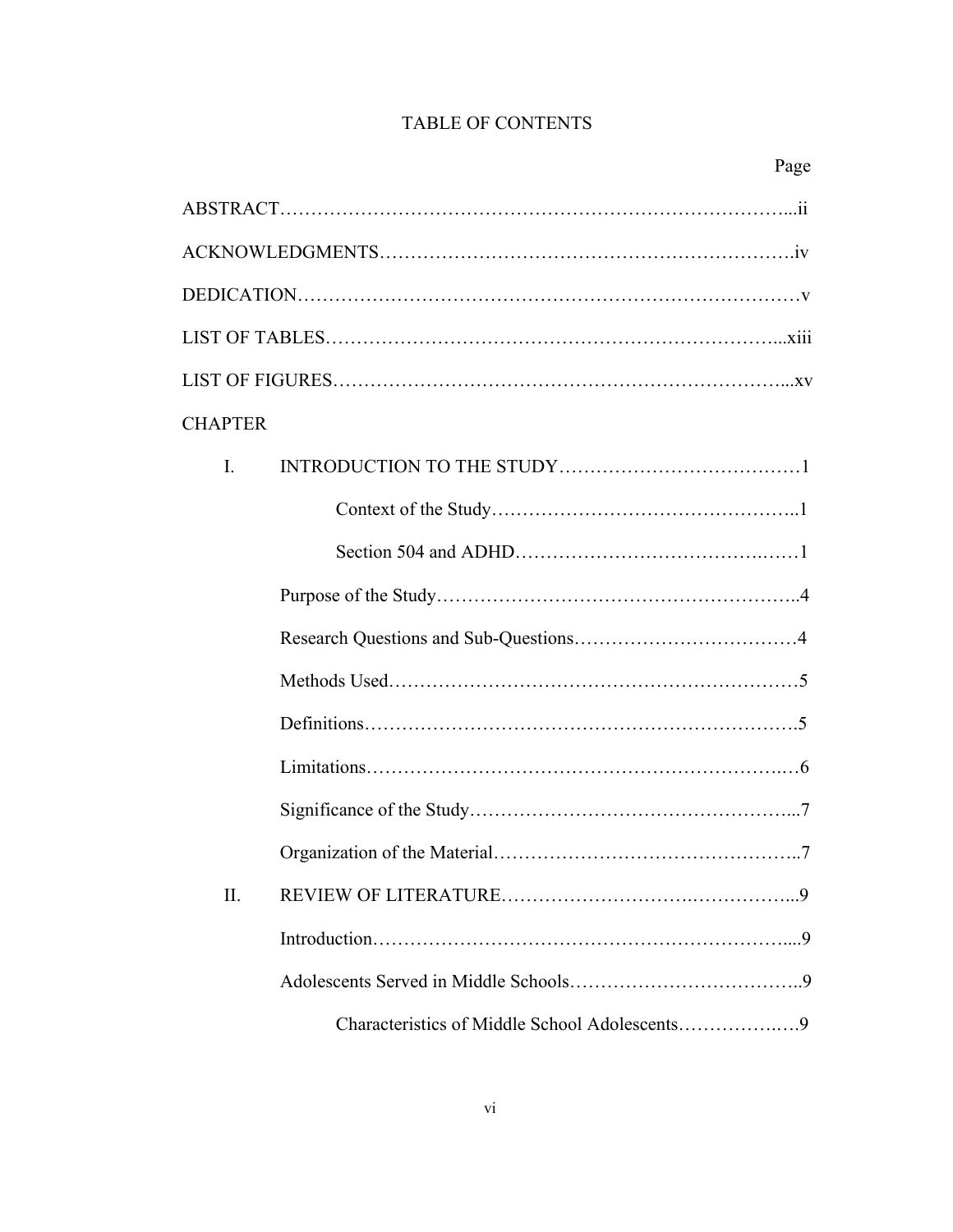|      | Characteristics of Middle Schools Serving These           |  |
|------|-----------------------------------------------------------|--|
|      |                                                           |  |
|      | Summary of Issues Regarding Adolescents Served in         |  |
|      |                                                           |  |
|      | Legal Policies That Serve Adolescents with Disabilities19 |  |
|      |                                                           |  |
|      | Individuals with Disabilities Education Act (IDEA)21      |  |
|      |                                                           |  |
|      |                                                           |  |
|      |                                                           |  |
|      | <b>Research Studies Addressing Legal Policies</b>         |  |
|      |                                                           |  |
|      | Summary of Legal Policies Related to Section 50437        |  |
|      | Awareness of Section 504 Provisions By Those Who Serve    |  |
|      |                                                           |  |
|      | Administrators' Awareness and Use of Section 504          |  |
|      |                                                           |  |
|      | Teachers' Awareness and Use of Section 504 Policy         |  |
|      |                                                           |  |
|      | Summary of Awareness of Section 504 by Providers42        |  |
|      |                                                           |  |
| III. |                                                           |  |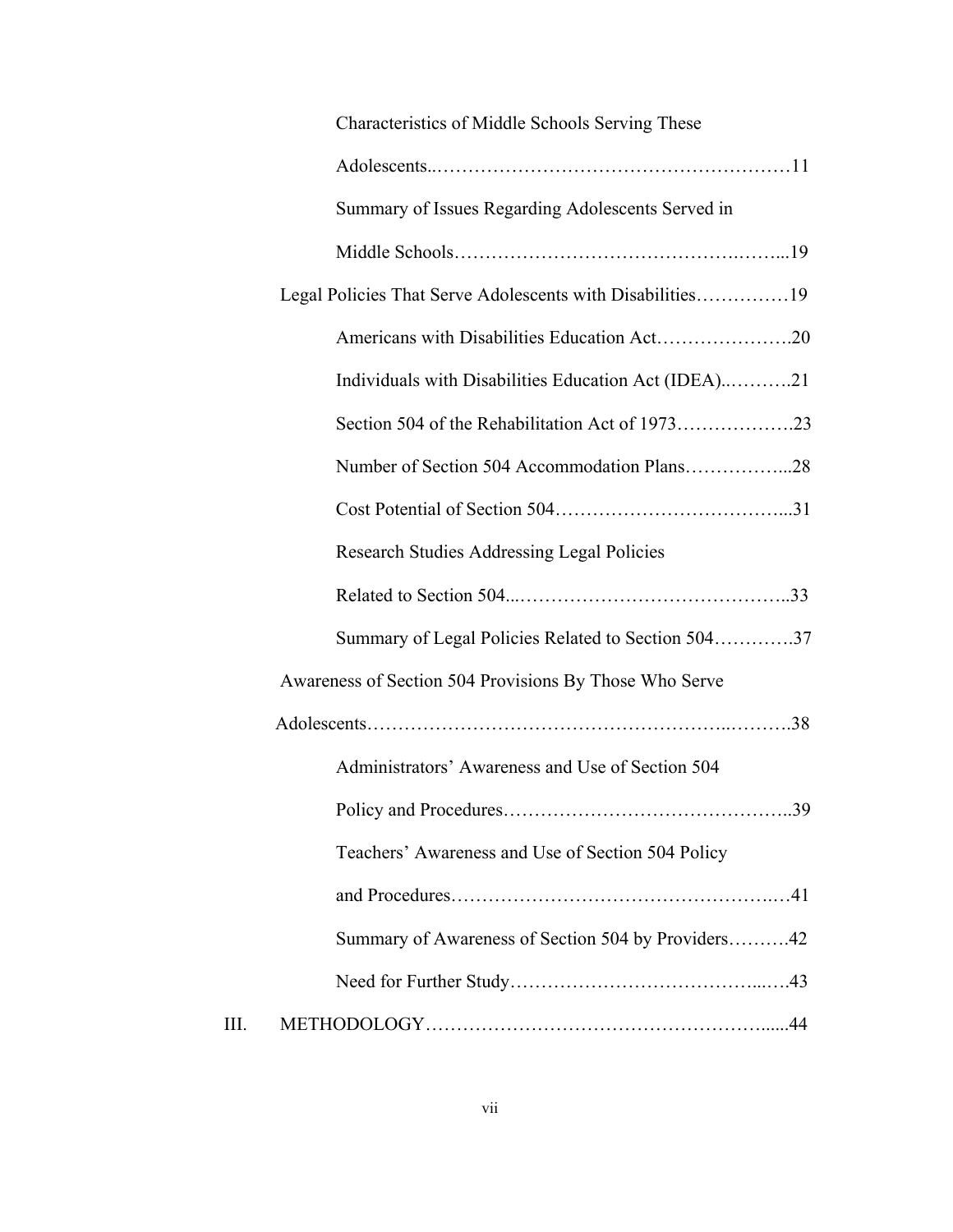| Inservice Response Related to Section 504         |
|---------------------------------------------------|
|                                                   |
|                                                   |
|                                                   |
|                                                   |
|                                                   |
|                                                   |
| School Site Section 504 Administrator Selection54 |
|                                                   |
|                                                   |
| Development of the Interview Protocols and        |
|                                                   |
|                                                   |
|                                                   |
|                                                   |
|                                                   |
|                                                   |
|                                                   |
|                                                   |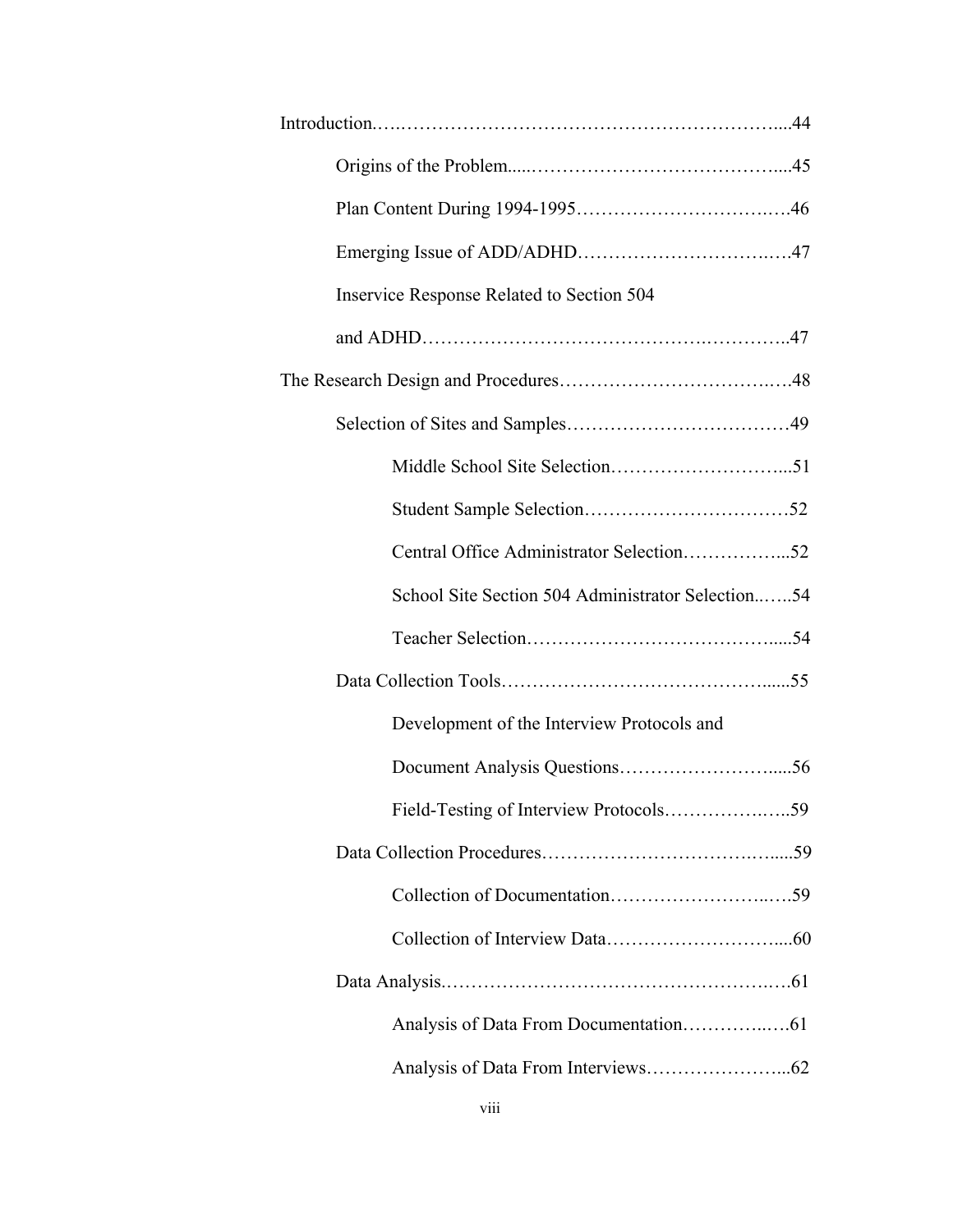|     | Coding for Document Analysis and Interviews63         |
|-----|-------------------------------------------------------|
|     |                                                       |
|     |                                                       |
| IV. |                                                       |
|     | Section I: Describing the Adolescents Served Under    |
|     |                                                       |
|     | Number and Demographic Profiles of Students           |
|     |                                                       |
|     | Analysis Across Cases of the Number and Demographics  |
|     | of Students with Individualized Accommodation Plans75 |
|     | Summary of Analysis Across Cases of the Number and    |
|     | Demographics of Students with Individualized          |
|     |                                                       |
|     | Section II: Describing and Analyzing the Content of   |
|     |                                                       |
|     | The Content of Section 504 Plans in the Two Schools78 |
|     |                                                       |
|     |                                                       |
|     | Environmental Adaptations and Modifications85         |
|     |                                                       |
|     |                                                       |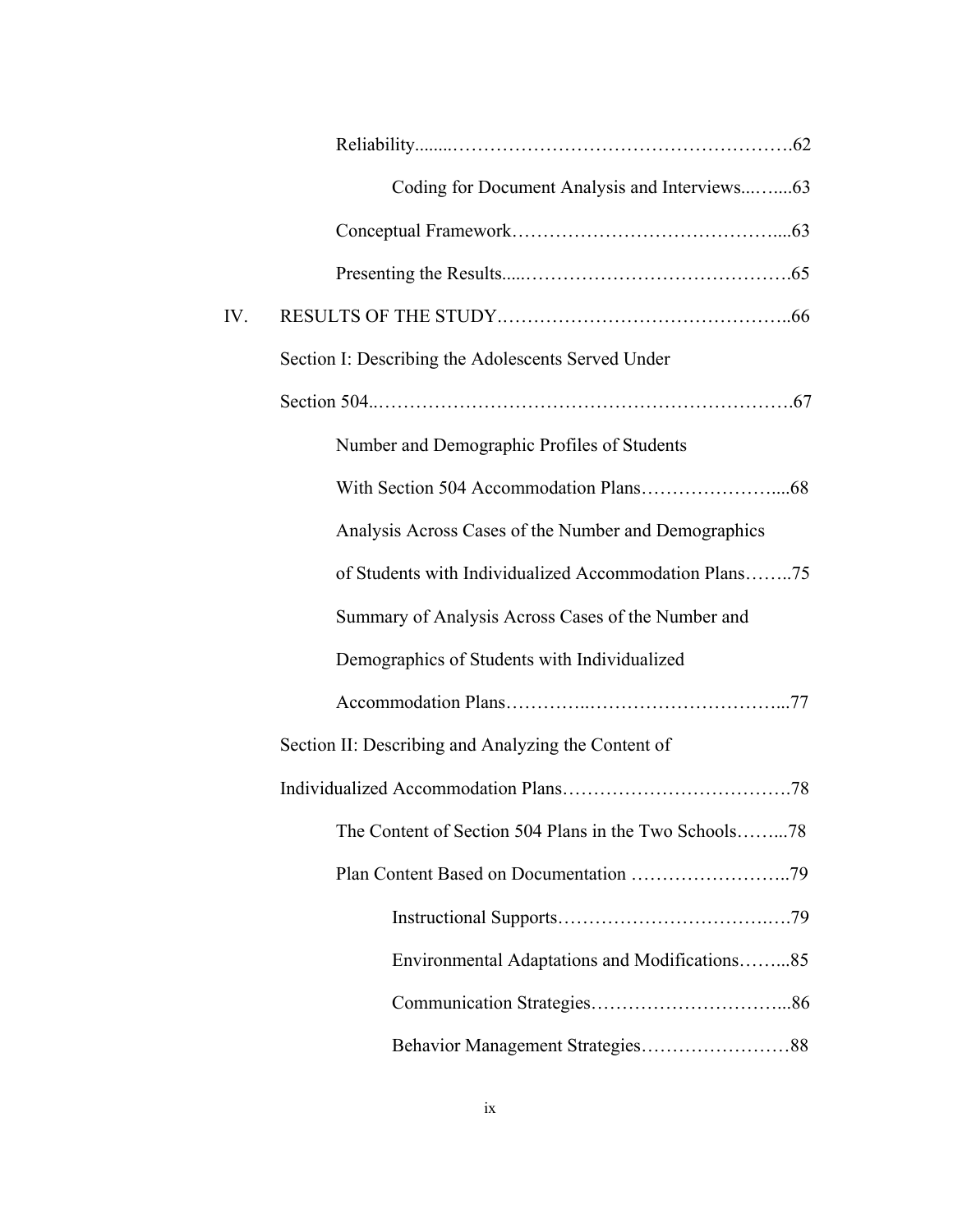| Other Strategies and Methodologies94                       |
|------------------------------------------------------------|
| Summary of the Overall Content of Section 504 Plans96      |
| Section III: How Section 504 Policy was Implemented in the |
|                                                            |
| Factors Affecting the Implementation of                    |
|                                                            |
| Understanding the Purpose of Section 504101                |
| Implementing the Section 504 Legal Process                 |
|                                                            |
| Developing and Using Accommodation Plans                   |
|                                                            |
| Time Factors Associated with Implementing the              |
|                                                            |
| Cost Factors Associated with Implementing the              |
| . 138                                                      |
| Providing Information and Support Through                  |
|                                                            |
| Summary of Factors Related to Implementing the             |
|                                                            |
|                                                            |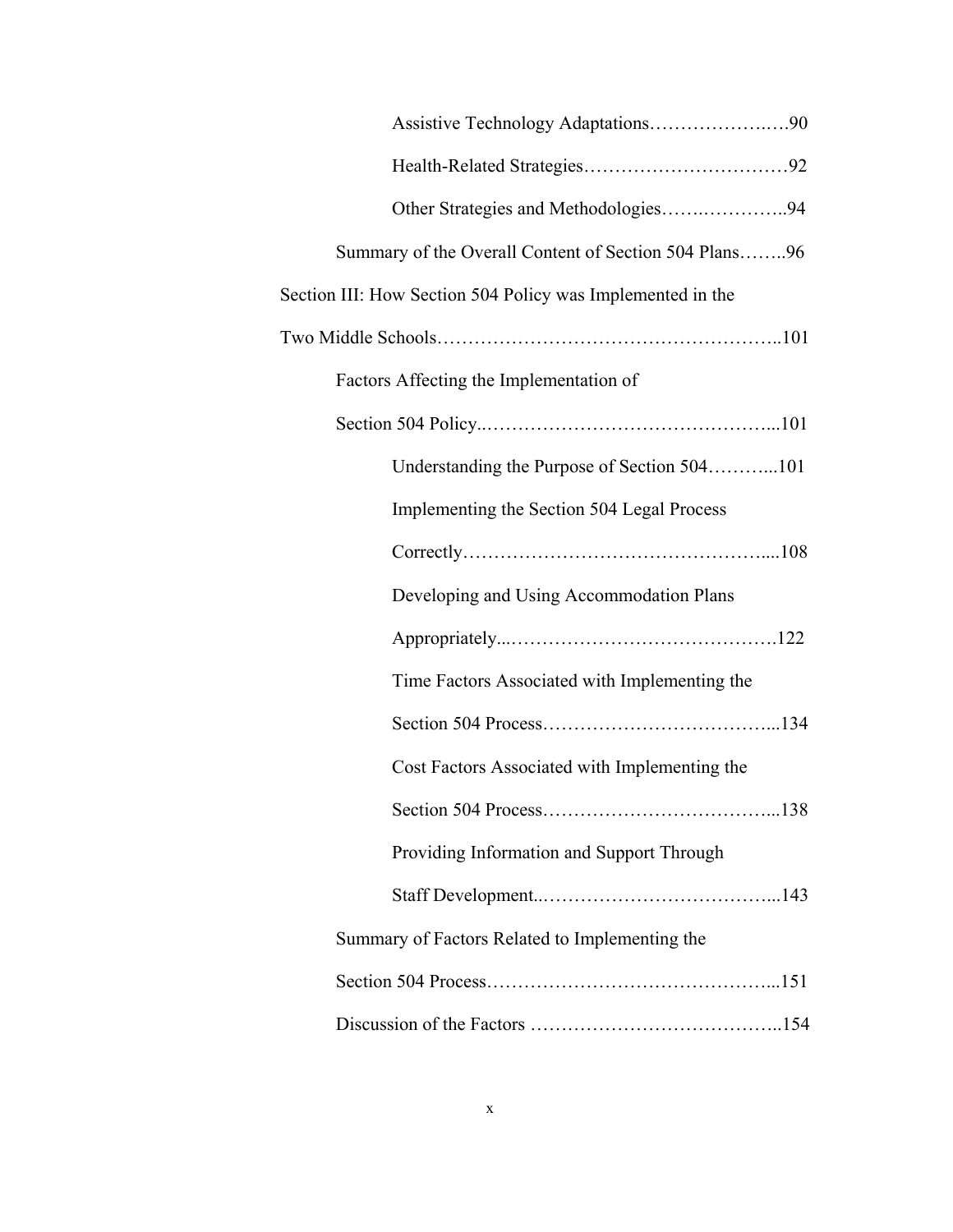|    | Section: IV: Examining Some Implications of Section 504 Policy |
|----|----------------------------------------------------------------|
|    | Implementation on The Number of Accommodation Plans-           |
|    | A Theoretical Explanation for Variability in Plan Numbers168   |
|    | Reasons For Variability in Plan Number169                      |
|    | Demographic Influencers of Variability in Plan                 |
|    |                                                                |
|    | Theoretical Explanation for the Difference in the Number of    |
|    |                                                                |
|    | Section V: Relevant Factors Affecting the Implementation of    |
|    |                                                                |
| V. | CONCLUSIONS, IMPLICATIONS AND                                  |
|    |                                                                |
|    |                                                                |
|    |                                                                |
|    |                                                                |
|    |                                                                |
|    |                                                                |
|    |                                                                |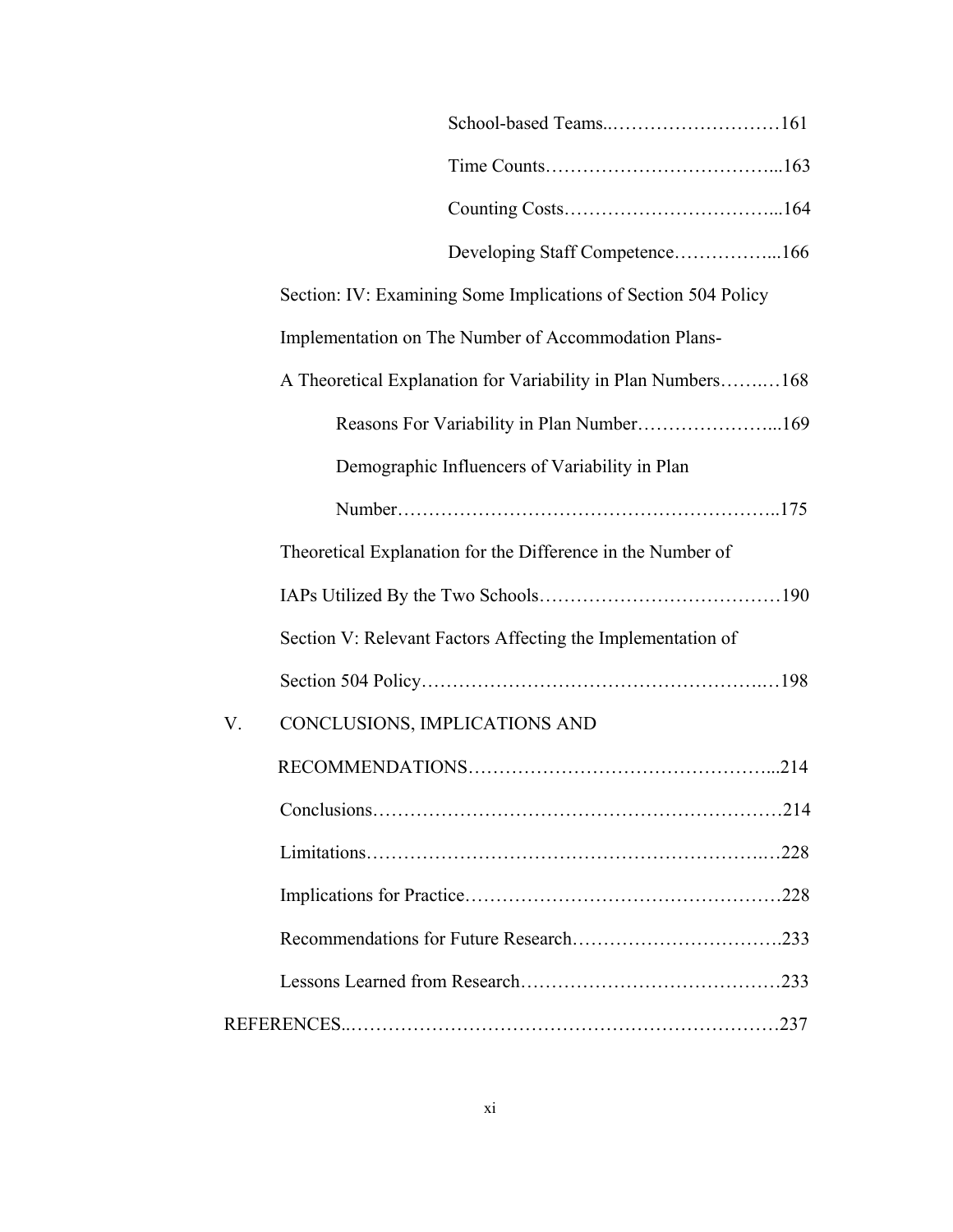| Appendix A: Definition of Attention Deficit –        |      |
|------------------------------------------------------|------|
|                                                      |      |
|                                                      |      |
|                                                      |      |
|                                                      |      |
| Appendix E: Revised Items Under Document Analysis271 |      |
|                                                      |      |
| Appendix G: Number and Demographics of Students276   |      |
|                                                      |      |
|                                                      |      |
|                                                      | .287 |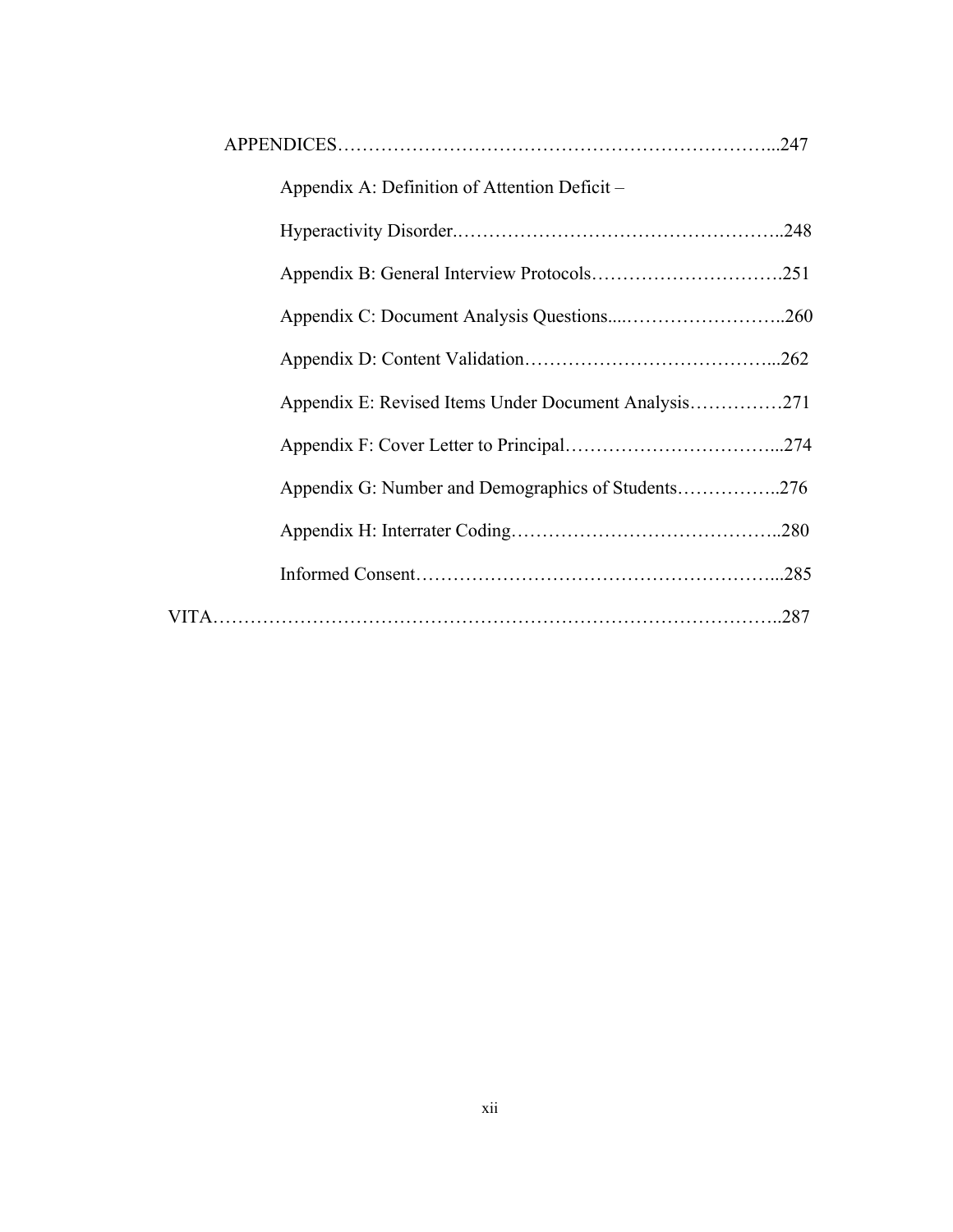# LIST OF TABLES

| <b>TABLE</b>                                                      | PAGE |
|-------------------------------------------------------------------|------|
| 2.1<br>Comparison of Section 504 and the Individuals with         |      |
|                                                                   |      |
| Demographic Profiles of Schools With High Plan Users (HPU)<br>3.1 |      |
|                                                                   |      |
| 4.1<br>Demographic Profiles of Students With Individualized       |      |
| Accommodation Plans in High and Low Plan Schools,                 |      |
|                                                                   |      |
| Ranks of Accommodations in HPU School and School LPU94<br>4.2     |      |
| A Theoretical Explanation of the Difference in the Number<br>4.3  |      |
| of Accommodation Plans Utilized By the Two Schools191             |      |
| A Theoretical Explanation of How Section 504 Policy<br>4.4        |      |
|                                                                   |      |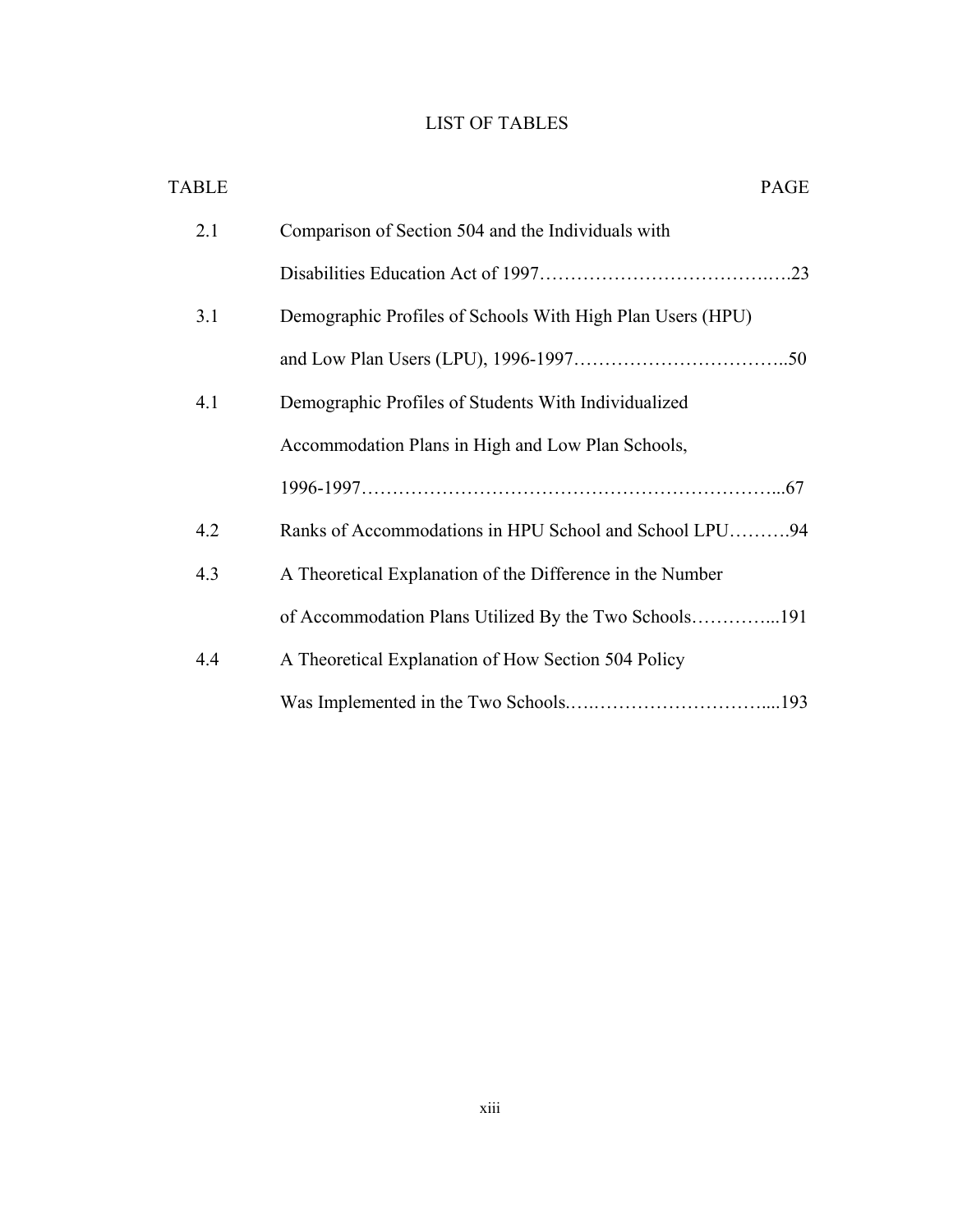# LIST OF FIGURES

| Figures | Page                                                              |
|---------|-------------------------------------------------------------------|
| 2.1     | Model of the Organization of Literature Presented On              |
|         |                                                                   |
| 3.1     | Model of Exploration Into Section 504 Policy Implementation       |
|         | In Terms of the Difference In Number of Plans, Plan Content,      |
|         | and Decision-Making Found in Two Middle Schools47                 |
| 3.2     | Conceptual Model Supporting the Discovery of Factors              |
|         | Affecting the Plan Development and Implementation Process,        |
|         | Content, and Number of Section 504 Plans in Two Middle            |
|         |                                                                   |
| 4.1     | Comparison of the Types and Frequencies of Instructional Supports |
|         | Documented in Plan Content for School HPU and School LPU77        |
| 4.2     | Comparison of the Types and Frequencies of Environmental          |
|         | Adaptations and Modifications Documented in Plan Content          |
|         |                                                                   |
| 4.3     | Comparison of the Types and Frequencies of Communication          |
|         | Strategies Documented in Plan Content for School HPU and          |
|         |                                                                   |
| 4.4     | Comparison of the Types and Frequencies of Behavior Management    |
|         | Strategies Documented in Plan Content for School HPU and          |
|         |                                                                   |
| 4.5     | Comparison of the Types and Frequencies of Assistive              |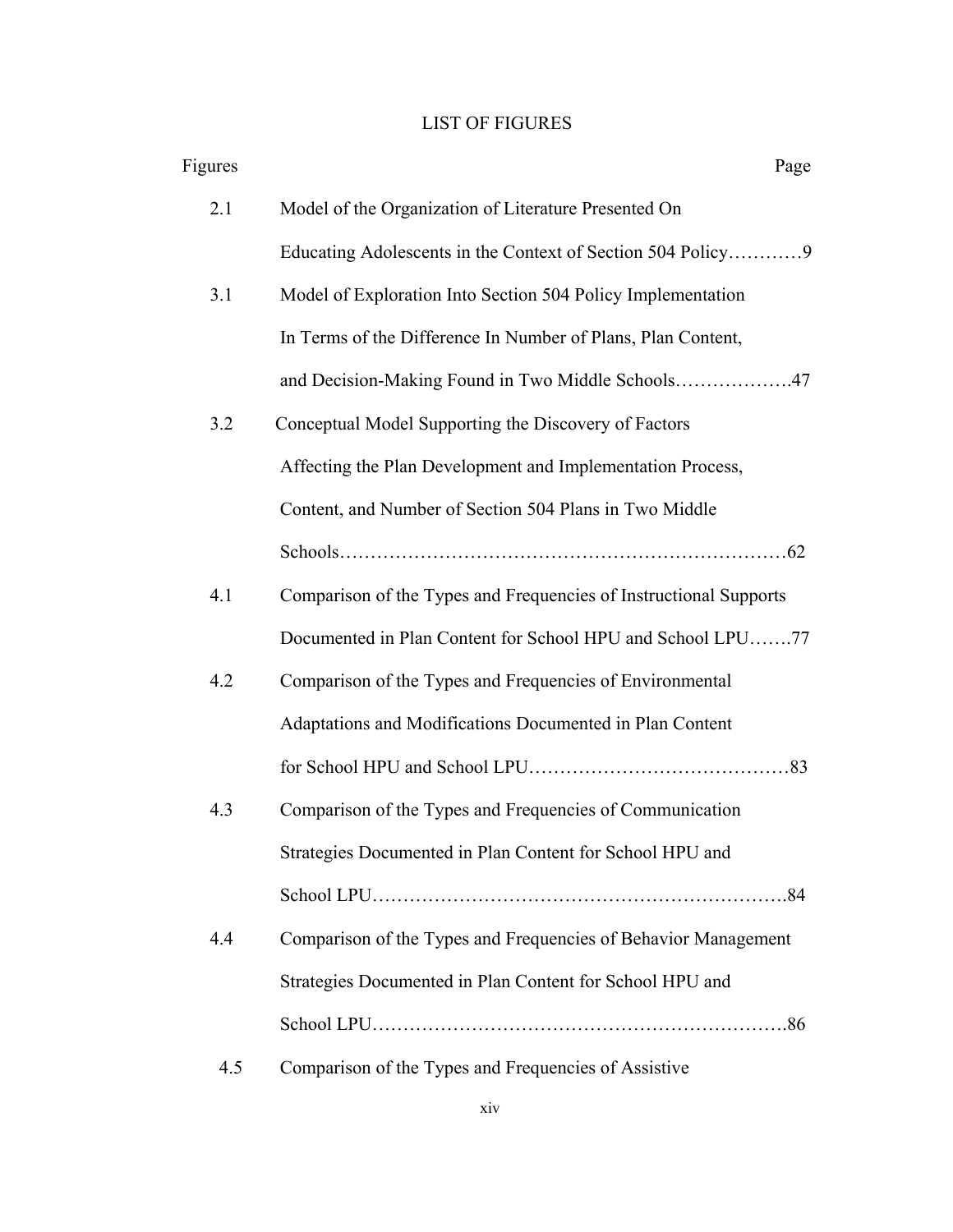|     | Technology Adaptations Documented in Plan Content for     |  |
|-----|-----------------------------------------------------------|--|
|     |                                                           |  |
| 4.6 | Comparison of the Types and Frequencies of Health-Related |  |
|     | Strategies Documented in Plan Content for School HPU and  |  |
|     |                                                           |  |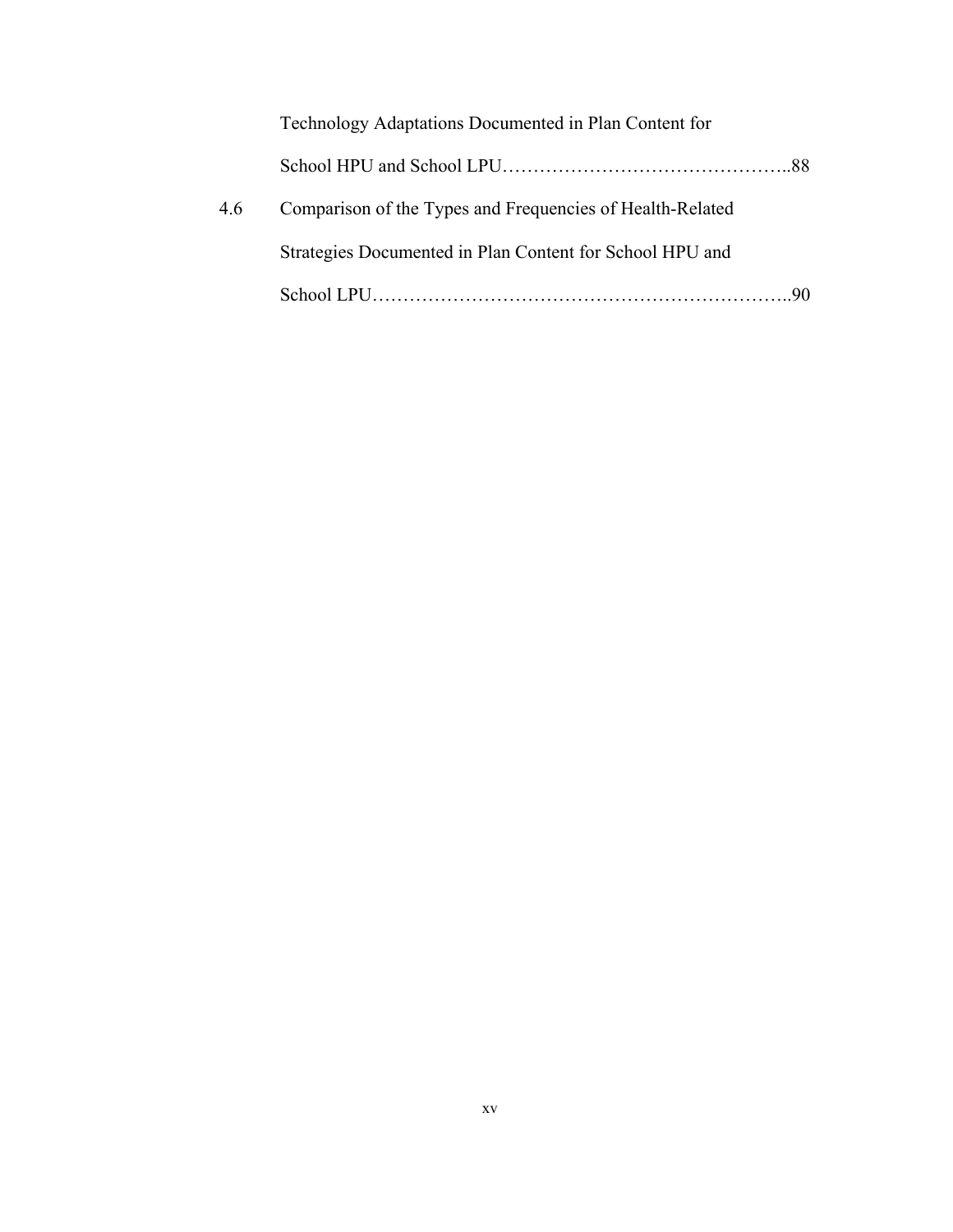#### CHAPTER I

## INTRODUCTION TO THE STUDY

 During the fall of 1993, the Office for Civil Rights (OCR) renewed its commitment to ensure equal access and to promote educational excellence for students with disabilities. Its guarantee of vigorous civil rights enforcement gave added strength to Section 504 of the Vocational Rehabilitation Act of 1973.

#### Context of the Study

 Section 504 states, "No otherwise qualified disabled individual . . . shall, solely by reason of his handicap, be excluded from the participation in, be denied the benefits of, or be subjected to discrimination under any program or activity receiving federal financial assistance" (29 U.S.C. §794 [a]). Thus, any school district that receives federal financial assistance must not discriminate against persons with disabilities (First & Curcio, 1993). Although Congress passed Section 504 in 1973, the release of a 1991 memorandum from the U.S. Department of Education brought Section 504 legislation into prominence and prompted widespread discussions about its implementation in schools. In particular, the memorandum answered questions about the applicability of the law to students with *attention deficit hyperactivity disorder* (ADHD), a condition that can affect learning through inappropriate manifestations of inattention, impulsivity, and high levels of activity (National Institute of Health, 1998).

#### Section 504 and ADHD

 Substantive clarification of federal legislation helped local and state education agencies become aware of their roles in meeting the needs of students with ADHD, including making necessary accommodations available in both general education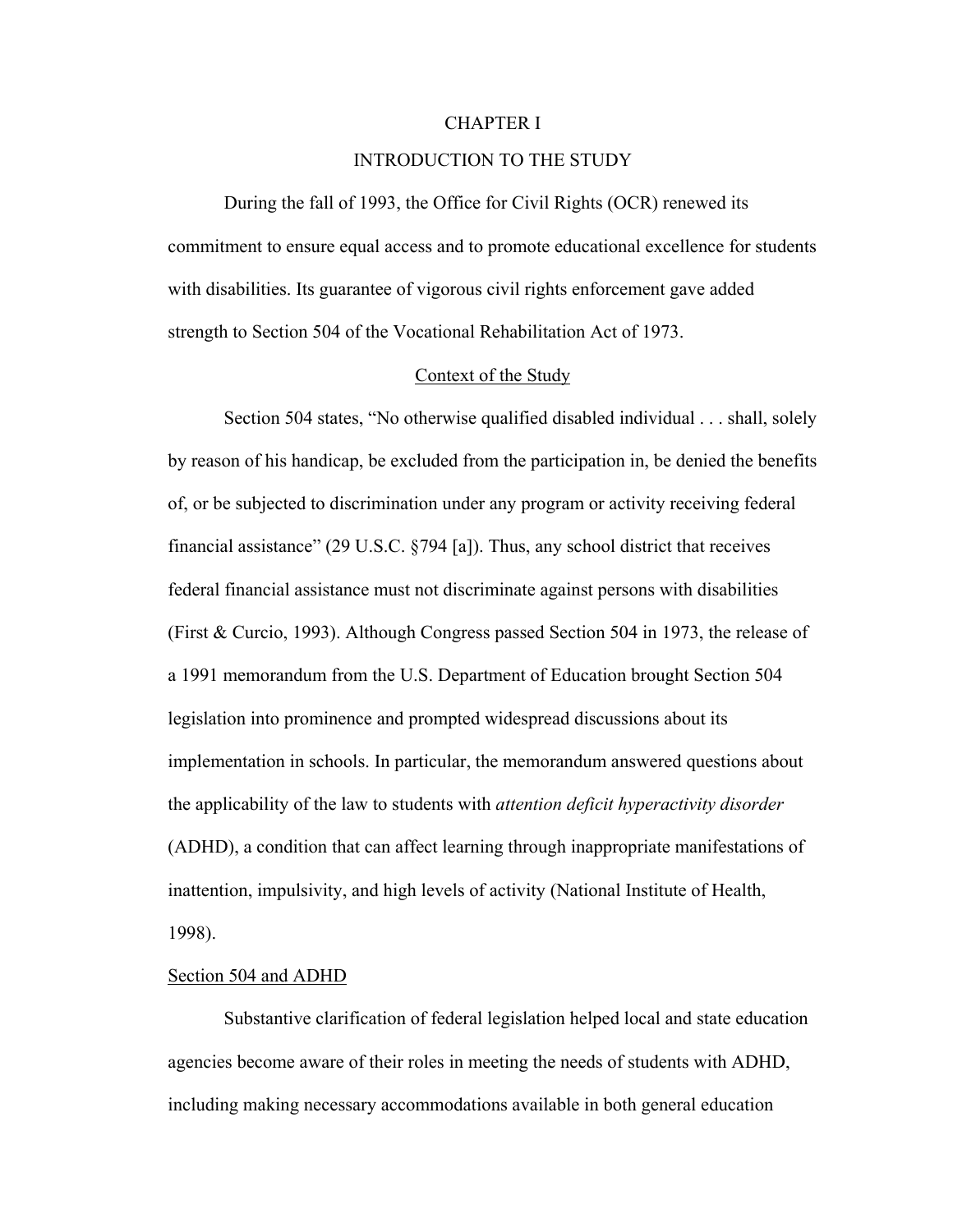classrooms and special education settings (Davila, Williams, & MacDonald, 1991). Section 504 policy mandates that eligible students receive a *free appropriate public education* (FAPE), guaranteed in a written individualized accommodation plan (IAP) that enumerates required supports and services. The IAP influences how teachers deliver instruction in general education classrooms to eligible students, including eligible students with ADHD (Bateman, 1996).

In recent years, many parents of children with ADHD have pursued schoolbased supports and services. Students with ADHD usually require instructional and behavioral supports and some will require a Section 504 plan. Even though hyperactivity levels tend to decrease over time, and attention and impulsivity often improve as students grow older, educators' demands for task-related independence and responsible behavior can often become problematic (Barkley, 1990). Many of these adolescents have trouble with "academic performance and eventual academic attainment" (Barkley, 1990, p. 123). Furthermore, the combination of difficulties associated with middle school, pubescence, and psychosocial challenges may intensify an attention deficit disorder, or result in behaviors that mimic the disorder (Parker, 1992).

Moreover, findings from literature and awareness campaigns on ADHD indicate that 50% of the school-age population with this disorder is eligible for services in general education classrooms. These findings suggest imminent challenges for the general education service providers who work with these youth. As middle school educators observe (and the literature that documents their work suggests),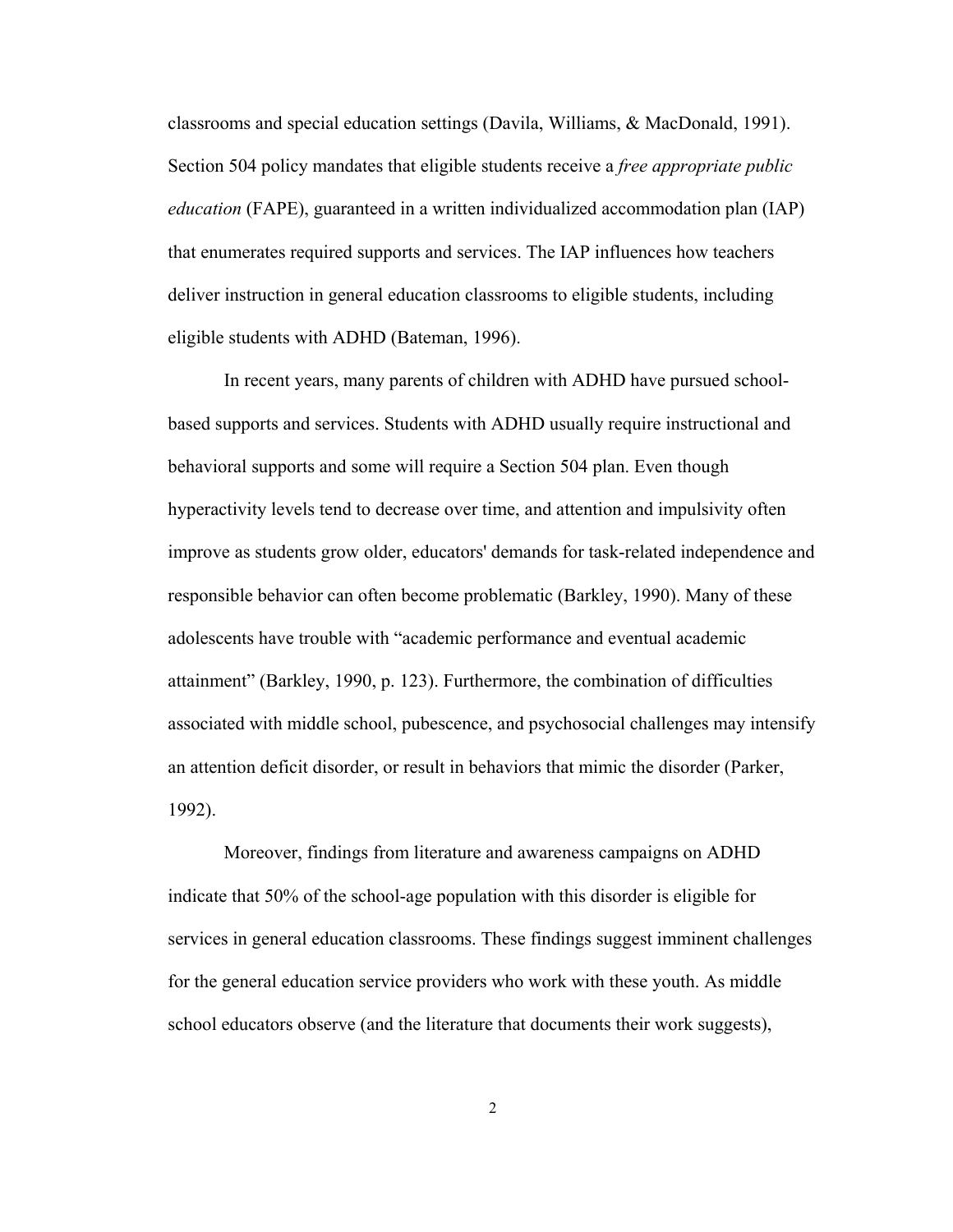adolescents tend to display behaviors that challenge school personnel to draw upon every available support. The challenges of serving some students with ADHD prompt administrators and teachers to continue to request in-service training on ADHD and on how to make reasonable accommodations for students under Section 504.

Statistics on the prevalence of ADHD in the United States and other countries show rates that vary from 1.7 to 16.1% among children and adolescents in the general population (*Treatment of Attention-Deficit/Hyperactivity Disorder*, AHCPR, 1999). Nevertheless, many experts on ADHD continue to reference estimates of 3%–5% as the national average (American Psychiatric Association, 1994; Barkley, 1990). Using Ritalin as a marker of ADHD prevalence, Virginia's per capita use of Ritalin in 1995 among children was higher than that of any other state in the United States (Lefever, Dawson, & Morrow, 1999).

Lefever et al (1999) found the prevalence rate of ADHD among elementaryaged children in southeastern Virginia to be 2–3 times higher than the reported national average. While the overall prevalence of ADHD is unknown for the school district under study, Lefever et al, in a community-based study of a school district with similar demographics, found a rate of 10% among a targeted population (N=23,967) in grades 2–5. After examining variables of gender, race, and age, these researchers found a higher rate of prevalence for ADHD among white children, particularly white boys. They also found that medication use increased with years in school. Increases in the diagnoses of ADHD suggest a likely increase in the number of students found eligible for Section 504 plans. Considering that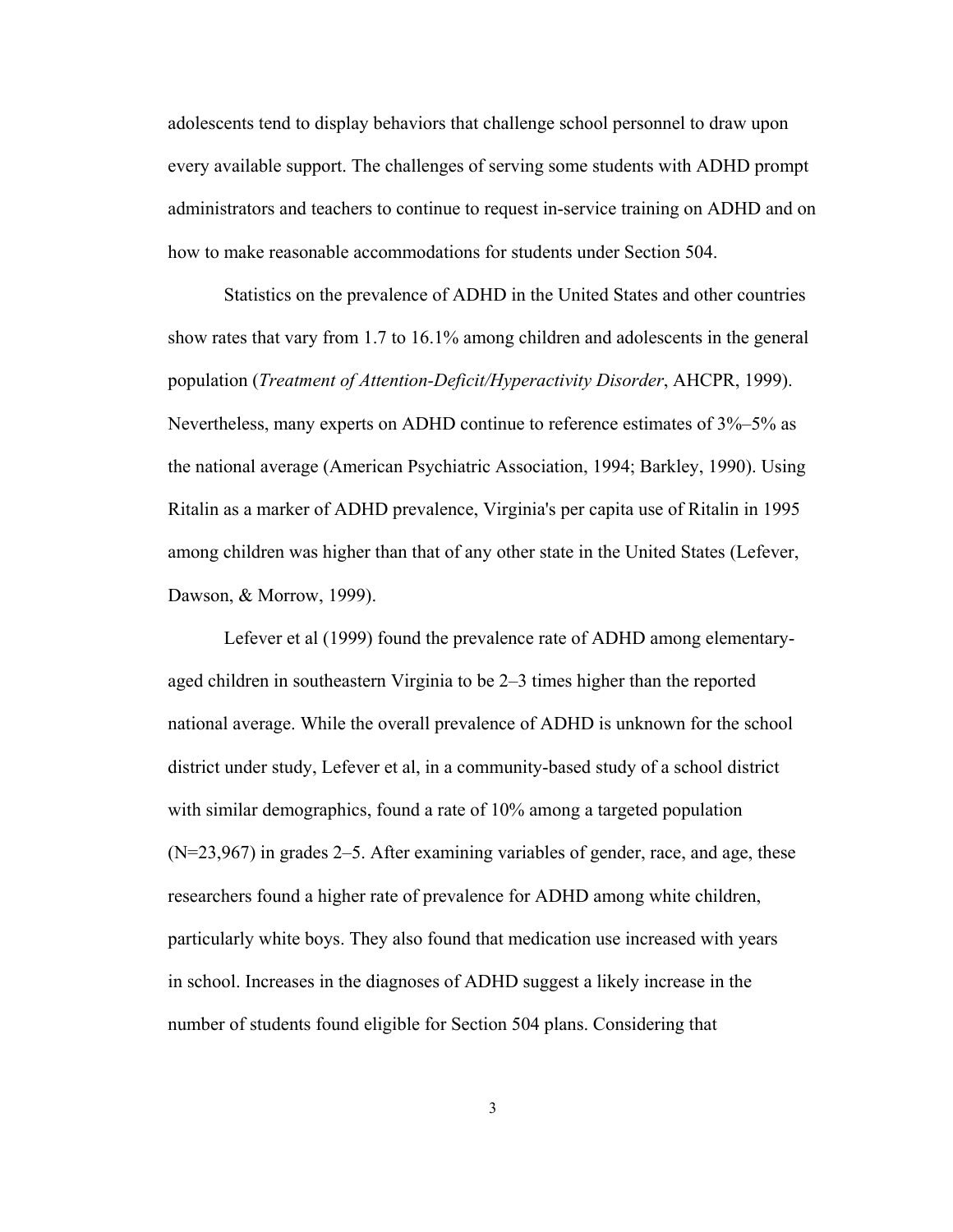medication use increases with years in school, and that medication use may serve as an indicator of ADHD prevalence, this study explores how schools apply the Section 504 mandate to adolescents at the middle school level, including students considered to have ADHD.

### Purpose of the Study

The purpose of this study was to identify factors that affect the process used to implement the Section 504 mandate and to examine how these factors affect the number of plans, plan content, and the decision-making pertaining to adolescents in two schools.

## Research Questions

The following questions guided the research:

- A. How is Section 504 policy implemented to serve adolescents in two middle schools?
	- 1. Who are the students served under Section 504 in these middle schools?
	- 2. What comprises the content of their Individualized Accommodation Plans (IAPs)?
	- 3. How do administrators and teachers describe the process with which they develop and implement Section 504 policy?
- B. How does the implementation process described in the case study affect the demographic profile of the students who are served in these schools and the content of their accommodation plans?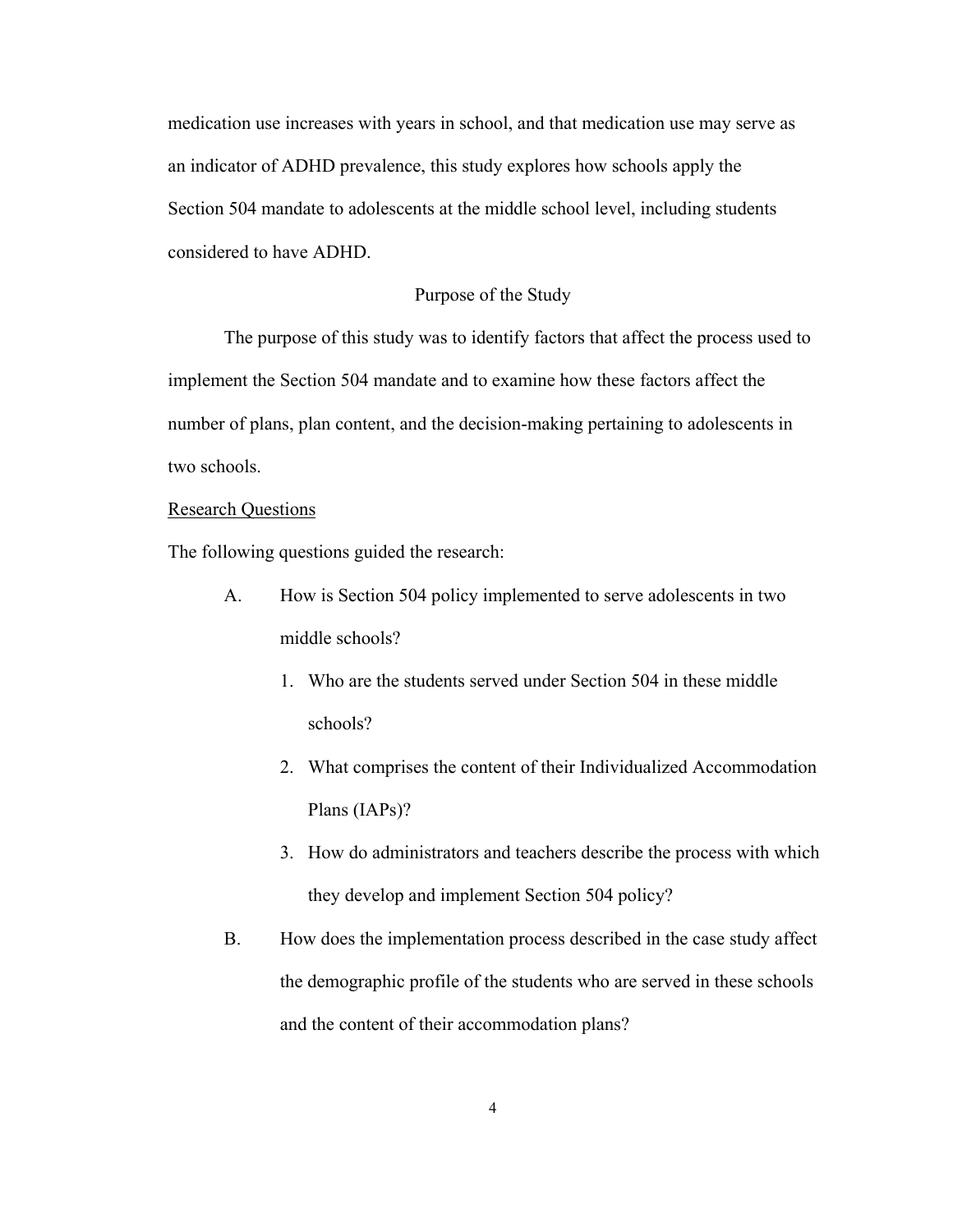#### Methods Used

A comparative case study design was used to explore Section 504 policy implementation in terms of plan number, content, and the process used for making Section 504 decisions in two urban middle schools in southeastern Virginia. A grounded theory approach was used to address how the implementation process affects the demographic profile of students served in these schools and the content of their plans.

## **Definitions**

The following terms are defined to lend meaning to the purposes of this study:

Accommodations **-** Instructional strategies, methods, and services that comprise a student's Section 504 plan so that the student may access and participate in a course, standard, or test. These provisions do not fundamentally alter or lower the standard or expectations of the course, standard, or test (Freedman, 1997)

Central office administrator's awareness of the Section 504 process *–* The perceptions of selected central office administrators about Section 504 plan number, plan content, and the decision-making process as obtained through their provision of Section 504 technical assistance to a school in the study

Enrollment totals - Total number of days a student was enrolled in the middle school during the 180-day school year

 Ethnic groups – Racial classifications represented among the student population of a particular middle school

Mobility *-* Indicator of the rate at which students moved into and out of a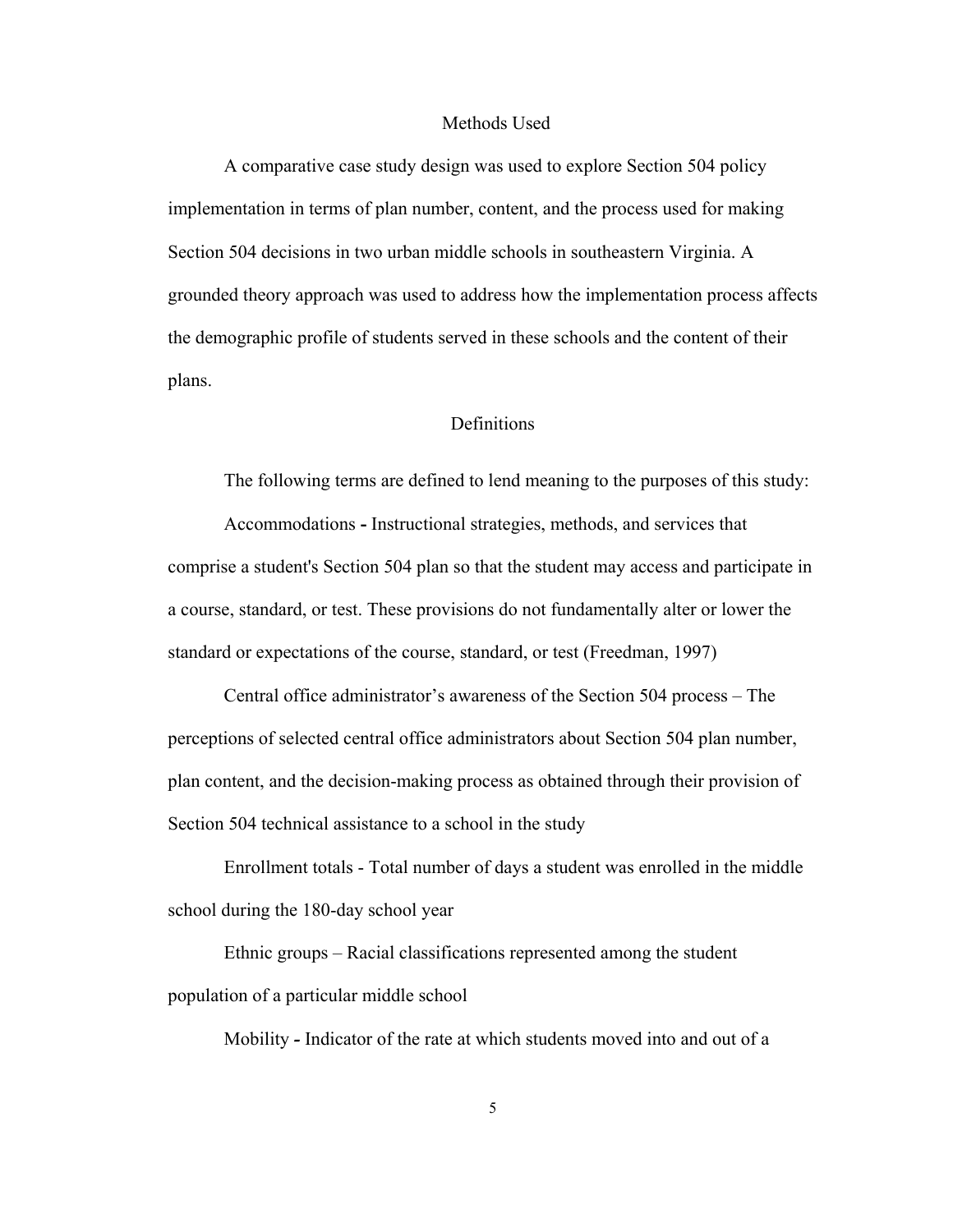middle school over a given school year

Number of students previously served in special education – The entirety of students identified under Section 504 who previously received specially designed instruction under the Individuals with Disabilities Education Act within one of the schools in the study

Number of students on free and reduced-price lunch *–* The sum of students in the study who receive lunch at no cost or at low cost based on their family's income level

School/pupil-teacher ratio *-* Average number of students assigned to a given teacher in each middle school

Section 504 plans *-* Individualized educational plans for students in the study who are eligible for accommodations or services under Section 504

Section 504 process *-* Routine actions or procedures used to implement the Section 504 mandate

Site administrator's awareness of the Section 504 process *-* What each middle school administrator in charge of the Section 504 committee understands about the number of plans, content of plans, and the Section 504 process

Teachers' awareness of the Section 504 process - What middle school teachers with experience in the development and implementation of Section 504 plans understand about the number of plans, content of plans, and the Section 504 process

#### Limitations

The number and the nonrandom selection of the two middle schools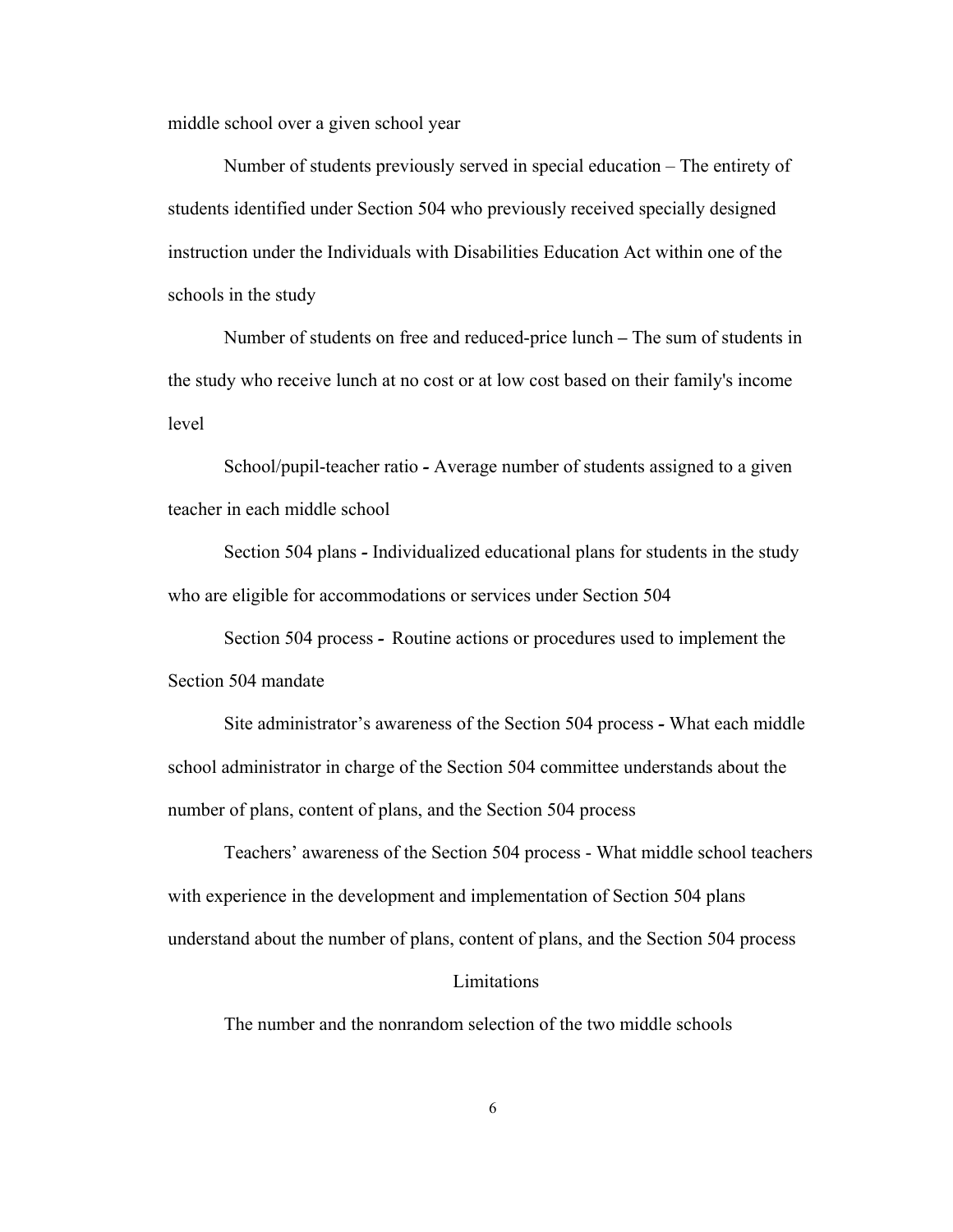investigated limit generalization. Selection of these schools was purposeful based on their high or low number of Section 504 plans. The individualized accommodation plans used in the study included only those of students with active Section 504 plans during the 1996-1997 school year. Therefore, the application of findings is limited to those schools and to the students in this particular study. In addition, because the researcher currently works alongside two central office administrators assigned to these two middle schools, familiarity with these informants poses the slight threat of a halo effect.

# Significance of the Study

Insofar as this researcher can determine, this is the first study to explore the development and implementation of Section 504 plans for middle school adolescents in this school district. It is hoped that awareness will be raised among key Section 504 users about the influence of this unfunded mandate on educating students with attention deficit hyperactivity disorder, growth of Section 504 placement numbers, and Section 504's potential budgetary impact. The research findings may provide Section 504 users and capacity-builders with new and useful information relevant to the structuring of Section 504 staff development curricula for administrators, teachers, and other interested parties.

#### Organization of the Material

Five chapters comprise this dissertation. Chapter 1 has presented a contextual overview of Section 504 and its specific application to ADHD, along with the purpose, research questions, methods, definitions, limitations, and significance of the study. Chapter 2 reviews pertinent literature focusing on adolescents in middle schools, the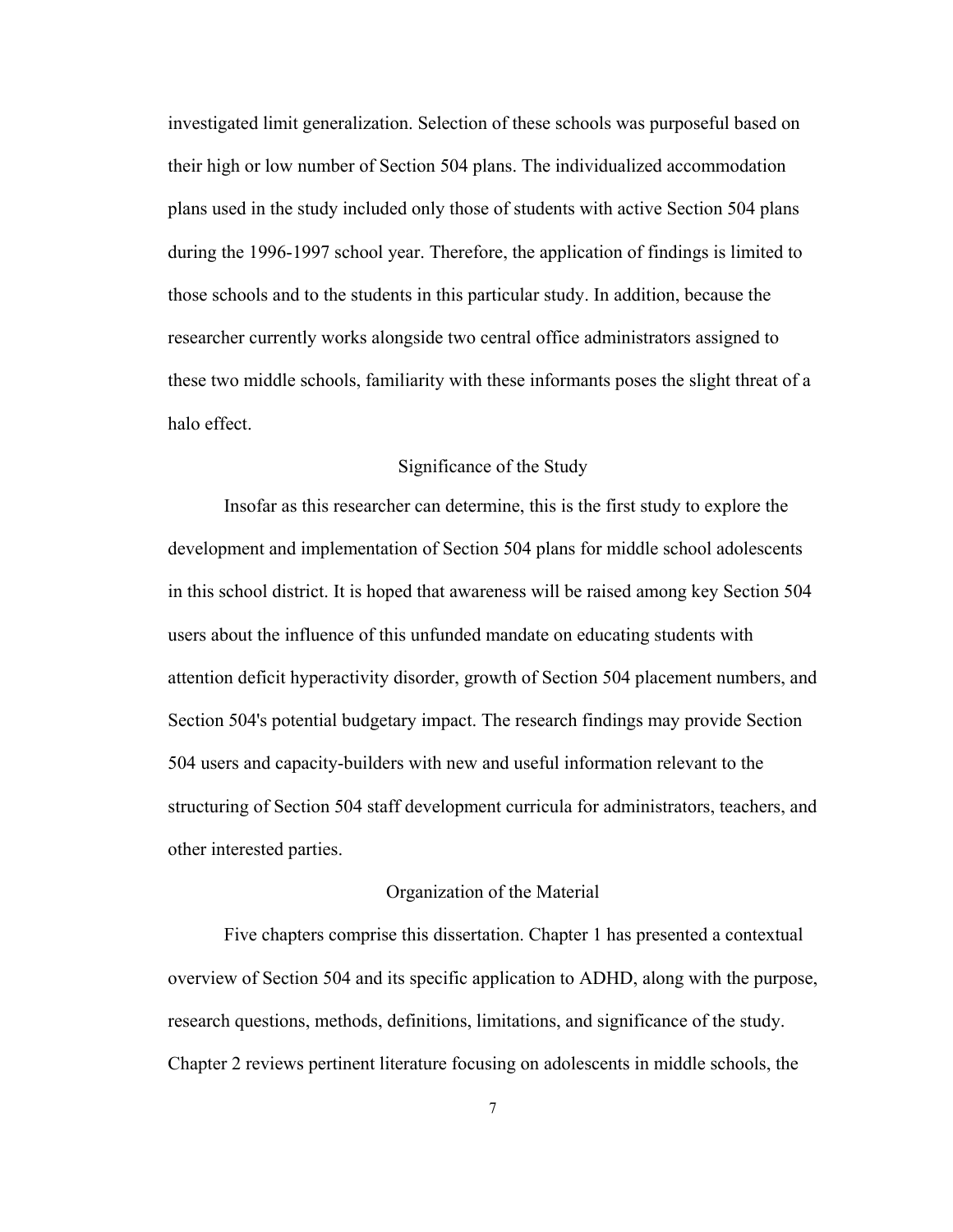legal policies serving these adolescents, and data on those who using Section 504 policy to serve these adolescents. Chapter 3 describes the methodologies used to select data sources, design instrumentation, and collect and analyze data. Issues of validity and trustworthiness also are addressed in Chapter 3. The results of the research appear in Chapter 4. In the final section, Chapter 5, the conclusions and implications of the findings are discussed. Recommendations are made based upon the data. The chapter ends with lessons learned from research.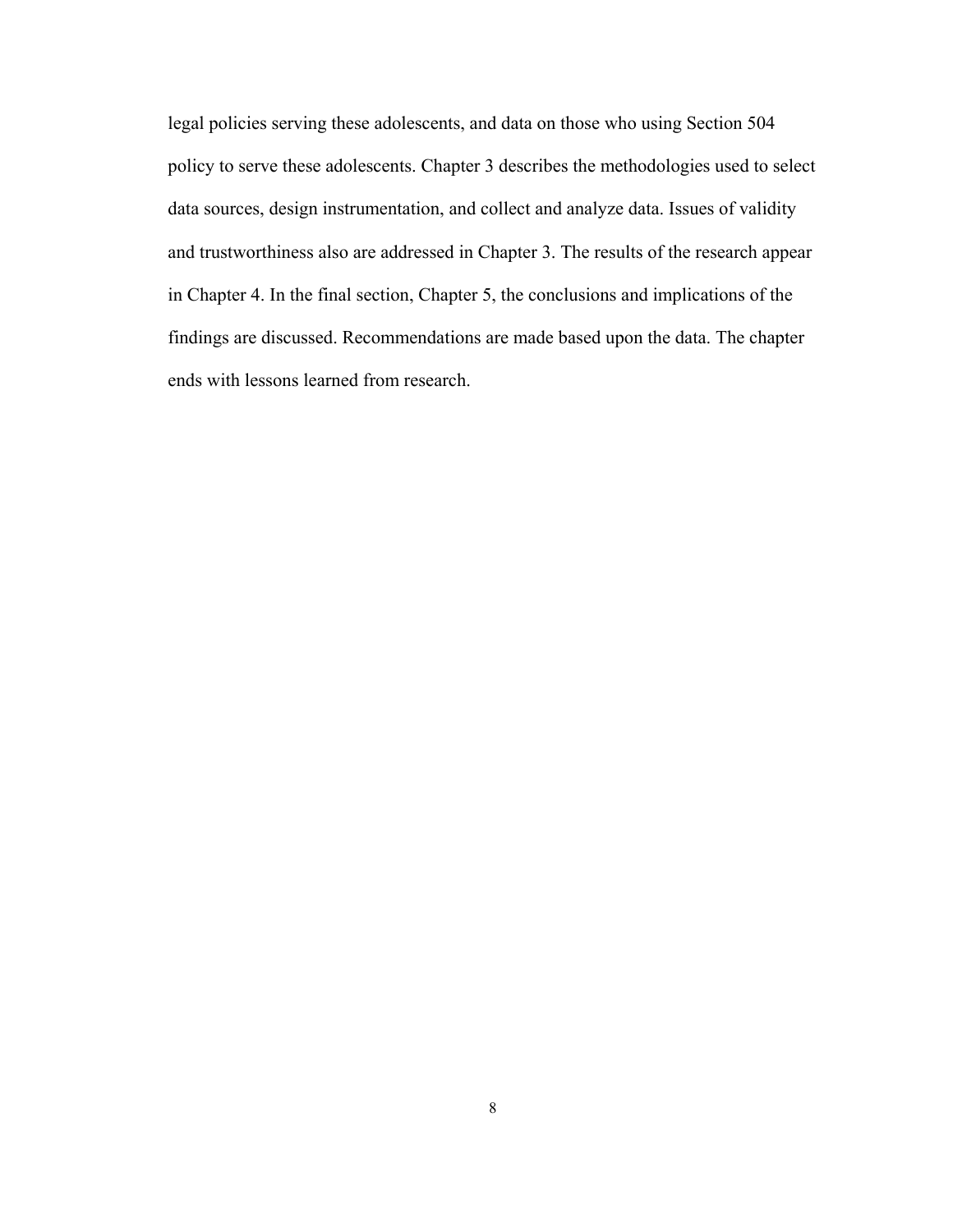#### CHAPTER TWO

## REVIEW OF LITERATURE

#### **Introduction**

This chapter presents the literature that informs the current study as it pertains to the problem of educating adolescents under Section 504 policy. Figure 2.1 illustrates the sequence in which the literature supporting this study is presented. Research addressing adolescents served in middle schools is examined first. Literature then is presented on the characteristics of middle school adolescents and on the characteristics of middle schools. Next, legal policies that serve adolescents with disabilities will be explained and compared. Literature on the expectation for knowledgeable implementation of Section 504 by service providers under this mandate is then presented. This chapter concludes with a summary of literature on these topics.

#### Adolescents Served in Middle Schools

#### Characteristics of Middle School Adolescents

Adolescents enter middle school concerned about autonomy and failure (Anderman & Maehr, 1994; Finks, 1990). More often than not, their concerns are compounded by complex and critical sensitivity to their physical changes and to the expectation of others that they conform more responsibly to the rules of school and society (Finks, 1990). Physically, they manifest a propensity towards restlessness, overexertion, and fatigue that prescriptively demands numerous opportunities for physical movement, changes of activity, and rest (Alexander & George, 1981).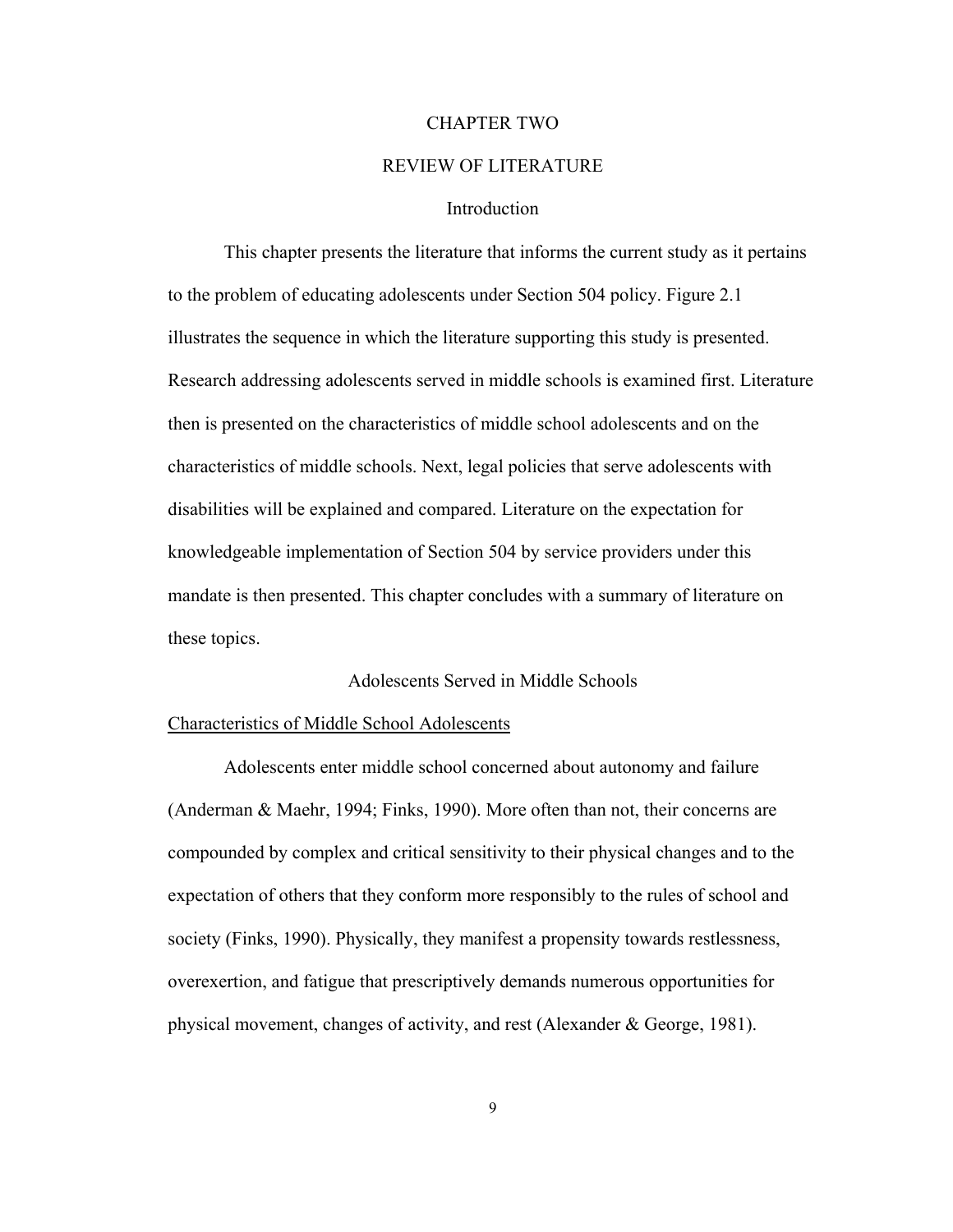

*Figure* 2.1. Model of the Organization of Literature Presented on Educating Adolescents in the Context of Section 504 Policy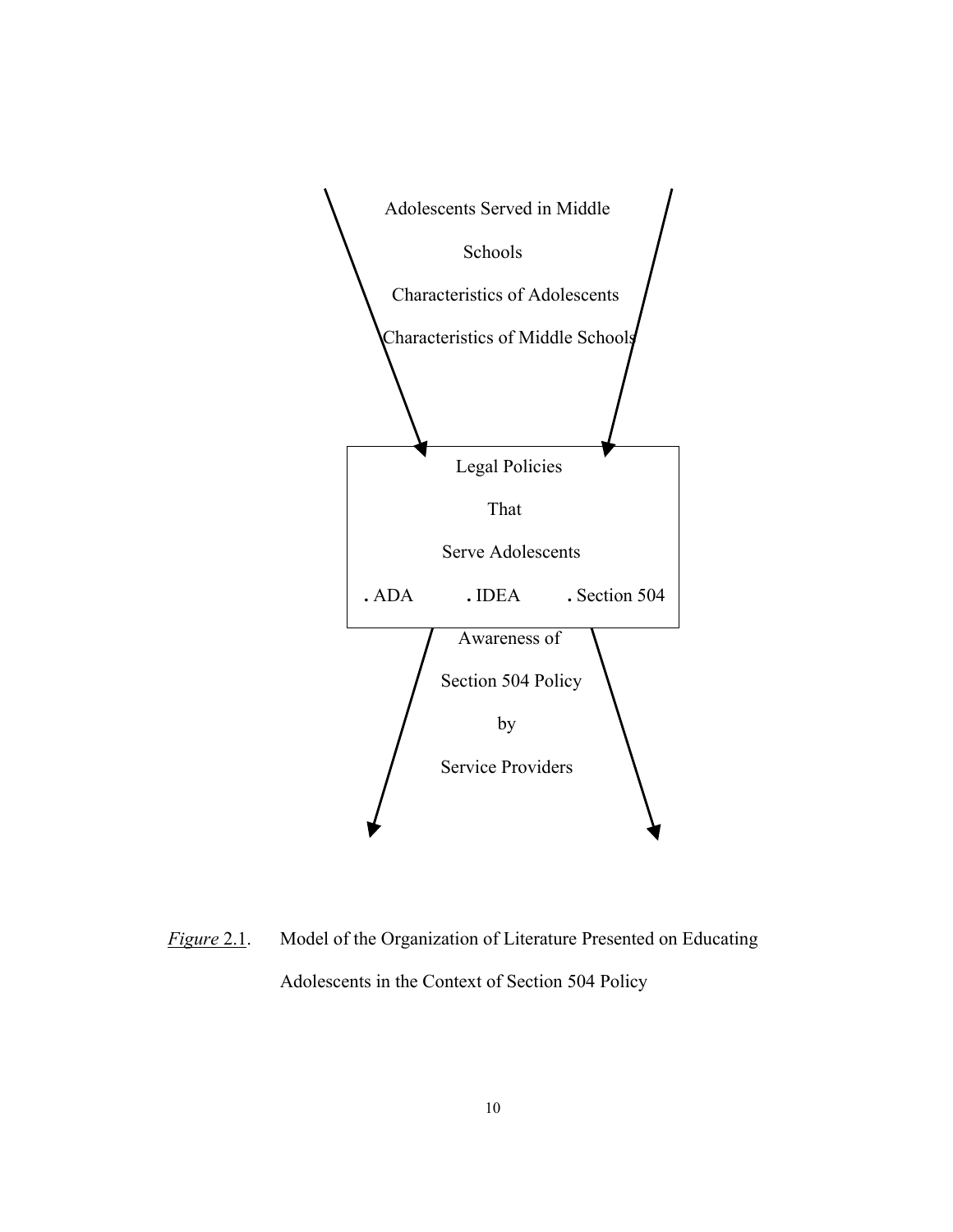Intolerance, misunderstanding, and rapid change occurring in this phase of growth and development increases their susceptibility to age-based bias and emotional intensity (Finks, 1990; Arth, 1985). Hence, a greater likelihood for conflicts with peers and teachers exists.

Research undertaken by the Carnegie Council on Adolescent Development in 1993 tells us that students in middle school generally live in poverty, come from single-parent homes, and experiment with drugs more often than students at other school levels. Their propensity towards early sexual involvement places them more at risk for pregnancy and sexually transmitted diseases. Withstanding the risks of early sexual encounters, evidence suggests that school problems, family history of suicide, and poor parent-child communication increase the risk of suicide among these youths (Shaffer, Garland, Gould, Fisher, and Trautman, 1988). As a group, they "face an even greater risk of being poorly educated for the 21st Century" (Carnegie Council on Adolescent Development, 1993, p. 3).

Recognizing that these are the adolescents attending our middle schools, what are the middle schools like that serve these students? The next section provides a brief description of middle schools with an emphasis on demographics pertaining to the adolescents who attend these schools.

#### Characteristics of Middle Schools Serving These Adolescents

Middle schools were originally designed to balance the inadequacies of junior high schools through substantial improvements to students' academic achievement and health development (Lipsitz, Jackson, & Austin, 1997; Alexander & George, 1981).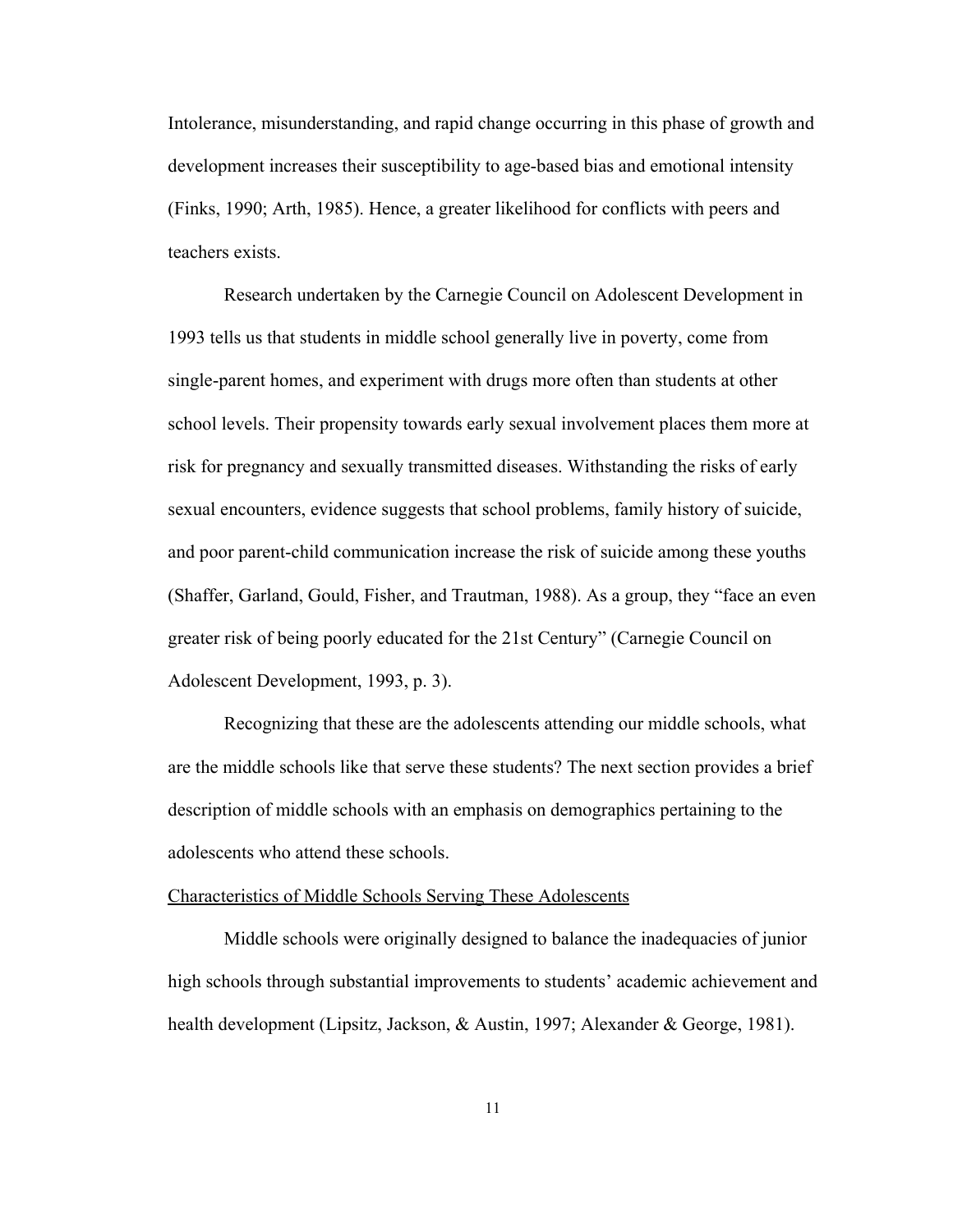This belief is consistent with findings published in Turning Points: Preparing American Youth for the 21<sup>st</sup> Century (Carnegie Council on Adolescent Development, 1989). Eight key middle school recommendations emerged from these findings: (a) divide larger middle school grades into smaller communities to build trust between adults and peers; (b) provide all students access to a common core of high-level knowledge and skills; (c) organize instruction to ensure student success; (d) empower teachers and administrators to make key pedagogical, managerial, and budgetary decisions; (e) prepare middle school teachers to teach young adolescents; (f) improve academic achievement through better fitness and health; (g) re-engage families in the education of young adolescents; and (h) connect schools with communities.

Another goal of middle school was the development of closer ties with students through the creation of teams to offset assemblyline instruction resulting from increasing student enrollments. Ford (1992) established connections between the needs of these students, not only to student enrollment, but also to factors such as ethnic diversity, school pupil-teacher ratio, free and reduced priced lunch/socioeconomic status, special education, retention, and mobility. These factors will be considered in the discussion that follows.

Enrollment totals. Increasing enrollment totals threaten the intent of middle schools and the benefits to students served in them. Negative relationships have been drawn between large school size and student achievement, more especially when students come from low socioeconomic levels (Anthony, 1999; Walberg & Fowler, 1987). Based on a report entitled New Education Study Shows U. S. Schools Face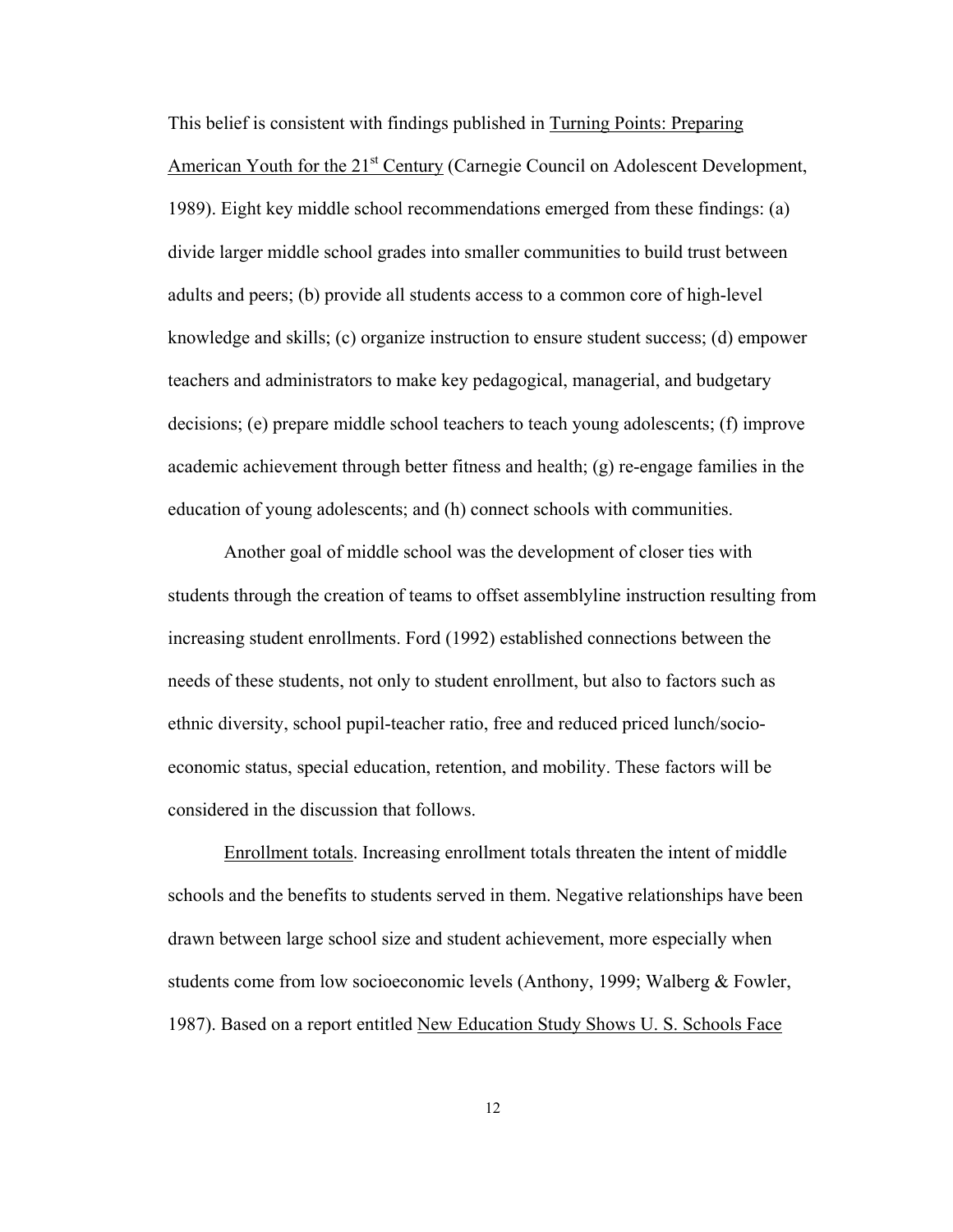Third Consecutive Year of Record Enrollment (United States Department of Education, 1998), more than 54 million students will attend elementary and public schools by the year 2008. Growth in student numbers signifies potential growth in teacher staffing and the need for increased classroom capacity. In fact, rapid growth impacting high school and middle school levels is expected over the next 10 years. Enrollment projections for grades 6-8 convincingly indicate that one-half million additional students will enter school. Their presence may impinge upon the sense of community fostered by small school enrollments. Speculatively, growth in enrollment totals will accelerate the need for solutions to issues of diversity, overcrowding, large class size, and outdated technology, particularly at the upper school levels.

 Ethnic groups. Recently, Section 21 of the 1992 Amendments to the Rehabilitation Act of 1973 called for the establishment of the Rehabilitation Cultural Diversity Initiative (29 U.S.C. 718a). Acknowledged within this document was evidence of "a changing racial profile in which one of every three Americans will be either African American, Latino, or Asian American by the year 2000" [Sec 21.  $(a)(1)$ ]. Affirmation was given to the notion of "inequitable treatment of minorities" and to the presence of a disproportionately higher rate of disabling conditions among ethnic and racial minorities [Sec. 21 (a) (2) and (3)]. According to what is purported, many of the students who are subjects of the report will occupy the lower levels of educational tracks, socio-economic status, and educational achievement. As one example, the cultural differences of Hispanic or Latino students may lead to underidentification of these youth as ADHD (Harry, 1992). Even though evidence of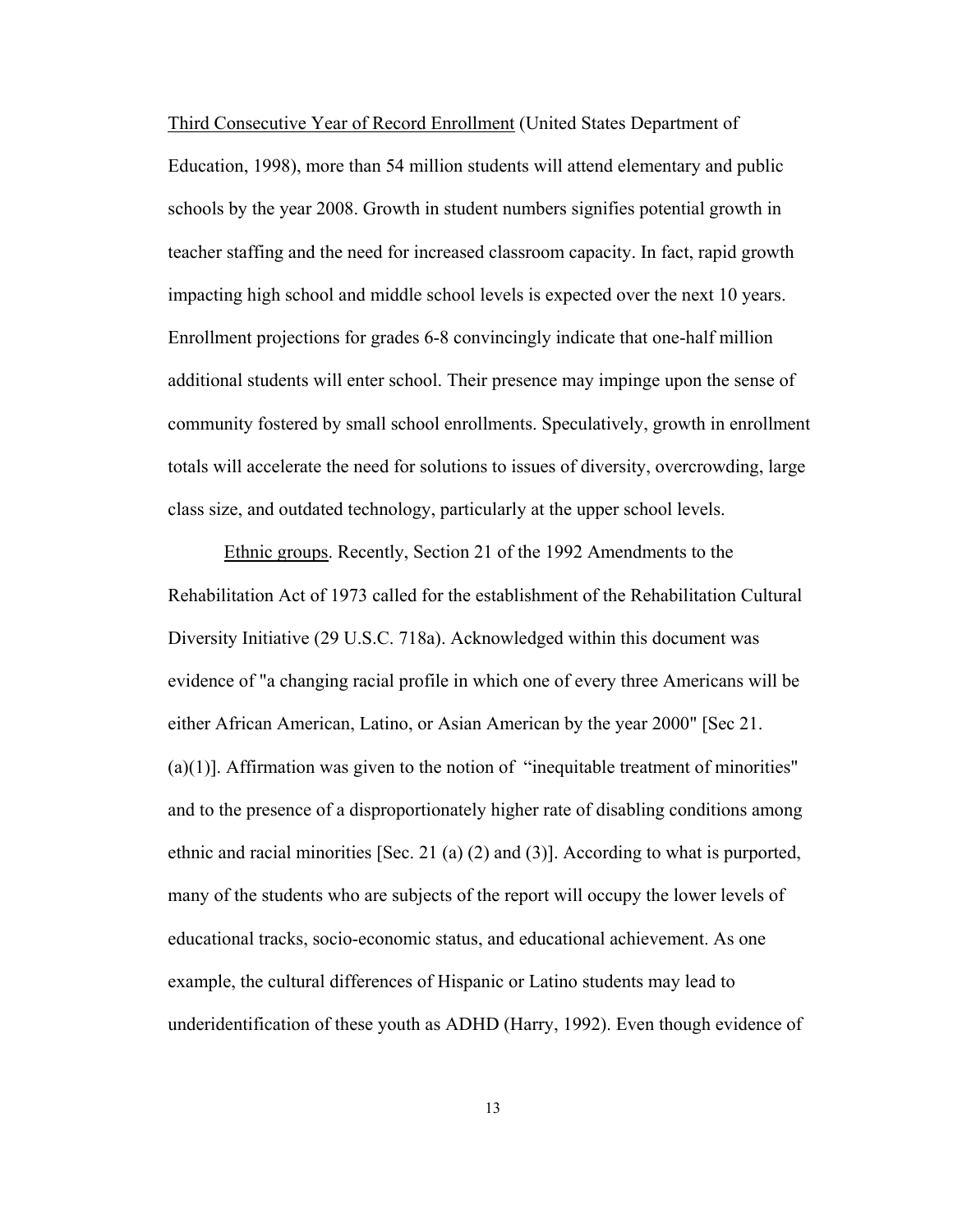ADHD appearing more often in any particular ethnic, racial, or cultural group is inconclusive, the importance of sensitivity to the cultural needs of these youth remains solid (Burcham & DeMers, 1995; Reid, Maag, Vasa, & Wright, 1994).

Academic failure and school dropout are especially problematic among some ethnic groups and among some youth from low socioeconomic status (SES) communities and families. Some proponents of class size suggest that lowering pupilteacher ratios can increase opportunities to attend to the needs of some of these students. Section 504 may provide a viable compliment to efforts made by schools to attend to any student with a history of school failure, especially when schools lower pupil-teacher ratios.

School teacher-pupil ratio. Glass and Smith (1980) point out that how some students perform in schools is influenced by how many students are assigned to receive instruction from a given teacher during an instructional period. The number of students assigned to a teacher is identified as pupil-teacher ratio. This ratio also is identified as class size. Certain teachers believe large class size hinders their efforts to accommodate students with low ability or low achievement (Gottlieb, Alter, Gottlieb, Lehman, & Wishner, 1994). This belief aligns with the findings of Scheck, Kinicki, and Webster (1994) in their study of a process-model based on the theory that class size, individual student characteristics, and elements of class format affect teacher performance. Specifically, their study showed that large class size negatively affects teacher-behavior, constrains teachers' efforts to effectively organize their classes, and inhibits their consideration of students' individual needs.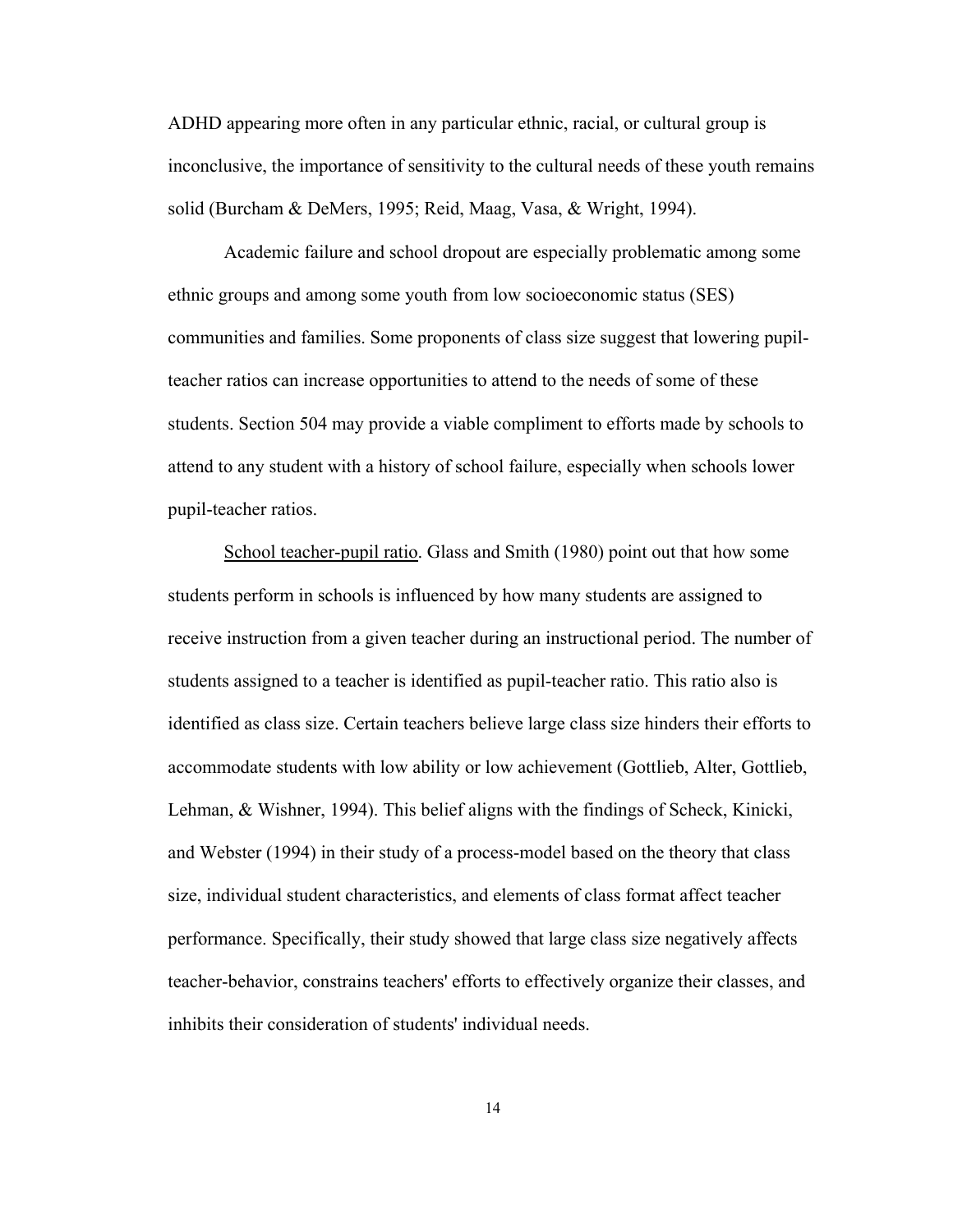On the other hand, research on school size is clearly supportive of the likelihood that schools serving 100 to 1000 students will benefit students at risk (Anthony, 1999; Lee & Smith, 1995; Raywid, 1995). Benefits include improved attendance, attention, participation, academic performance, and less retention. Further indications of the study done by Scheck, Kinicki, and Webster (1994) show that teachers are more likely to give greater attention and sustained effort toward meeting students' needs in schools with fewer students and smaller classes. This may be especially true in cases where these students have come from low socioeconomic backgrounds.

Free and reduced-price lunch. Low socioeconomic status (SES) generally is linked to free and reduced-price lunch in that parents' income level often is used as a determinant of student entitlement to free and reduced-price lunch (Roscigno, 1998). Conversely, high socioeconomic status seems to be a cultural asset. Roscigno (1998) also purports that resource availability and school-class or race composition tend to be tied to a child's family background. Racial differences in a family's structure and socioeconomic status may negligibly affect educational outcomes. Subsequently, expectations, track placements, and access to significant educational resources often are lower for students from such families.

Some community experts believe ADHD is more prevalent among low SES minority students. For instance, Barkley (1990) found prevalence rates for ADHD more likely to be higher in urban areas, higher among males, and higher among families of low SES. He further indicated that individuals from low SES families are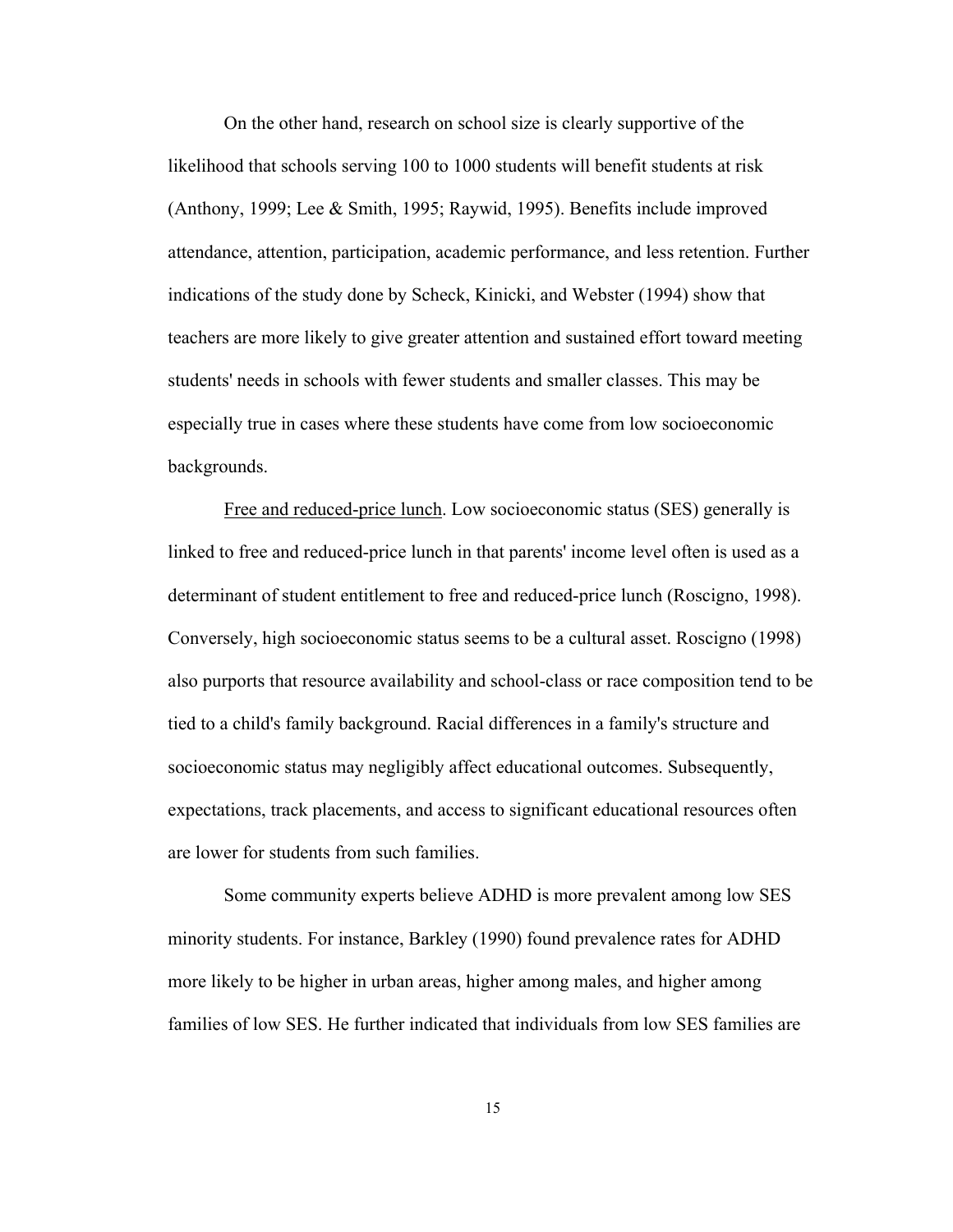more likely to experience and react to the negative impact of higher rates of instability, divorce, and parental psychiatric difficulties within their families. The influence of these factors intensifies in the presence of ADHD, sometimes to such a degree that special education is required.

 Special education. The national prevalence rate for special education is approximately 10% to 12% (Twentieth Annual Report to Congress, 1998). In an era of accountability for what some critics deem as burgeoning costs and moderate benefits (Shapiro, Loeb, Bowermaster, Wright, Headden, & Toch, 1993), school administrators are challenged by expectations to lower special education numbers. Ironically, efforts to balance demands for accountability have been boldly interpreted as the deliberate downsizing of special education with the resulting effect of decertifying students with disabilities (Kauffman, 1999); many of these students require the additional support. As a support mechanism for students found ineligible for special education, referral to the school's Section 504 team would be an option. Some students more than likely will be retained without such assistance.

 Retention. The research conducted by Woodward and Kimmey (1997) and Shepard and Smith (1989) shows that retention alone yields no lasting academic benefit in terms of the time or costs to provide the extra year. As one example, Woodward and Kimmey (1997) reviewed six longitudinal studies on retention with sample sizes ranging from 35 to 1225. Across each study, an ability-matched control group similarly at risk for school failure was used. While all studies included examination of academic achievement, four studies also examined personal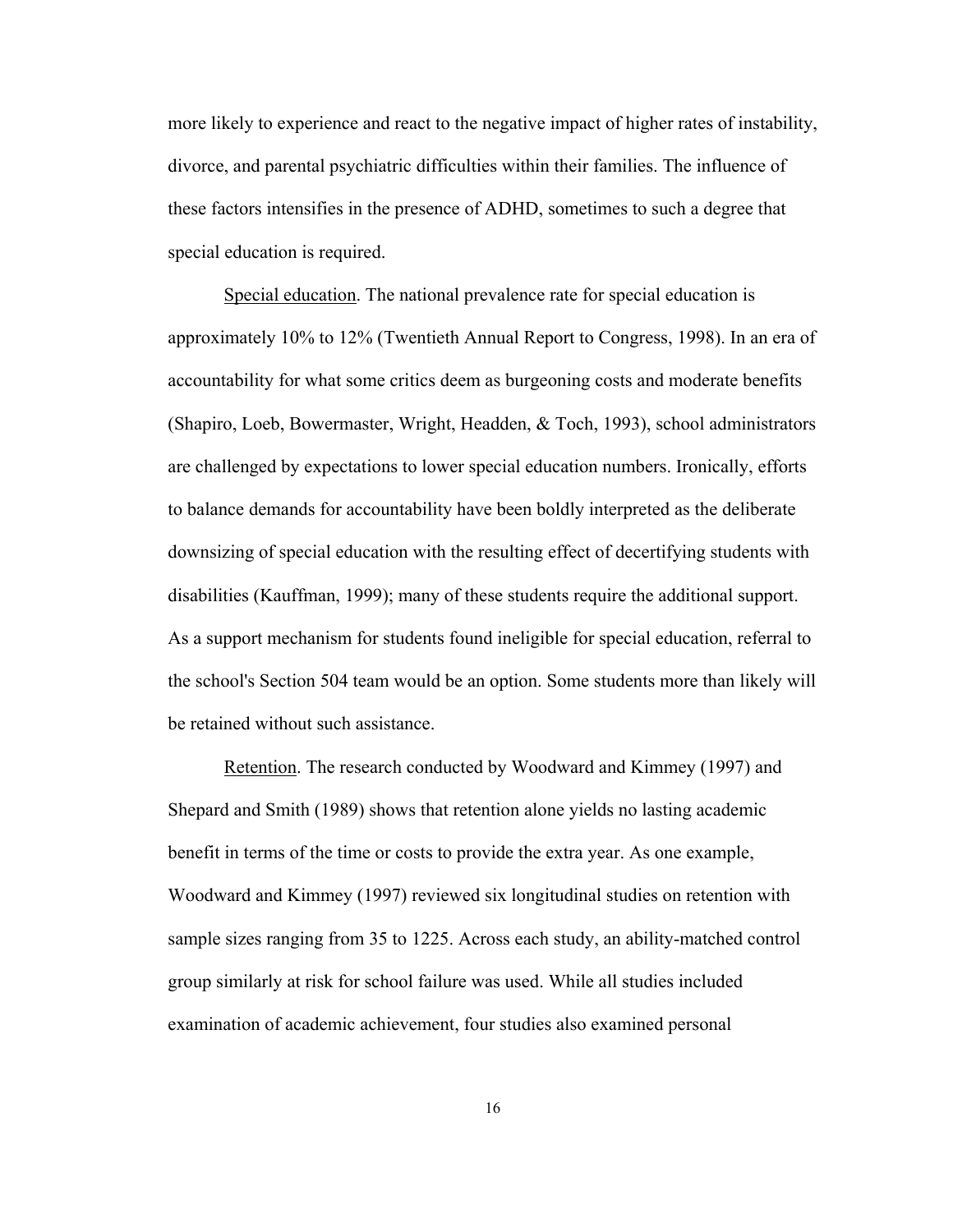adjustment, which included "social, emotional, and/or behavioral development" (Woodward & Kimmey, 1997, p. 3). Findings of lasting academic benefits were unsupported in terms of raising achievement or providing economical benefits. Academic performance generally matched that of academically at-risk students who were promoted. Four of their six studies determined that retention is ineffective. In contrast, two of the six studies found retention to be beneficial if it occurs for one year only, if parents are supportive, and if schools provide intensive remedial assistance.

Shepard and Smith (1989) found that public schools in the United States retain 5% to 7% of their students each year. Retention is closely linked to a number of factors described by Slavin (1994) as poverty and deprivation, behavior and emotional problems, poor standardized test scores, low academic achievement, and culturally diverse backgrounds. Other factors linked to retention are minority status, history of poor instruction, and inadequate school resources (Slavin**).** Somewhat consistent with Slavin's findings on retention, and with those of the Carnegie Council on Adolescent Development (1993), are the conclusions drawn by the National Association of School Psychologists (1998) which indicate that students retained at the secondary level are more likely to drop out of school and demonstrate risk-taking behaviors that often are untoward sound health practices.

Risk factors associated with retention and the practice of retention are more likely to be observed among boys, especially if they are smaller for their age, young for their grade, immature, or members of a school culture that favors the practice of retention (Section 504 Compliance Advisor, 1997). Retention candidacy or patterns of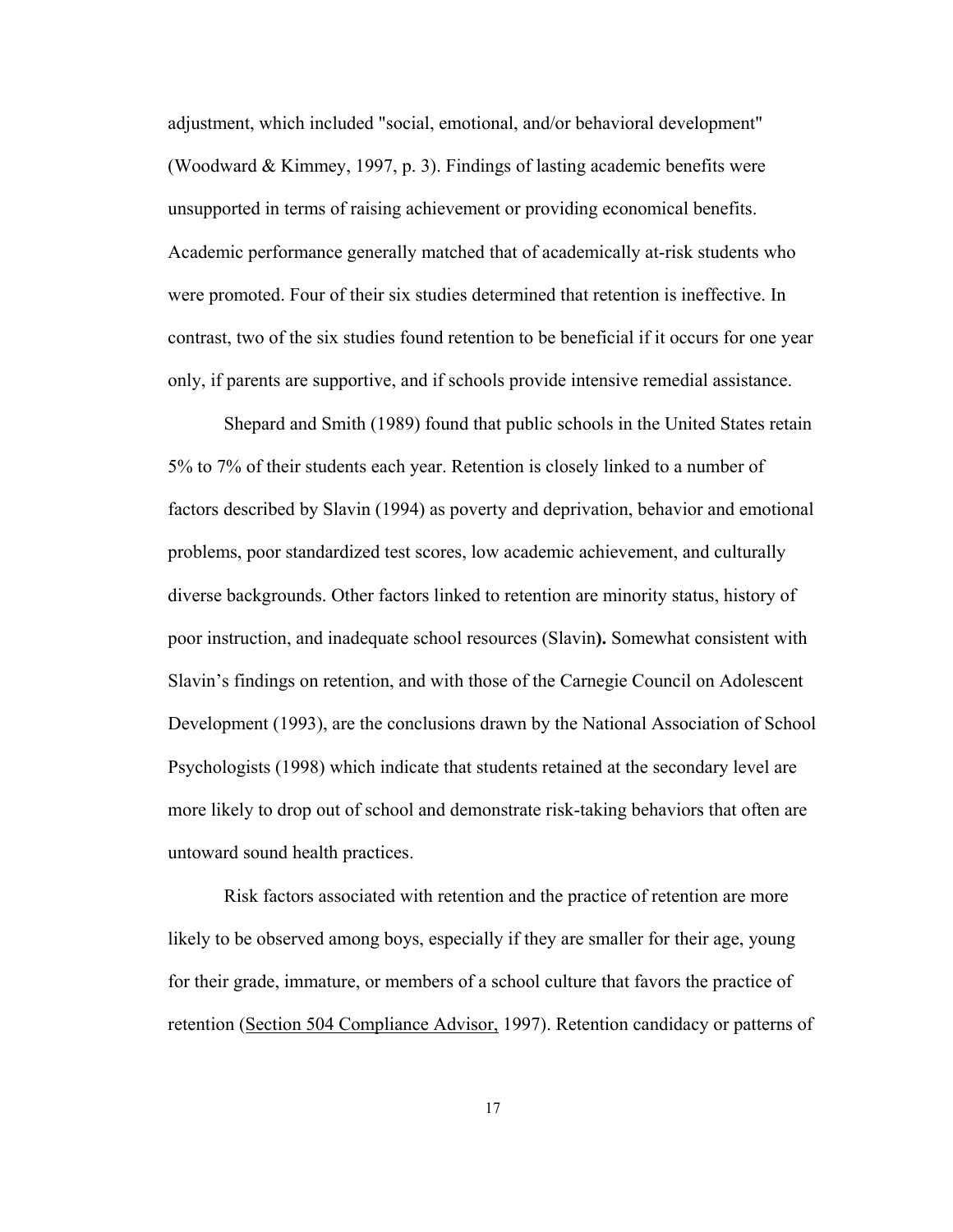a long history of no benefit from instruction could trigger a Section 504 referral. Section 504 accommodations and services may be one alternative for retention candidates, particularly if these students have low mobility.

 Mobility index. In some school populations, mobility changes as much as 100% a year (Schuler, 1990). Unusually high rates of student mobility contribute to low achievement, discontinuities in performance, and limited school success to a pronounced degree among students from families of low socioeconomic status (Asher, 1991; Straits, 1987; & Sewell, 1982). An analysis conducted by Sewell (1982) of research on high mobility described children from single-family homes as more likely to have lower achievement and more likely to move twice as often as those living with two parents. His findings identified poor record keeping as another aspect of high mobility. Sewell points out that the untimely transfer of records and necessary paperwork interrupt a smooth transition into a new school. Sometimes records are lost. If records of students with disabilities are lost, their services will be delayed.

Moreover, research suggests the possibility that teachers are biased against students whose initial entry into their classes occurs during the second semester of schools. Such intolerance, if it does exist, may weaken of the sense of community established with students having longer tenure (Walberg & Fowler, 1991). It is conceivable that students with high mobility levels may require additional assistance in bridging gaps in their instruction. Referral to the Section 504 team may be appropriate for these students.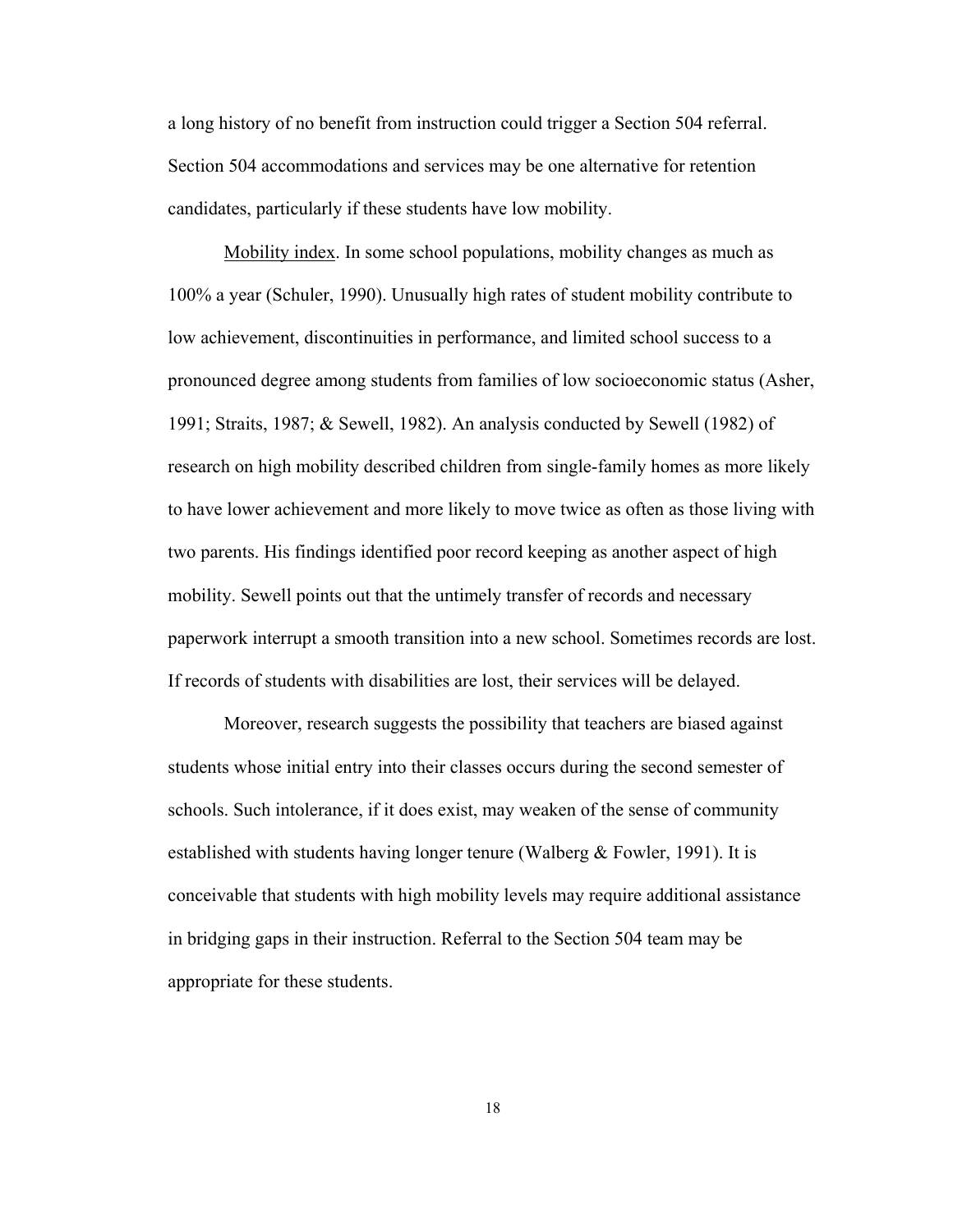#### Summary of Issues Regarding Adolescents Served in Middle Schools

Essentially, middle school design provides organizational structure to accommodate the developmental needs of adolescents (Anderman & Maehr, 1994). While the design of middle school is attractive in terms of organization and curriculum, its' design alone may be over-relied upon as a single effort to meet the needs of middle school students. Factors such as school size, ethnicity, pupil-teacher ratio, class size, socioeconomic status, special education, retention, and mobility may warrant further consideration in finding solutions for middle school students. While the use of Section 504 is not, in and of itself, a remedy for all of the concerns that may exist about middle school, it may provide a formidable starting point for the teachers of some of these students.

Furthermore, if schools ignore the needs of adolescents, school and its rules may hold little importance for adolescents who view both as a five- to six-hour encroachment on the autonomy they so desperately seek. Because the lasting effects of middle school as an accommodation are not recognized to an appreciable degree (Clark & Clark, 1993), pathways to more specific accommodations may be sought more vigorously. The individualized nature of legal policies for students with disabilities provides such prescriptive pathways when students are eligible for services.

Legal Policies That Serve Adolescents with Disabilities

Three laws hold major significance for individuals with disabilities from preschool on through post-secondary education, the Americans with Disabilities Act (ADA) of 1990, the Individuals with Disabilities Education Act (IDEA) of 1997, and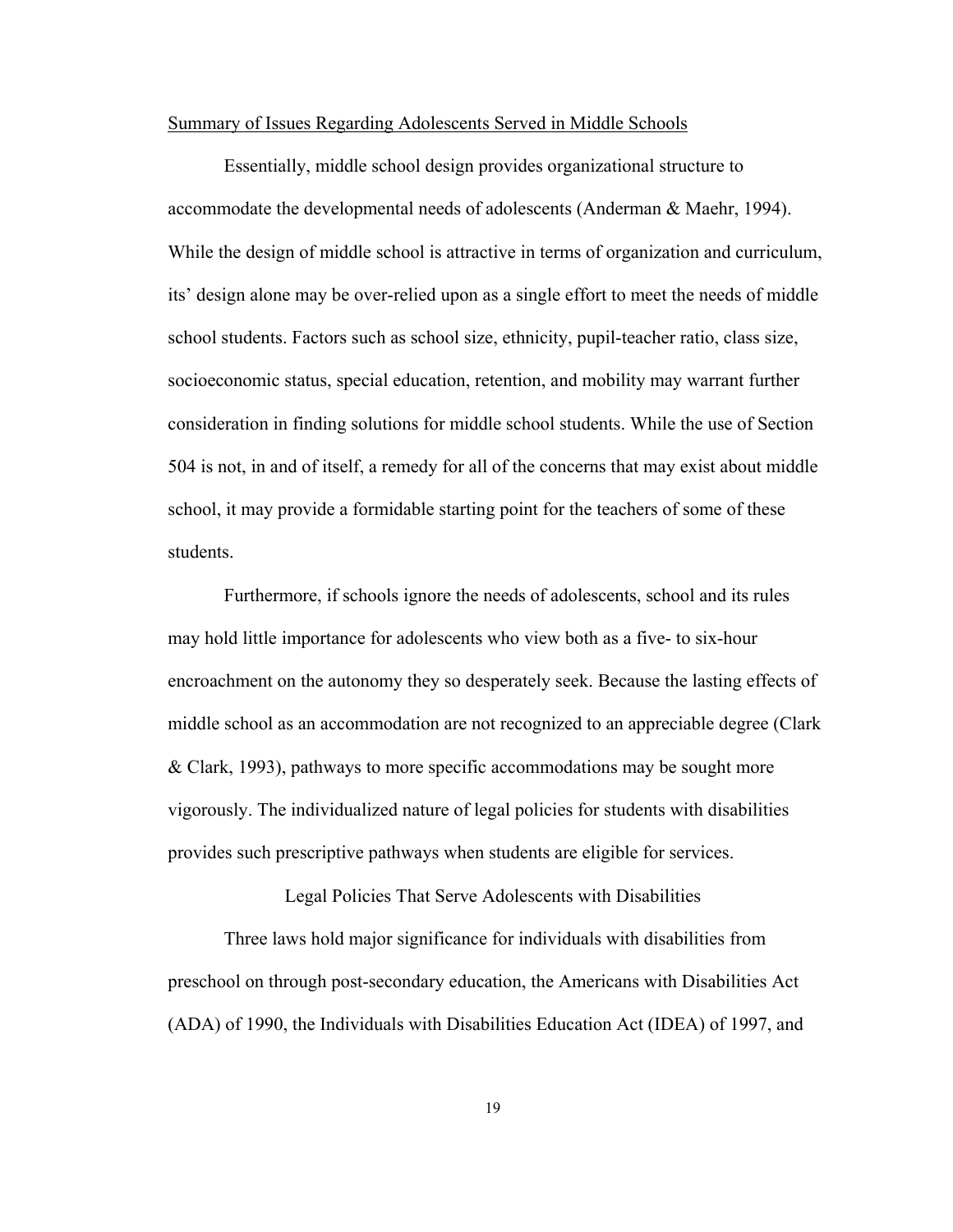Section 504 of the Vocational Rehabilitation Act Amendments of 1973. Common threads of antidiscrimination embedded in these three laws protect persons with disabilities. Legal entitlements under the ADA and the IDEA are dealt with briefly in this section. More attention, however, has been given to Section 504 due to the pervasive nature of its impact on the study of educating adolescents in middle schools. Americans with Disabilities Act

The Americans With Disabilities Act (ADA)(P. L. 101-336) protects qualified disabled individuals from discrimination or exclusion from participation in public services, programs, or activities (Clearinghouse on Education of Handicapped and Gifted Children, 1992). Procedures firmly incorporated in Section 504 of the Rehabilitation Act of 1973 (29 U. S. C. §794(a)) ensure the enforceability of the ADA. Examples of coverage cited under this mandate include "transportation, public accommodations, and telecommunications" (Alexander and Alexander, 1995, p. 440).

When public schools apply this law, they are to ensure that students with substantially limiting physical or mental impairments are accommodated in accessing public school facilities and programs. If schools neglect their responsibility and are in violation of the ADA, punitive measures may be applied. These measures include lawsuits, attorneys' fees, and investigation by the United States Department of Education under the auspices of the Department of Justice. While the ADA neither replaces nor nullifies Section 504, it does expand Section 504 protections and similarly requires enforcement by the Office of Civil Rights (OCR).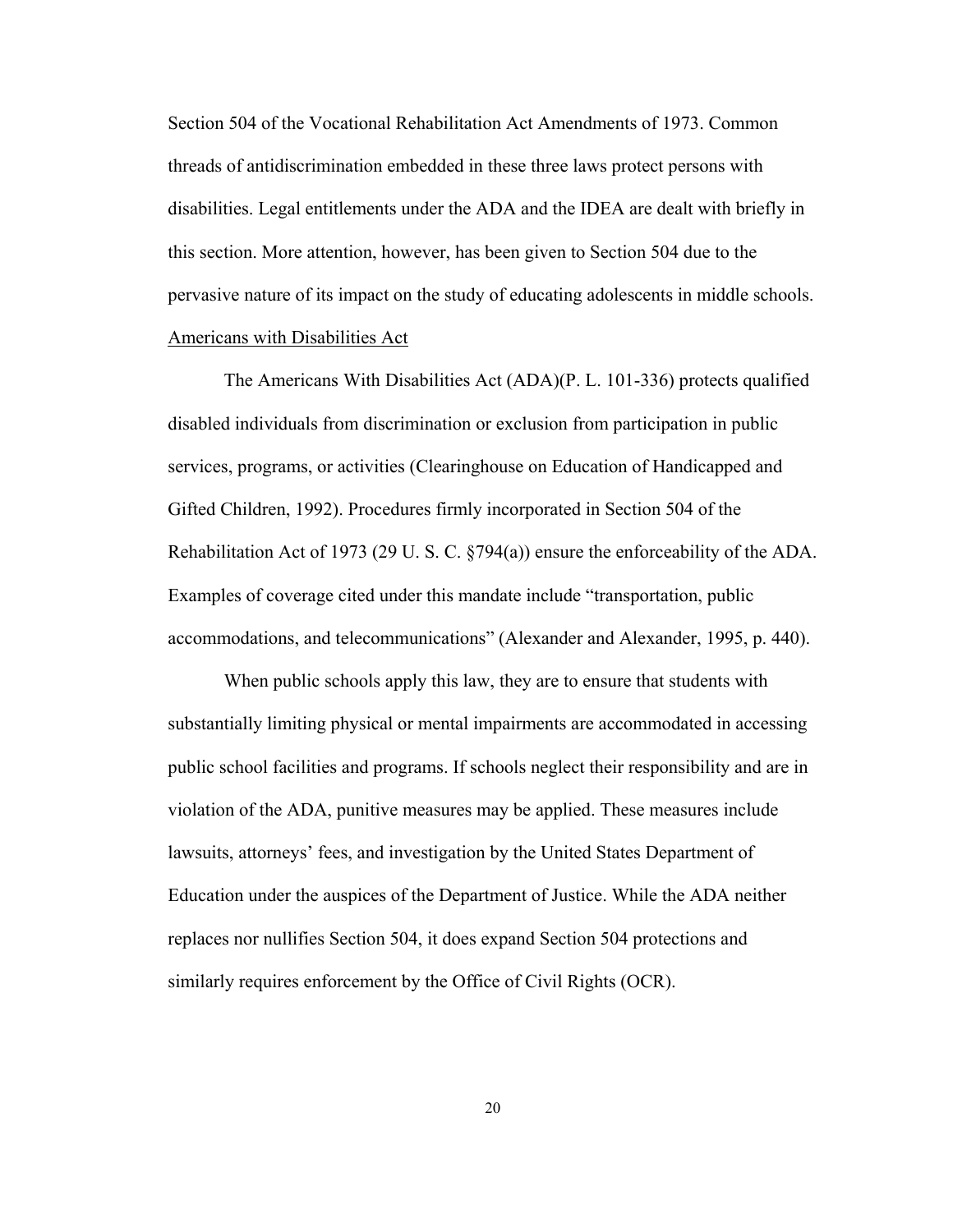#### Individuals with Disabilities Education Act (IDEA)

Formerly known as the Education for All Handicapped Children Act of 1975 (EAHCA, P. L. 94-142), the Individuals with Disabilities Education Act (IDEA)(P. L. 105-17) regulates education programs receiving federal funds for students of ages 3– 21 years old with specific disabilities. It is an exclusive mandate in that it identifies 13 designated categories of eligibility that limit who can be protected. Amendments were made to this law in 1986 to support early intervention and again in 1990 to add transition services and the categories of autism and traumatic brain injury. Its subsequent reauthorization in June of 1997 added clarity, but offered no substantive changes.

Four broad goals subsumed under the IDEA offer assurances to children with disabilities and to their parents. These goals are clearly identified among information from the Clearinghouse on Education of Handicapped and Gifted Children (1992). First, children must receive a *free appropriate public education* (FAPE). Second, the rights of children with disabilities and of their parents must be protected. Third, federal assistance must be given to states and localities providing services to children with disabilities. Finally, assurances of the effectiveness of efforts to educate and assess children with disabilities must be honored.

The IDEA is a funding statute containing eight parts (A through H). Part B ensures the availability of categorical funding based on the number of students at ages 3-21 years identified in each state. In the Commonwealth of Virginia, the age range includes students of ages 2-22 years (Regulations Governing Special Education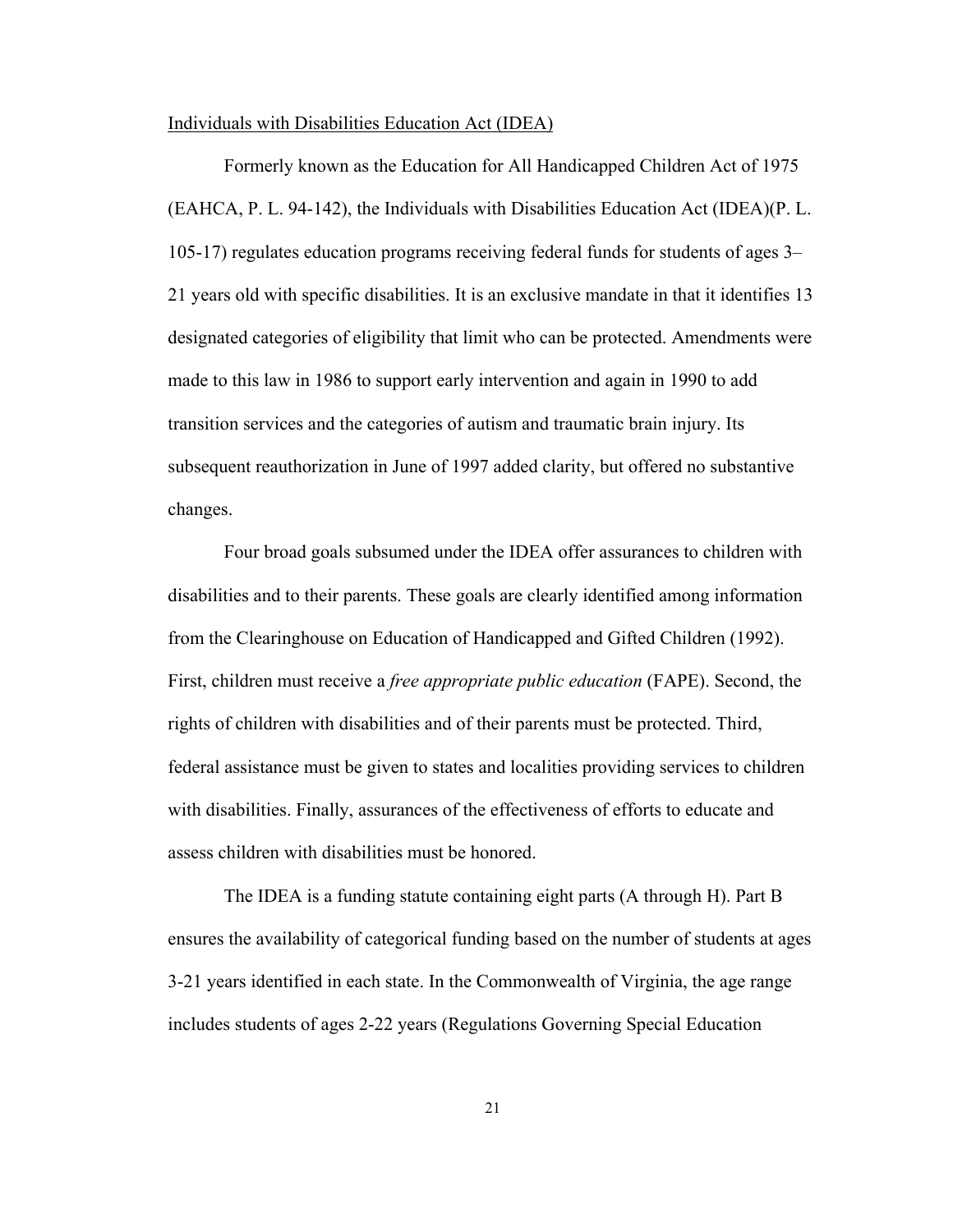Programs for Children with Disabilities in Virginia, 2000). Under this statute, schools must maintain an individualized education program (IEP) for each identified student, and adhere to procedural safeguards, FAPE provisions, and placement of eligible students in general education environments to the maximum extent appropriate. Also contained in this statute is the requirement that parents have an opportunity to have their complaints addressed through due process hearings. Rights and assurances granted under the IDEA automatically subsume entitlements under Section 504 (Ballard, Ramirez, & Zantal-Wiener, 1989).

Although school districts bear fiscal responsibility for local students, the funding of this mandate is a shared responsibility. Federal dollars assist localities in providing eligible students with a floor of equal access and the guarantee of a free appropriate public education. Contextually, "free" means services are provided at no cost to parents. The term "appropriate" describes special education and related services provided under public supervision and direction as defined in an IEP consistent with the requirements of the IDEA (Bateman, 1996). Services occur in the least restrictive environment (LRE) with students without disabilities to the maximum extent appropriate. Somewhat similar to the ADA, actions may be taken by parents when their rights, or the rights of their children, are violated. These actions generally involve due process proceedings that parents may initiate against schools, or proceedings that schools may initiate against parents, when improprieties are committed. The proceedings also apply when the needs of students are threatened or neglected. In essence, the IDEA is a student-centered educational funding statute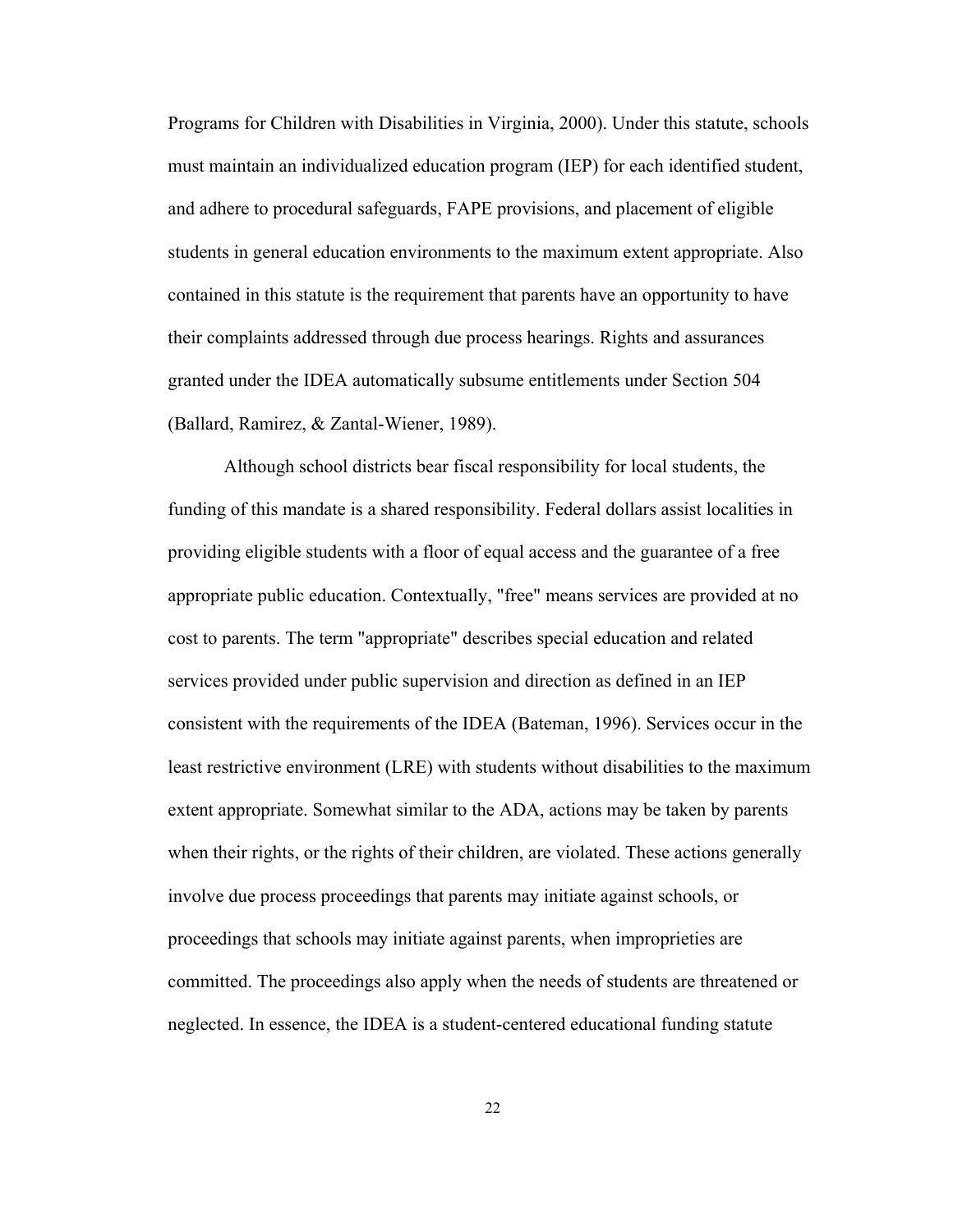(Bateman, 1996).

Students with ADHD can be served by the IDEA under the categories of specific learning disabilities or emotional disturbance, if specially designed instruction is required to meet their needs. If a student's ADHD is considered a chronic health problem that affects alertness and adversely affects educational performance, special education could be provided under the category of other health impairment. When students with ADD fail to qualify for special education services under the IDEA, they still may be eligible for special education and related services under Section 504. Similarities exist between Section 504 and the IDEA. Misapplication of the IDEA to Section 504 issues has led to some differences of opinion resolvable only in civil arenas. Because of the nature of their similarities, a comparison of the relationship between Section 504 and the IDEA is presented in Table 2.1.

#### Section 504 of the Rehabilitation Act of 1973

Section 504 of the Vocational Rehabilitation Act of 1973 (29 U. S. C. §794, P. L. 93-112) is a federal antidiscrimination statute. It protects the civil rights of persons with disabilities by preventing the denial of benefits or access to programs and services supported by federal funds. Originally, this legislation was intended to ensure that soldiers returning from World War II suffered no discrimination as they tried to rebuild their lives. Many of these veterans required rehabilitation for injuries that substantially limited one or more major life activities (MLA), such as their ability to earn a living. Major life activities are undefined under Section 504. Nevertheless,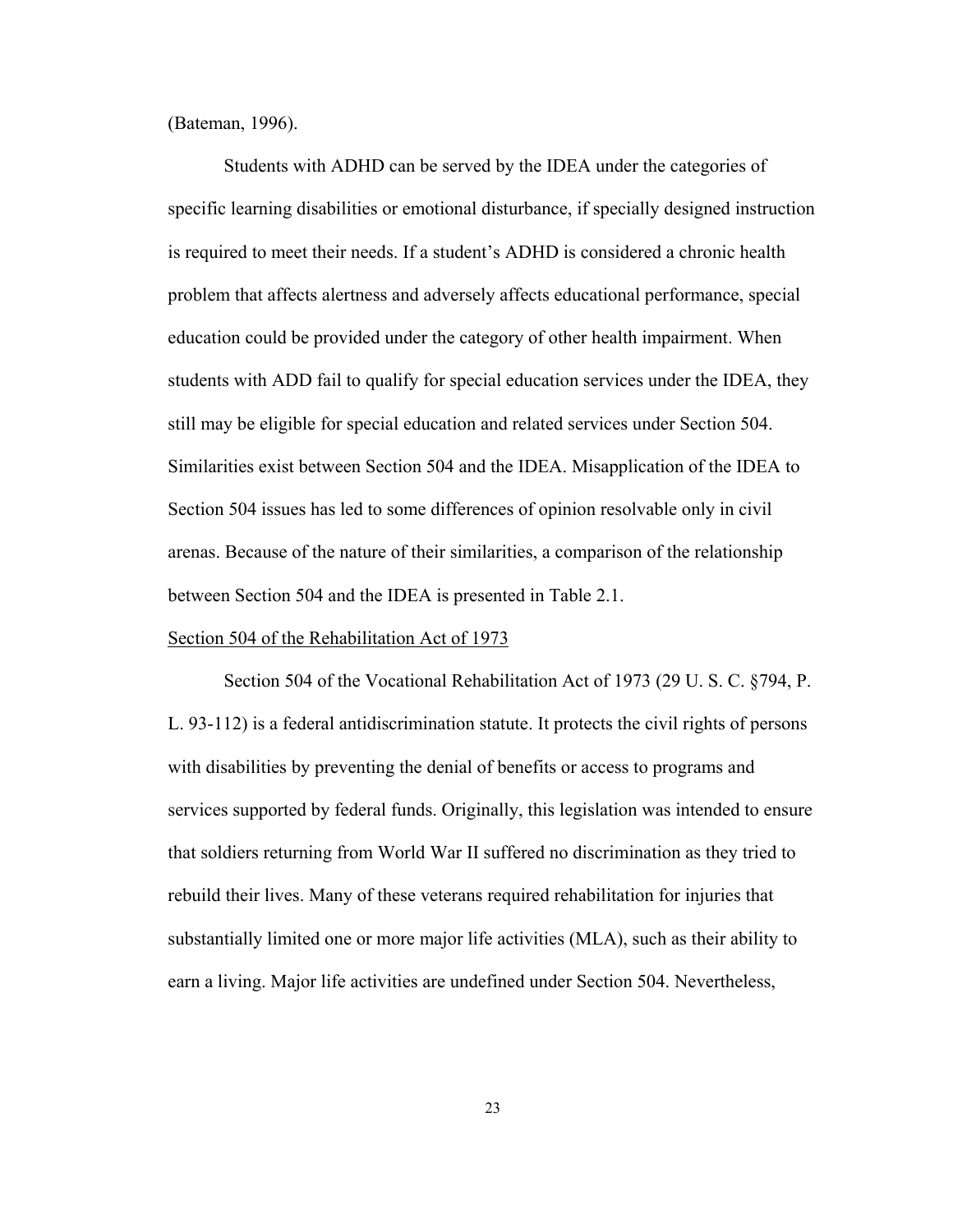# Table 2.1

# Comparison of Section 504 and the Individuals with Disabilities Education Act of

1997

| Issues                        | Section 504                                                                                                                                                                                              | <b>IDEA</b>                                                                                                                                                                                        |  |
|-------------------------------|----------------------------------------------------------------------------------------------------------------------------------------------------------------------------------------------------------|----------------------------------------------------------------------------------------------------------------------------------------------------------------------------------------------------|--|
| Purpose                       | Is a civil rights law that protects the<br>rights of individuals with disabilities<br>in programs and activities that receive<br>Federal financial assistance from the<br>U. S. Department of Education. | Is a federal funding statute<br>whose purpose is to provide<br>financial aid to states in<br>their efforts to ensure a free,<br>appropriate public<br>education for students with<br>disabilities. |  |
| Responsibility                | General education                                                                                                                                                                                        | Special education                                                                                                                                                                                  |  |
| Funding                       | State and local responsibility (no<br>federal funding)                                                                                                                                                   | State, local, and federal.<br><b>IDEA</b> funds cannot be used<br>to serve students eligible<br>only under Section 504.<br>Identifies 13 qualifying<br>conditions.                                 |  |
| Population                    | Individual who had, has, or is regarded<br>as having a physical or mental<br>impairment that substantially limits a<br>major life activity.                                                              |                                                                                                                                                                                                    |  |
| Eligibility                   | Only eligible when she/he meets the<br>definition of a qualified person with<br>disabilities. The student is not required<br>to need special education services to be<br>protected (receive services).   | Only eligible for special<br>education and/or related<br>services under one of 13<br>categories if found eligible<br>by a multidisciplinary team.                                                  |  |
| Free<br>Appropriate<br>Public | Requires FAPE for eligible students.<br>Requires a written accommodation<br>plan. "Appropriate" means an<br>education comparable to that provided<br>to students without disabilities.                   | Requires FAPE for eligible<br>students.                                                                                                                                                            |  |
| Education<br>(FAPE)           |                                                                                                                                                                                                          | Requires the district to<br>provide IEPs. "Appropriate<br>education" means a<br>program designed to<br>provide "educational<br>benefit."                                                           |  |

(table continues)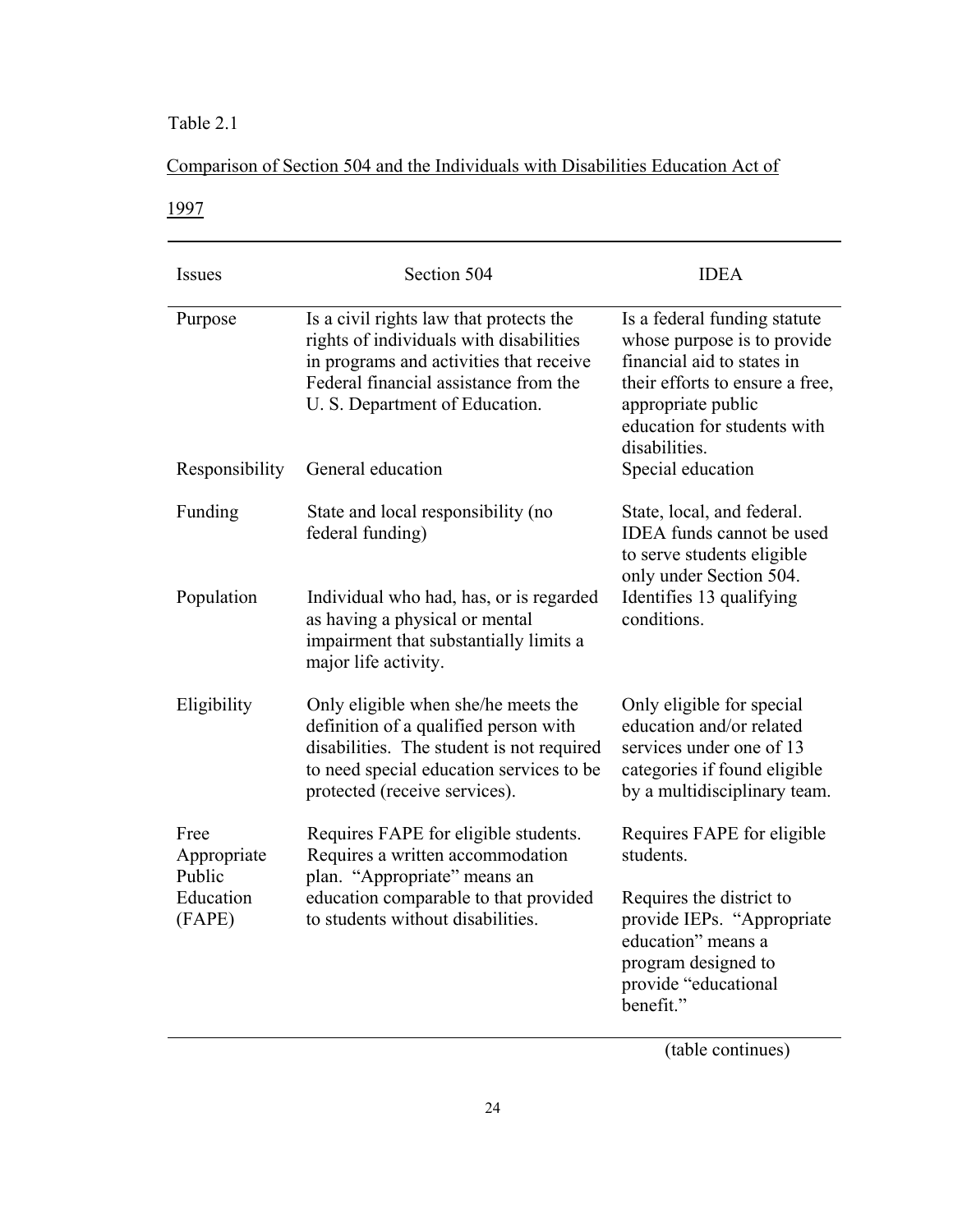# Table 2.1 (continued)

# Comparison of Section 504 and the Individuals with Disabilities Education Act of

# 1997

| <b>Issues</b>            | Section 504                                                                                                                                               | <b>IDEA</b>                                                                                                   |  |
|--------------------------|-----------------------------------------------------------------------------------------------------------------------------------------------------------|---------------------------------------------------------------------------------------------------------------|--|
| Accessibility            | Addresses regulations concerning<br>building and program accessibility<br>& reasonable accommodations.                                                    | Requires that modifications<br>must be made if necessary to<br>provide access to FAPE.                        |  |
| Procedural<br>safeguards | Requires notice to the parent or<br>guardian with respect to<br>identification, evaluation, and<br>placement.                                             | Requires notice to the parent<br>or guardian with respect to<br>identification, evaluation, and<br>placement. |  |
|                          | Minimum requirements of notice are.<br>specified.                                                                                                         | Notice provisions are much<br>more comprehensive.                                                             |  |
| Grievance<br>procedures  | Requires districts to provide a<br>grievance procedure for parents,<br>students, and employees.                                                           | Does not require a grievance<br>procedure.                                                                    |  |
| Due process              | Both require impartial hearings for parents/guardians who disagree<br>with the identification, evaluation, or placement of students with<br>disabilities. |                                                                                                               |  |
| Exhaustion               | Administrative hearing is not<br>required prior to OCR involvement<br>or court action.                                                                    | The parent or guardian should<br>exhaust all administrative<br>hearings before seeking court<br>action.       |  |

Note. Adapted with permission from Copenhaver, J. (1996). Section 504: An educator's Primer - what teachers and administrators need to know for implementing accommodations for eligible individuals with disabilities. Logan, UT: Mountain Plains Regional Resource Center.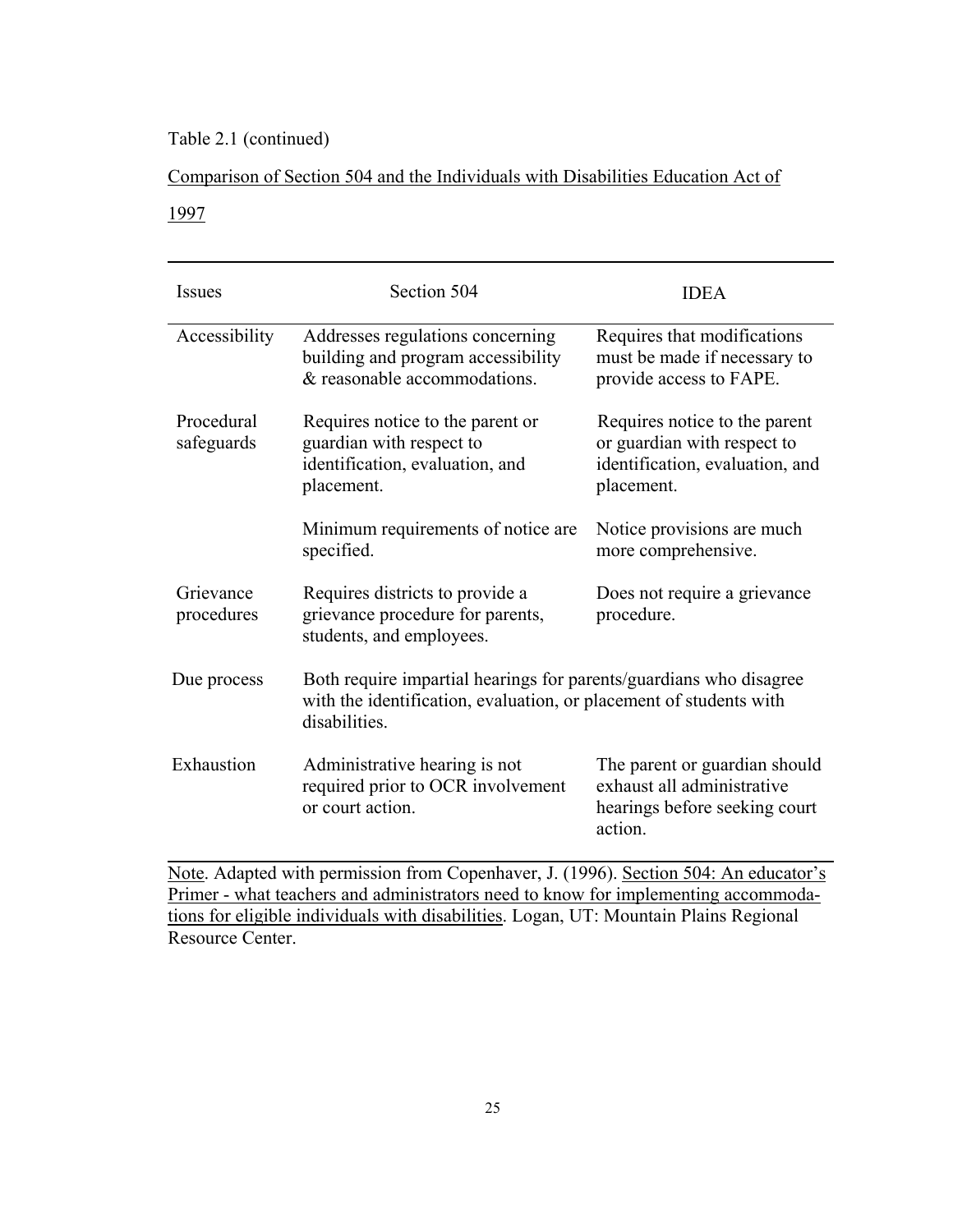examples such as self-help skills, fine and gross motor activities and tasks, learning, rudimental sensory abilities, and working (34 C.F.R. §104.3[j][2][ii]) are contained in the statute and give a general sense of the meaning to the term MLA.

Seven subparts comprising this mandate are: (a) General Provisions; (b) Employment Practices; (c) Program Accessibility; (d) Preschool, Elementary, and Secondary Education; (e) Post-Secondary Education; (f) Health, Welfare, and Social Services; and (g) Procedures. For the purposes of this study, it is appropriate to focus only on subpart D (34 C.F.R. §104.31). Eligible students qualify for equal access to general education programs and extracurricular activities. Subpart D specifically explains components identified as location and notification, free appropriate public education, educational setting, evaluation and placement, procedural safeguards, and non-academic services. Location and notification for school-aged students in preschools, elementary schools, and secondary schools is explained first.

Location and notification. The essence of this subpart stipulates that schools must make efforts to identify and locate every qualified school-age child with a disability (34 C. F. R. §104.32). Notification of the school's responsibility under the law must be given to persons with disabilities and their families. Typically, Child Find satisfies this requirement. Child Find is best explained as the procedures and means of communicating with and directing schools and the public sector when it is suspected that a child may have a disability. Child Find and subsequent actions or related procedures occur at no cost to parents under the FAPE component of Section 504.

Free appropriate public education. Qualified students shall receive FAPE, a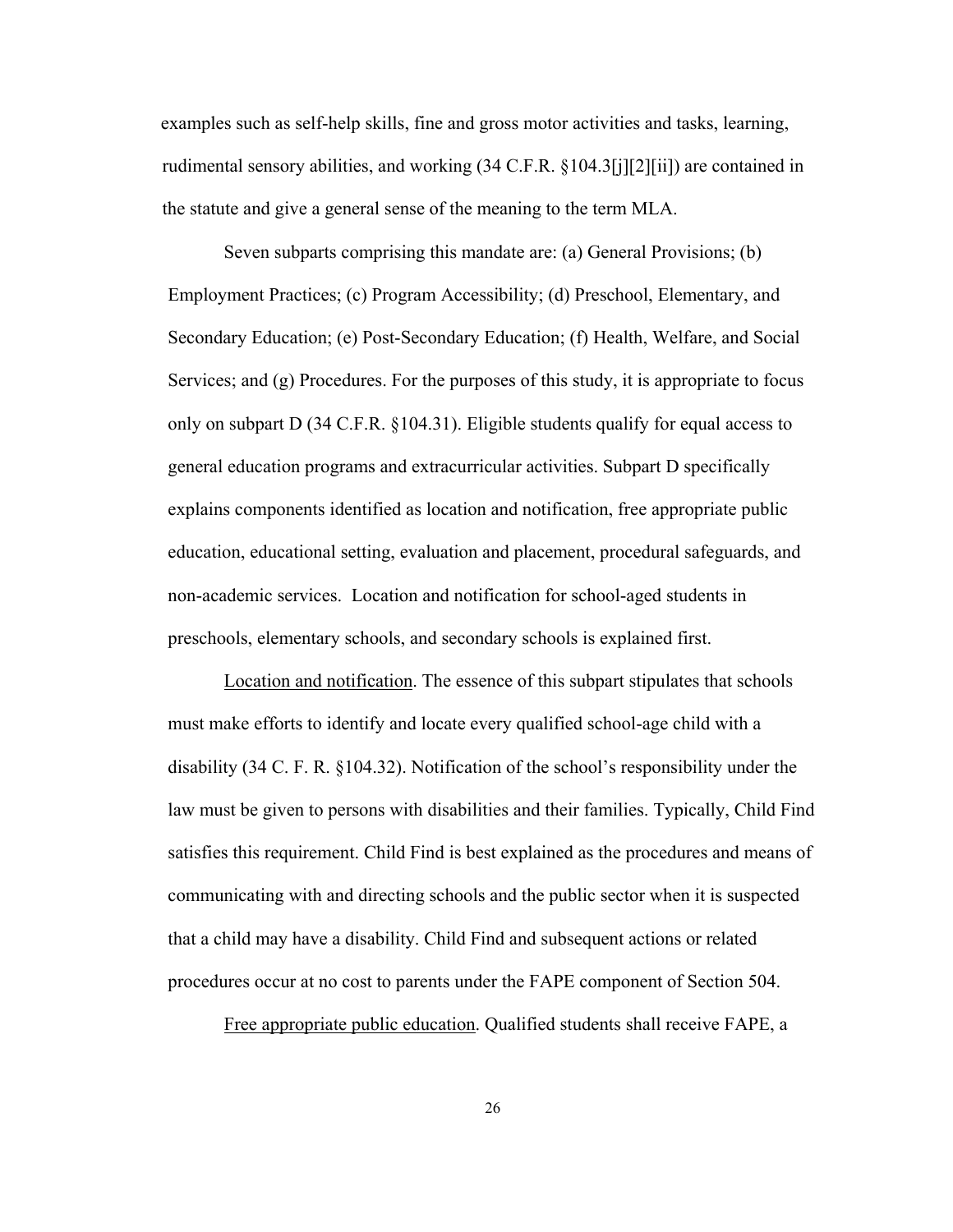free appropriate public education (34 C.F.R. §104.33[a][b]). Services provided are at no cost to the student or the student's parents, except at times wherein such costs would be required of general education students and their parents (34 C.F.R. §104.33 [c][1]). General or special education and related aids and services must be provided to qualified students as adequately as they are provided to students without disabilities  $(34 \text{ C.F.R. } \S 104.33 \text{ [b][1][i]}).$  An IEP written in accordance with the IDEA (34 C.F.R. §104.33[b][2]) may meet the requirements of FAPE. This IEP, or individualized accommodation plan, is usually addressed in a general education setting.

 Educational setting. Students with disabilities must be educated with nondisabled peers "to the maximum extent appropriate to the needs of handicapped persons" (34 C.F.R. §104.34[a]). Removal from the general education setting is allowed only when it is demonstrated that education in that setting cannot be achieved satisfactorily, even with supplementary aids and services (34 C.F.R. §104.34[a]). Similar standards apply to nonacademic and extracurricular services and activities (34 C.F.R. §104.34[b]). When alternative settings are required, such settings must be comparable to the facilities, services, and activities made available to general education students (34 C.F.R. §104 34[c]). Decisions about the educational setting occur after evaluation.

Evaluation and placement. Evaluation tools and materials must be valid for their specific purpose, administered by trained personnel according to the test producer's instructions, and accurately reflect what they purport to measure (34 C.F.R. §104.3[b]). Multiple sources of information must be used during the interpretation of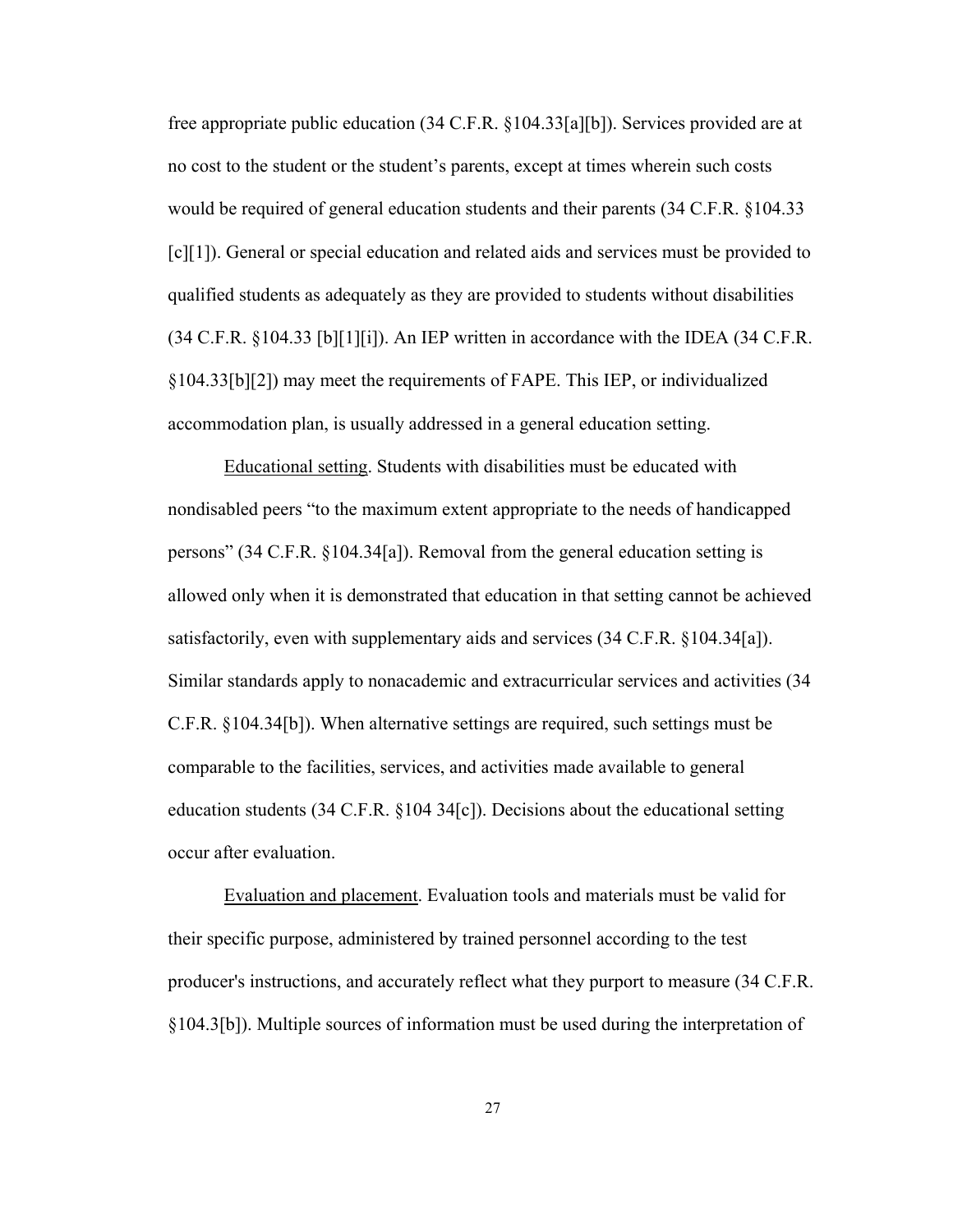evaluation data and decisions about placement (34 C.F.R §104. 35[c]). Placement decisions must be reevaluated periodically. Procedural safeguards ensure that parents are notified of their child's referral to the Section 504 team and of any evaluations required following such referrals.

 Procedural safeguards. Procedural requirements minimally include "notice, opportunity for parent review of relevant records, an impartial hearing with opportunity for parent participation along with representation by counsel, and a review procedure." Schools must enact and utilize these requirements (34 C.F.R §104.36), even in regard to nonacademic services.

 Nonacademic services. Qualified students must have equal opportunity to participate in nonacademic and extracurricular activities in a manner comparable to those available for general education students  $(34 \text{ C.F.R. } §104 \text{ } 37\text{a}][1]$ ). Activities such as interscholastic clubs, intramural athletics, or other services available to students in general education (34 C.F.R. §104.37[c]) are included among Section 504 provisions. Cited among examples of services covered under this standard are transportation, counseling, health services, clubs or special interest groups, and referrals to agencies such as those dealing with student employment (34 C.F.R.  $§104.37[a][2]$ .

#### Number of Section 504 Accommodation Plans

Research addressing the number of Section 504 of individualized accommodation plans (IAPs) is sparse. However, data maintained by the Office for Civil Rights (OCR), the use of Ritalin as a marker for ADHD, and the high prevalence of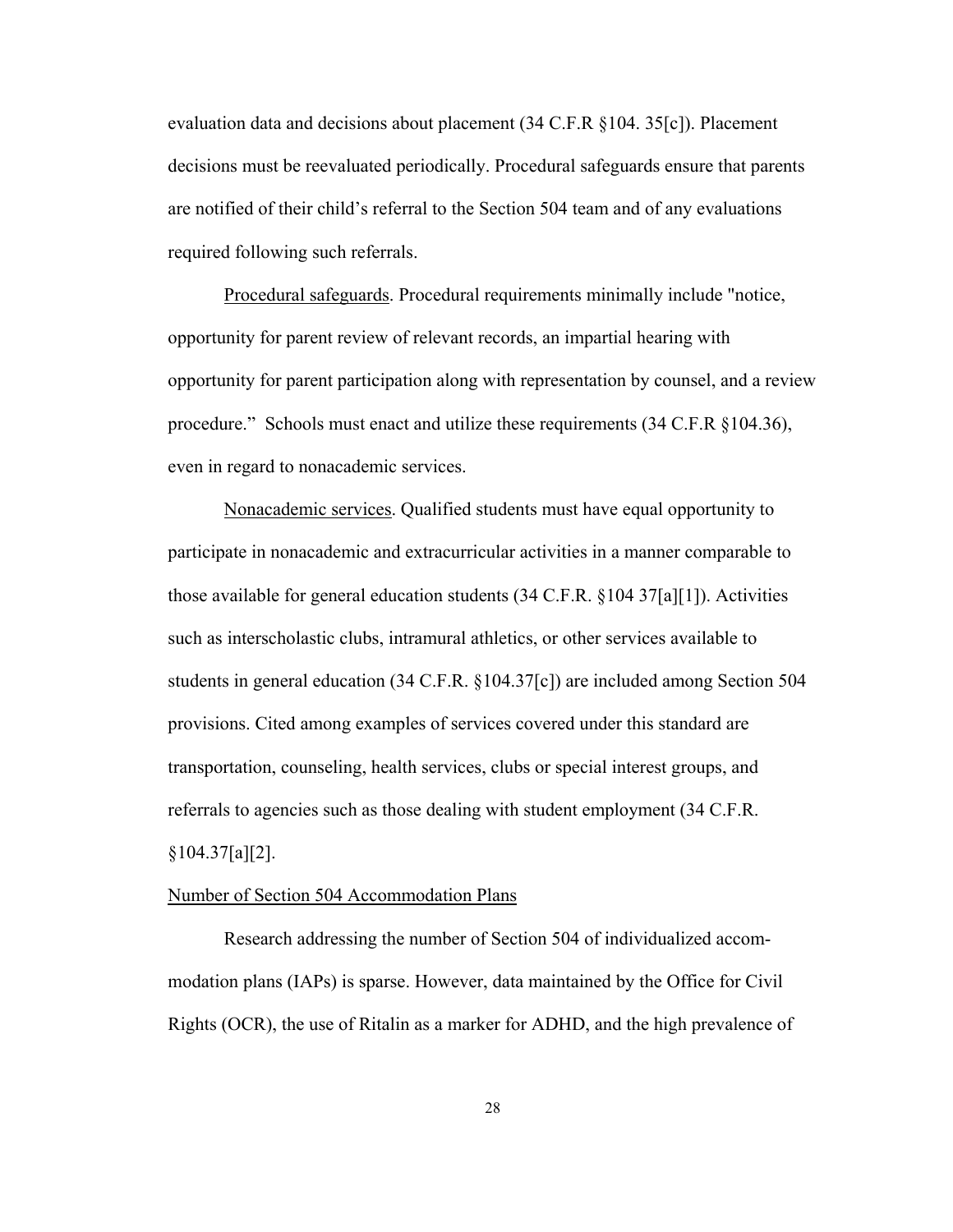ADHD in Virginia suggest the need for attention to the growth of IAP numbers.

In 1994, the OCR conducted a national survey entitled the Elementary and Secondary School Civil Rights Compliance Report. Using stratified random sampling, descriptive data on student characteristics collected from 5,173 of 14,814 school districts were examined. Data results on Section 504 showed student counts of 88,222 nationally, 3183 in Virginia, and 405 for the district under study. In four Virginia school districts with student memberships ranging from 45,538 to 139,130, the number of students served under Section 504 ranged from 6 to 608. Data taken by the OCR under similar conditions in 1997 indicate that, for the school district under study, the number of students served under Section 504 had increased to 1227, an increase of approximately 33% over three years. Because qualified students are entitled to an IAP, it seems reasonable to conclude that over a three-year period the school districts' IAP numbers may have tripled as well.

At a recent legal conference, Charles Weatherly likened Section 504 to the awakening of a "sleeping giant." In his words, "504, and the enforcement of 504, [and] 504 plan development has escalated well beyond anything that Congress had ever intended, and frankly beyond anything the courts have ever intended" (Weatherly, Speaker, 18th National Legal Institute on Educating Students with Disabilities, 1997). Weatherly contends that underutilization of prereferral intervention strategies by general educators is resulting in more referrals to Section 504 committees. His remarks seem to suggest an overuse or possible abuse of Section 504.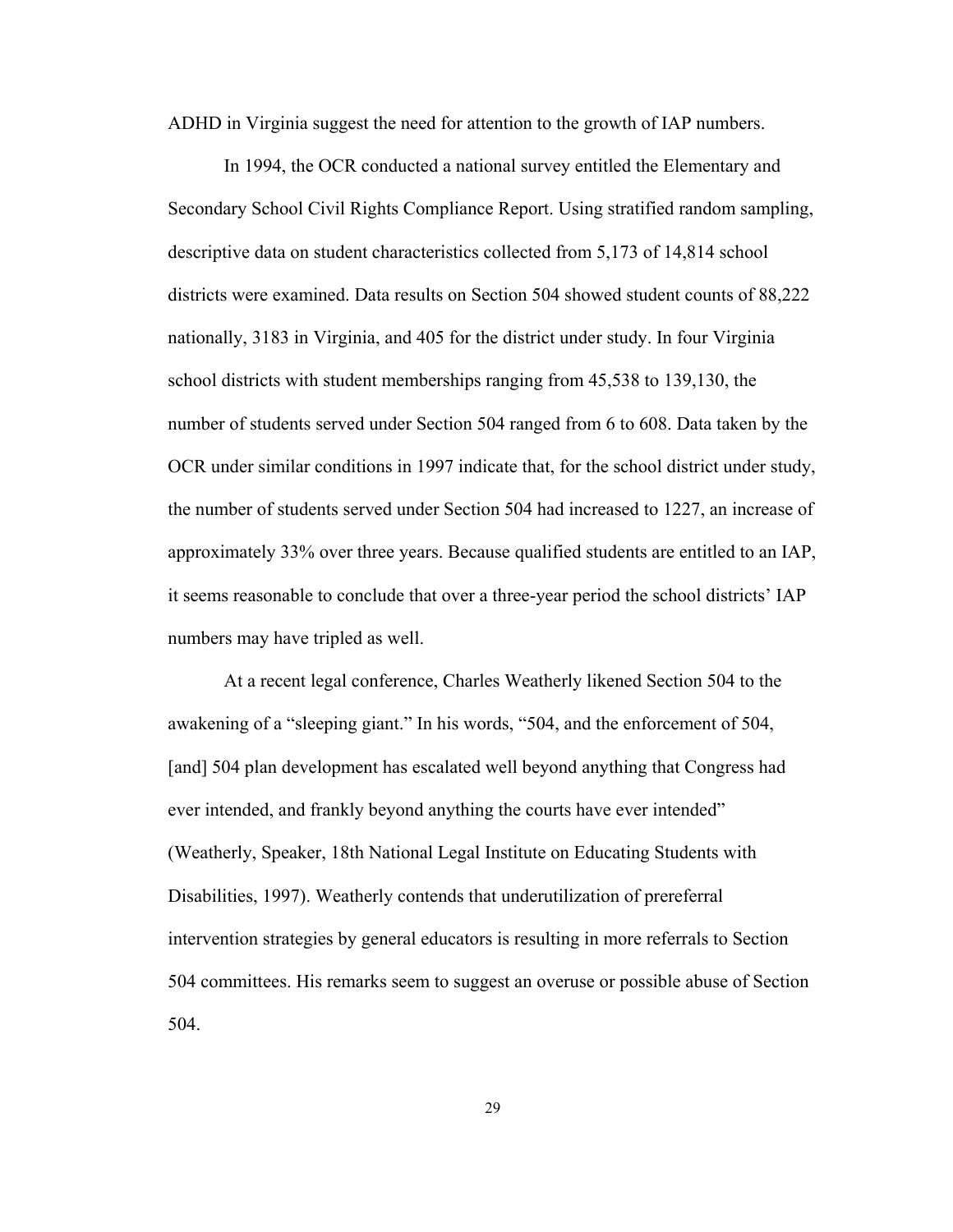Concerns about the appropriate use of Section 504 surfaced in a Times-Picayune article entitled *Too Good To Be True* (1997). Reportedly, IAP numbers for New Orleans' students in grades 3 and 4 had more than doubled to 269 from the preceding two years. Some New Orleans principals candidly admitted to placing students on Section 504 plans to assist these students in performing more favorably on statewide tests. Expressing his opinion on the matter, one Louisiana state official indicated that placing ineligible students on IAPs to "drive up" test scores could be viewed as abuse of Section 504.

Perry Zirkel (2000) added to concerns about Section 504 as he addressed an audience at a legal conference. Citing one issue paramount among Section 504 interests, he discussed how schools determine "substantial limitation" of a major life activity as referred to in the statute. In his opinion when a substantial limitation is suspected, schools should look at the national population and consider any mitigating circumstances in making their qualification decisions. He posed the question, "How is the student learning globally in relation to the general population?" As one example of mitigating circumstances, he stated, "If the parent puts the [student] on medication, and proof exists that the [student] is doing okay with the medication, [do not] give the student a Section 504 plan." Continuing, he posited that overidentification is generally linked to ignorance, intimidation, or niceness, but if the mandate is applied appropriately, and the process is done correctly, approximately 1% of the general population comprises pure Section 504 kids. When Section 504 students are found to have excessive needs, they should be referred to special education for specialized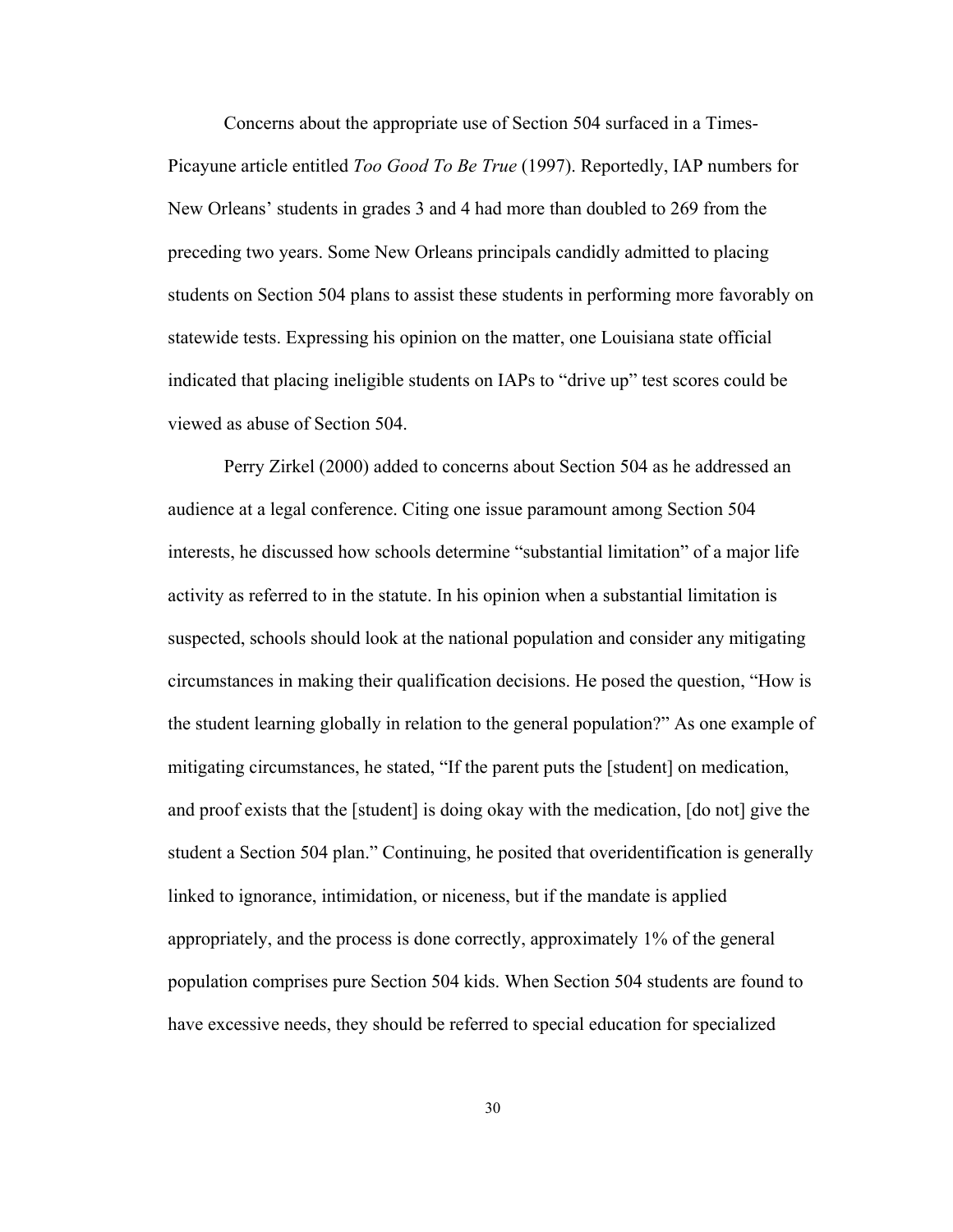supports. Remedies for Section 504 violations include injunctive relief, compensatory education, and monetary reimbursement. The standard for monetary damages is bad faith and gross misconduct such as that observed in the case of Doe v. Withers. Zirkel encourages school divisions and those who work with Section 504 to remember what he termed the 3Rs. First, respect parents throughout all aspects of the Section 504 process; second, respond to the parent in a timely manner; and third, record in some type of written documentation, all communication with parents or others.

#### Cost-Potential of Section 504

The number of students with special needs and the cost to serve them is rising (Duenas, O'Reilly, & Parrish, 1993). Few studies exist pertaining to the cost of educating students with disabilities served under Section 504. Where data do exist, the cost impact may be imprecise.

Such was the finding made by McKiernan (1997) in his study of the impact of Section 504 implementation on Arizona public schools. He examined educators' experiences related to: (a) enforcement strategies, (b) financial costs and budgetary implications, (c) provision of services to students, (d) and other factors in the context of demographic variables identified as region/locality (rural, suburban, urban) and administrative/instructional (administrator vs. instructional roles). Using a multimethod approach of open-ended qualitative research measures and fixed-choice Likert-scaled items, data were collected from nine schools through focus groups and surveys of Section 504 administrators from urban (12), suburban (12), and rural school districts (12). McKiernan also distributed a follow-up survey with teachers and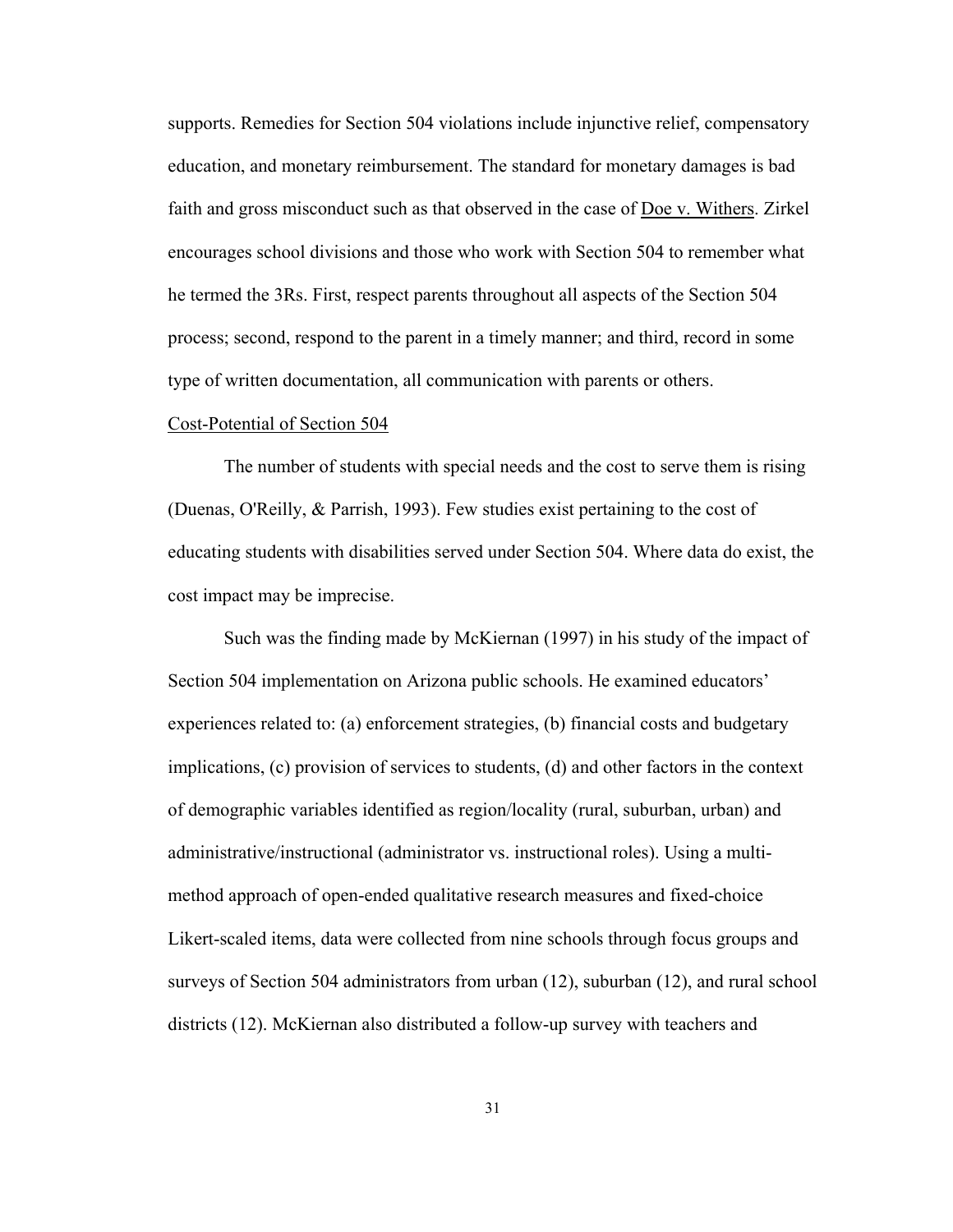administrators to investigate structures for success in implementing the legal and cost elements of Section 504. A convergence of these multi-method findings revealed that the influence of enforcement strategies on school districts induces the development of accountability procedures to address this federal mandate, creates the perception that the OCR is antagonistic in its enforcement practices, and deepens their awareness that some confusion and misunderstanding exists concerning Section 504's intent and application. Findings on financial costs and budgetary implications revealed that Section 504 implementation requires system-wide awareness and support because methods and strategic modifications have actual costs attached. In fact, major costs were observed in regard to transportation, technology, and staff time demands. Related costs influence management and organization budgets based on district size, compliance issues, and increases in the number of students served under Section 504. As far as services provided to students, findings showed that faculty and some administrators view Section 504 as a positive law that protects the rights of students and teachers. Additionally, it creates a better learning environment and cultivates positive opportunities for student success when classrooms are modified. Other findings emerged to show that lack of leadership and understanding result in poor implementation. For the most part, the research from McKiernan's study suggests that Section 504 is a fair and just law that requires system accountability, support, communication, and awareness. However, clear indications are given that Section 504 implementation also is regarded as a funding concern to many educators.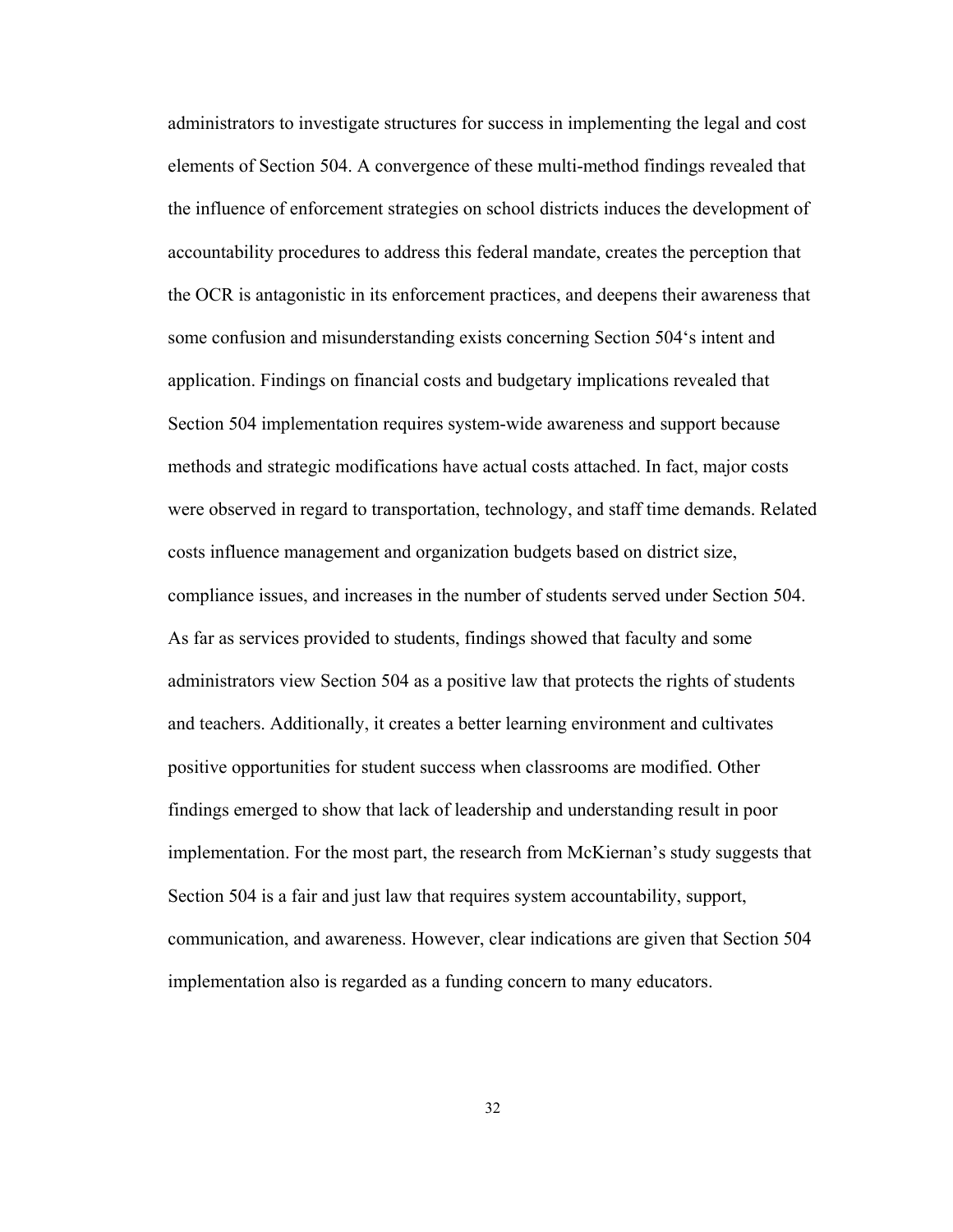Research Studies Addressing the Implementation of Section 504

Devitt (1995) conducted a qualitative evaluability assessment of Section 504 with an emphasis on ADHD among Mid-Atlantic States (Delaware, Kentucky, Maryland, North Carolina, South Carolina, Tennessee, Virginia and West Virginia). Devitt sought to determine if the effectiveness of state and local Section 504 policies could be evaluated in terms of goals and objectives established by respective state and local education agencies. Using an eight-step evaluability assessment model developed by Wholey (1979), she examined pertinent documents and interviewed staff (four federal policy-makers, three disability advocates, eight state personnel, and six local education agencies) within each of these states to ascertain intended resources (cost); activities (assessment procedures and eligibility criteria); and outcomes (placement, treatment, and due process procedures) for children with ADHD and a Section 504 plan. The 8 step-process included: 1) review of pertinent documentation on Section 504; 2) a review of literature on ADHD; 3) on-site interviews with Federal policy-makers; 4) the development of a logic model to compare the policies of state and local agencies; 5) on-site visits to 8 state agencies with a sampling of 6 local agencies in each state, 6) telephone interviews with two administrators and two teachers in each local agency; 7) the development of an equivalency model to compare federal, state, and local objectives; and 8) the development of the evaluability model that compared the resources, activities, and outcomes of local agencies in the study. Comparisons of findings made among local agencies show that Section 504 was not ready for evaluation due to a lack of clear logic associated with its implementation,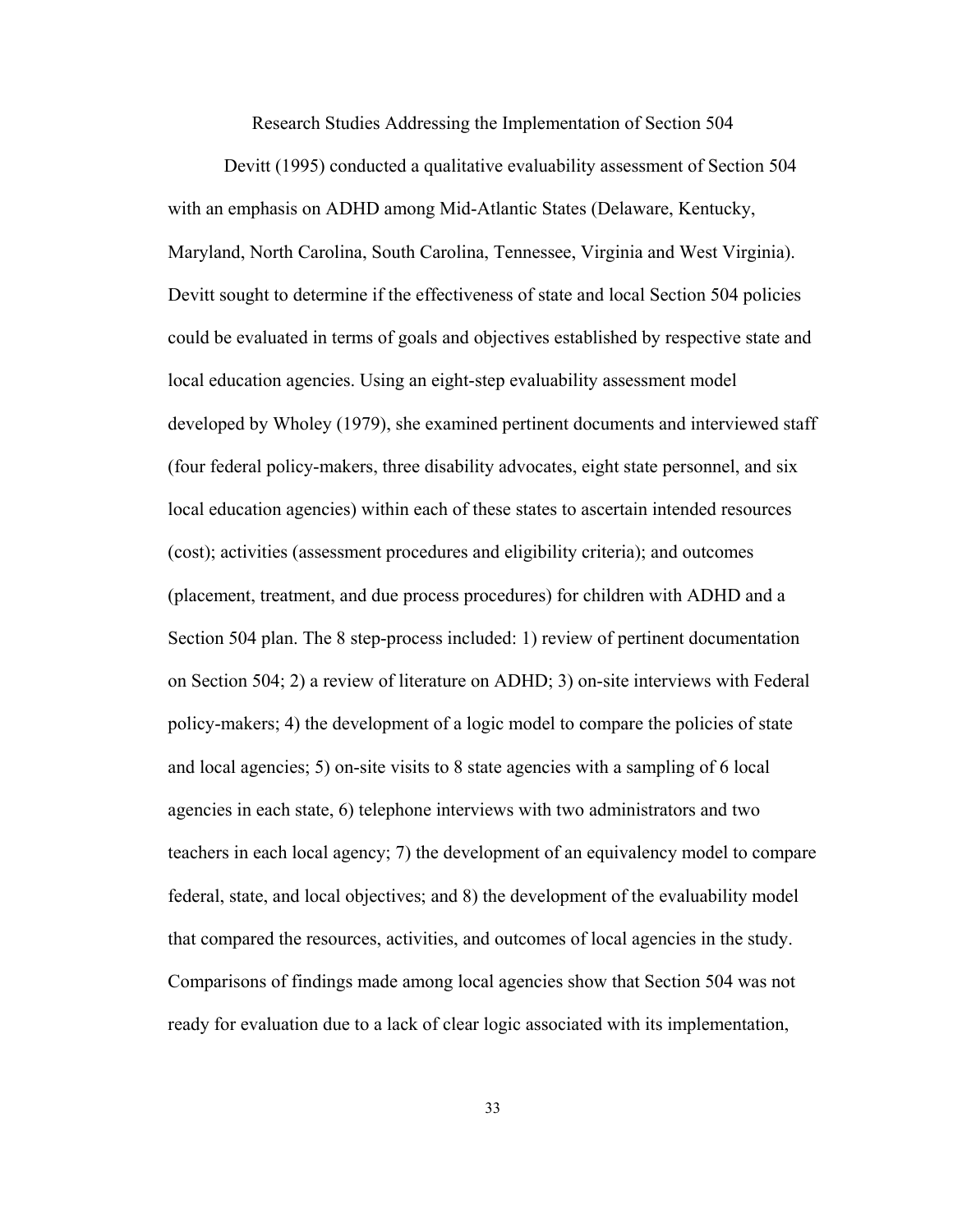and that cost was a barrier to implementation. Examining her findings among six school districts in the state of Virginia with 2,560 to 15,459 students, Devitt found that IAP numbers ranged from one to 52. Another finding showed that very few IAPs are likely to be found in school divisions that adapt and modify instruction to address students' needs. Devitt's study raises questions about the implementation logic that schools may associate with Section 504: What then should school districts expect from state education agencies? What should school personnel know about Section 504?

Katsiyannis and Conderman (1994) conducted a study that offers some insight into what occurs among states in regard to Section 504. Special education directors in 50 states and the District of Columbia were surveyed by these researchers to determine state practices on serving students under Section 504, to determine the availability and content of Section 504 policies or guidelines, and to provide suggestions for developing a model Section 504 policy. They found that, including the District of Columbia, only 24% of the states had Section 504 guidelines. From the content of guidelines shared by 10 of the 14 states, all components of subpart D (pertaining to discrimination in schools) were addressed. A modicum of guidance was offered on staff development, accommodations, self-evaluation, and accessibility checklists. Reportedly, 15 state departments of education monitor Section 504, 22 receive complaints through their Complaints Management Office, and only 34 states require their local education agencies to have a Section 504 coordinator, a position usually assigned to administrative or general education staffs. Based on the findings of Katsiyannis and Conderman (1994), recommendations were made for state guidance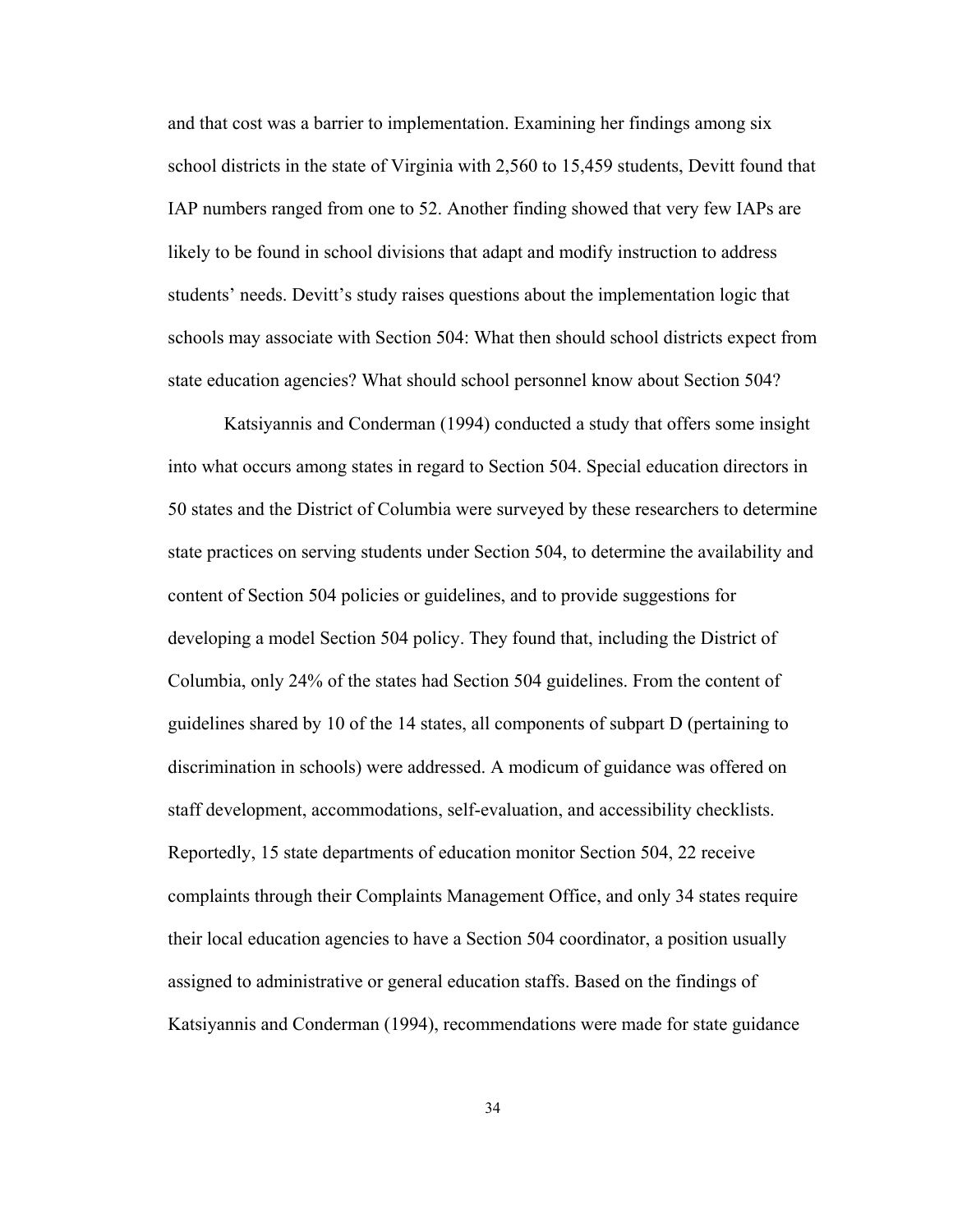and training. These recommendations encompassed the development of comparisons between the IDEA and Section 504, specific policy requirements, relevant forms, and a self-evaluation checklist. Their findings are important to the refinement of state practices and signify implications for other administrative aspects of Section 504.

Guidance for those at the school level, especially in school districts that practice site-based management, is more explicit in findings by Schweinbeck (1995) on areas of actual staff development content. She conducted a qualitative study to generate a list of Section 504 compliance issues to target during staff development for teachers and administrators in Kentucky public schools. Five questions were addressed through the examination of databases, legislative documents, pertinent Section 504 case law, OCR letters of findings on Section 504, and other laws related to students with disabilities:

1) How have outcomes of landmark educational litigation affected usage of Section 504 to address perceived student discrimination issues? 2) How has Section 504 evolved to its present encompassing mandates, and how have other statutes and regulations defined it? 3) What areas of additional Section 504 coverage have been determined in recent litigation and OCR findings? 4) What specific sections of Subpart D, Section 504 (Preschool, Elementary and Secondary Education) should be included in staff development by local educational agencies? and 5) What specific Section 504 compliance issues from court decisions and OCR rulings can be targeted for staff development training?  $(p. 47)$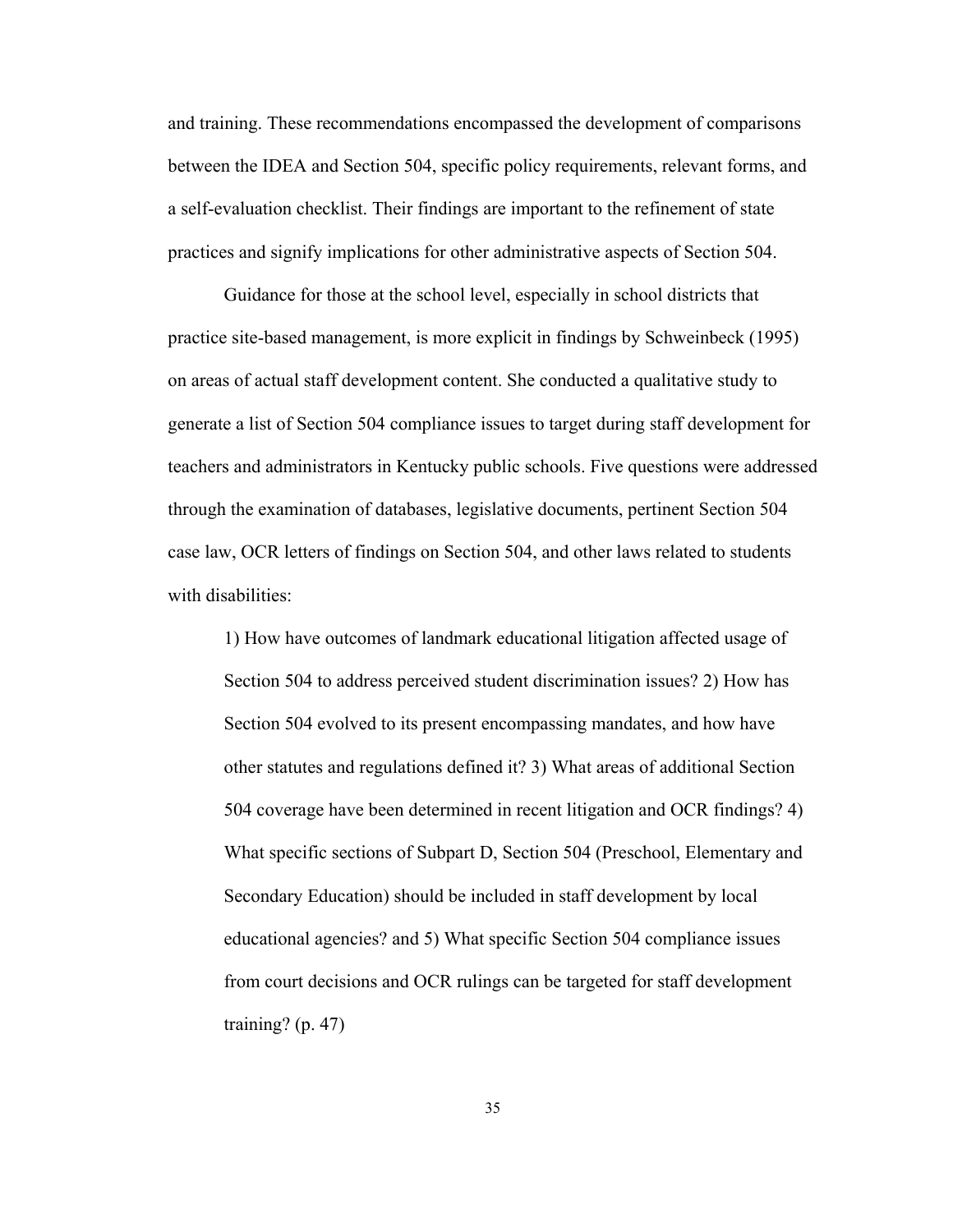Schweinbeck emphasized that staff development should be inclusive of a basic understanding of: (a) staff responsibility for carrying out Child Find procedures; (b) the meaning of free appropriate public education; (c) how the term "reasonable" applies to accommodations; (d) discipline of students under Section 504; (e) procedural safeguards; and (f) teacher accountability in the evaluation process. From her perspective, understanding is essential to meeting general education requirements and to clarifying what is viewed as the overlapping coverage of the IDEA and Section 504. Additional findings showed that some administrators lack knowledge about the Section 504 process. Inherent in lack of knowledge is the probability of inappropriate service delivery or the commission of procedural improprieties. Among public schools, interest in Section 504 appears more student-focused than regulatory. No mention was made of how these accommodations should be funded, but costs for assuring nondiscriminatory access to an appropriate education under Section 504 are the responsibility of local school districts.

According to Reid, Maag & Vasa (1994) two obvious barriers exist for users of Section 504 policy, one is operationalizing the term "substantial limitation" and the second is adjusting to the "conceptual departure" required to acclimate to the differences between Section 504 and the IDEA. Other barriers exist as well. These barriers encompass: (a) reliance on qualitative aspects associated with evaluation and assessment; (b) discerning the presence of a substantial limitation in the absence of obvious debilitation or adverse impact on academic performance; and (c) balancing the indistinguishable impact of variables such as comorbidity of disabling conditions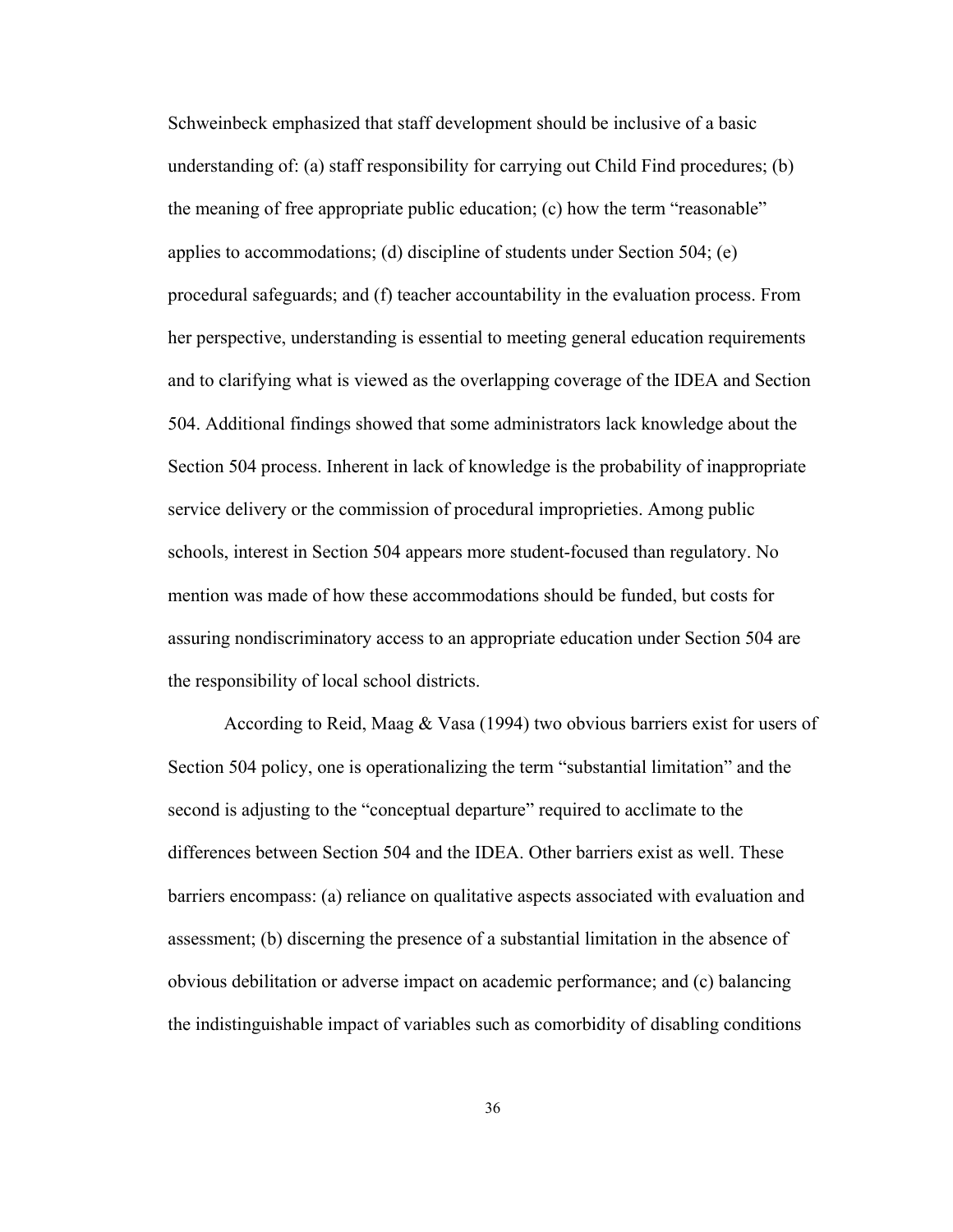on qualitative outcomes leading to eligibility for Section 504 services (Reid et al., 1994). Most often, these barriers are observed as school-based teams deal with ADHD, which is described by Reid et al (1994) as a major educational issue that carries numerous consequences. One of these consequences is an increasing number of students with this disorder. Given the connection between ADHD and requests for individualized accommodation plans, Section 504 and school practices used for students with ADHD should be closely monitored.

#### Summary of Legal Policies that Serve Adolescents with Disabilities

Three major antidiscrimination laws protect the rights of students with disabilities. These laws are the ADA, the IDEA, and Section 504. Components of these laws address who is protected, how qualification determinations are made, how assessment and placement are carried out, and how services are prescribed. Eligible students are entitled to a free appropriate public education guaranteed through procedural safeguards and due process to ensure the rights of parents, students, and the schools. Each of these laws defines sanctions that may be applied to public schools for misapplication. Among these federal statutes, only the IDEA provides financial aid to states in their efforts to ensure a free appropriate public education.

Focusing on the application of Section 504, schools may not engage in explicit discrimination against individuals solely based on these individuals' disabilities. An individual's disability must substantially limit one of the individual's major life activities; for school-age students, this typically means learning. Qualified students receive services or accommodations in general education classrooms. Intentional and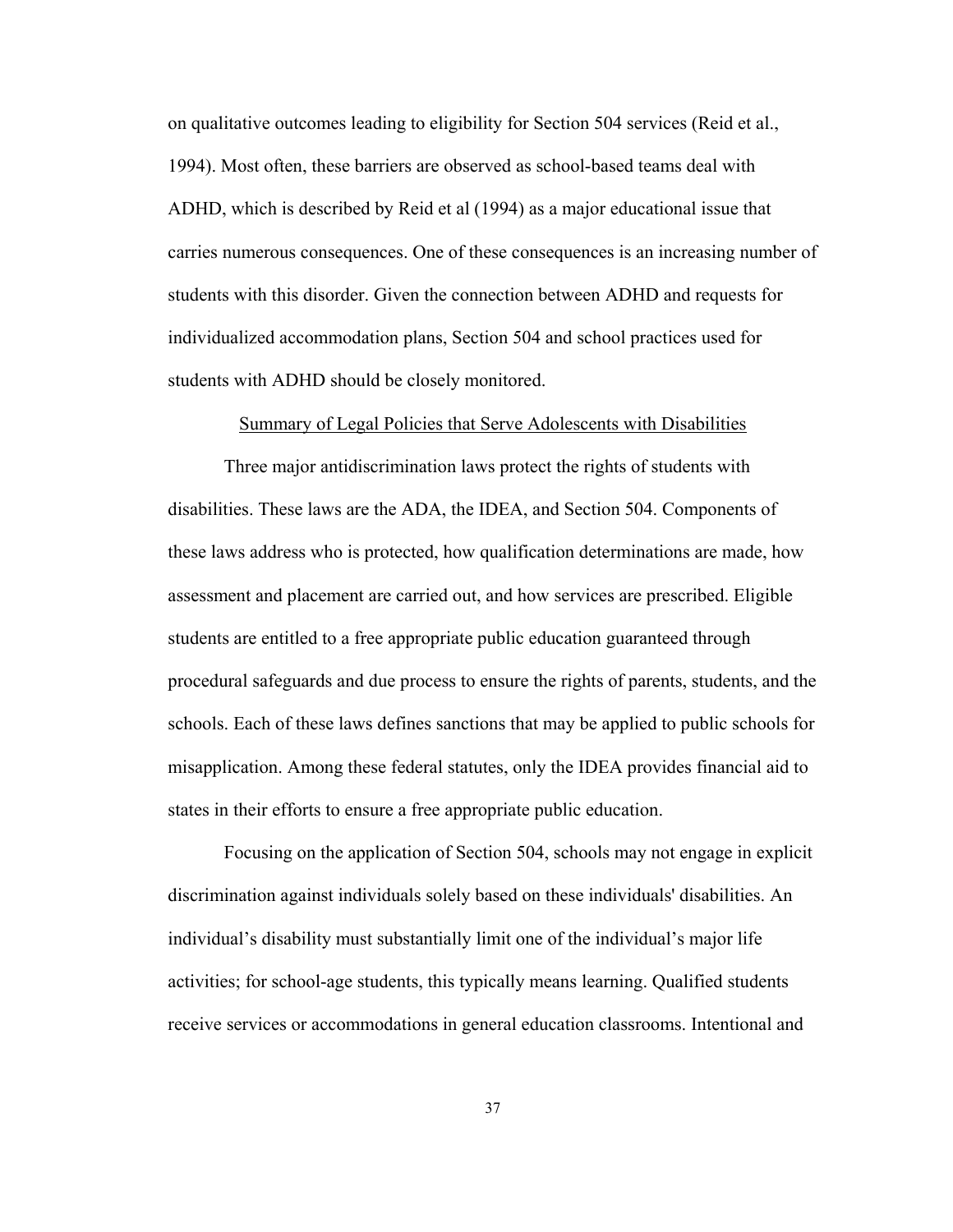gross discrimination can result in reimbursement of attorneys' fees as a form of relief to parents (29 U.S.C §794a[b]). The Council for Administrators of Special Education (CASE, 1991) has indicated that guidelines similar to those used in the IDEA usually signify compliance with Section 504. This statute appears to have come of age (Devitt, 1995), especially concerning its' usefulness to students with ADHD, and their parents. Advocacy groups have been successful in using Section 504 to further the rights of the children they represent. It has been hypothesized that the prevalence of ADHD has increased and given rise to an increase in requests for Section 504 protection. Subsequently, a corresponding increase has been observed among the number of IAPs developed by school-based teams to meet the needs of some adolescents. Concerns have evolved over the use, and possible abuse of Section 504, when less pejorative remedies may sufficiently address the diverse needs of some middle school adolescents. Concerns also have arisen when administrators and teachers over or under-manage a process regarded by some as lacking clear implementation logic and engaging costs. If adolescents are to receive appropriate benefit from Section 504, such benefit should occur because their disability substantially limits one or more of their major life activities, and because the team of individuals making this decision understand Section 504 policy, used it properly, and reasonably applied accommodations to help these students.

Awareness of Section 504 Provisions by Those Who Serve Adolescents

Although school districts are becoming more proactive, parents continue to take primary responsibility for explaining their children's disability to administrators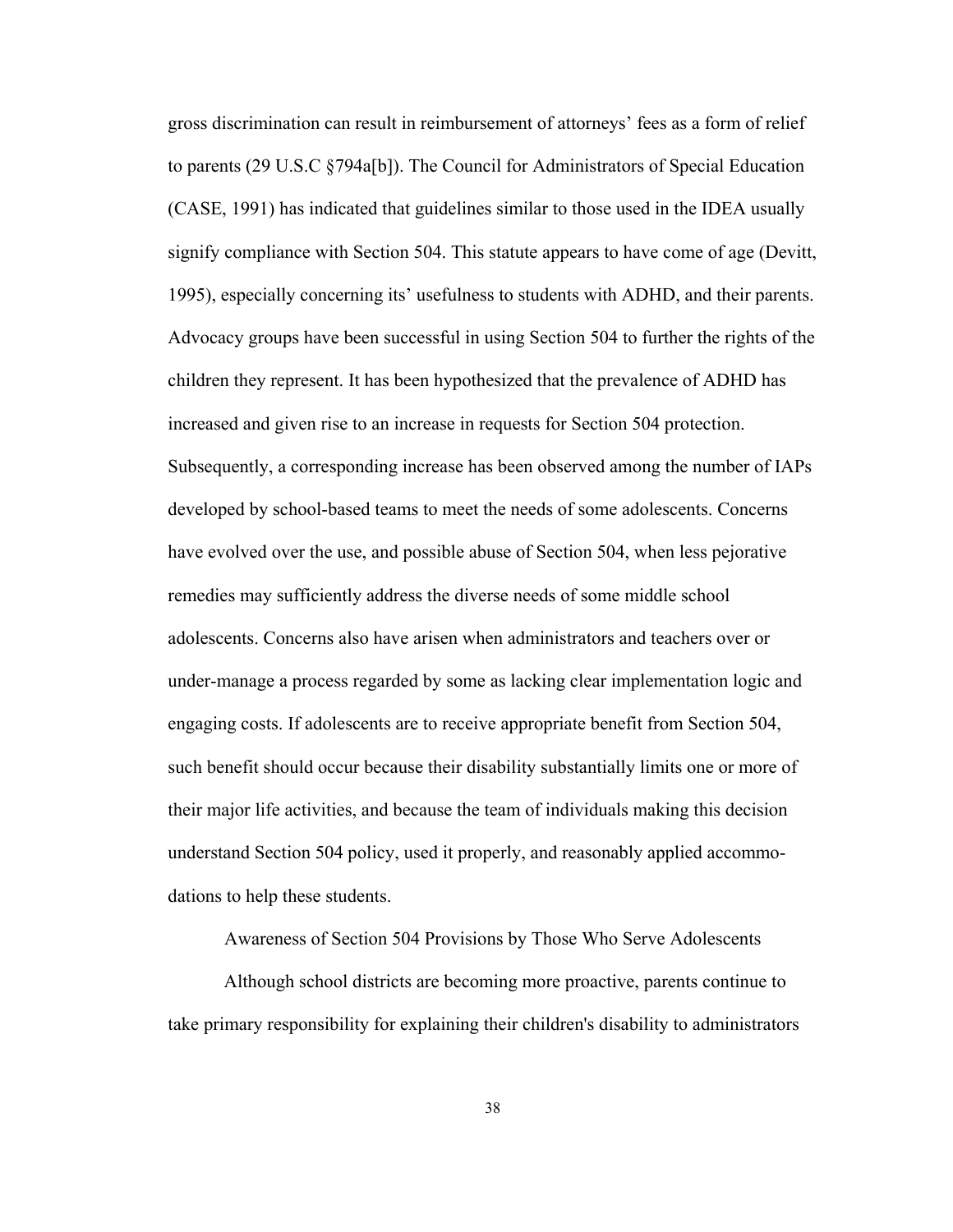and teachers. According to Fowler (1992), parents seem more knowledgeable than teachers and administrators about making recommendations for needed accommodations and adaptations, especially concerning children with ADD/ADHD. Awareness of the implications of laws serving adolescents is essential for administrators and teachers. Staff development is one way to ensure that information about Section 504 reaches those needing it.

## Administrators' Awareness and Use of Section 504 Policy and Procedures

Westberg (1996) reported that principals are key instructional leaders. However, less than one third of those in the United States with general education endorsements claimed any prior knowledge of laws related to students with disabilities. Even with knowledge of these laws, some principals admitted feeling pressured to accommodate parents rather than help students (Huefner, 1994). Likewise, findings among judicial decisions emphasize the importance of having Section 504 administrators understand how Section 504 applies to instructional accommodations and of ensuring that persons responsible for making such accommodations are informed (Cascade Union Elementary School District, 1996). Understanding of what constitutes reasonable instructional accommodations also is needed as the term "reasonable" prevails in the ADA and filters over into Section 504 through case law (Madera Unified School District, 1995). Legal decisions include consideration of the "reasonableness" standard. Typically, issues of noncompliance "tend to center on evaluation and eligibility issues" (Reid & Katsiyannis, 1995, p. 46), thereby extending the base of information needed by the Section 504 coordinator. Broad coverage under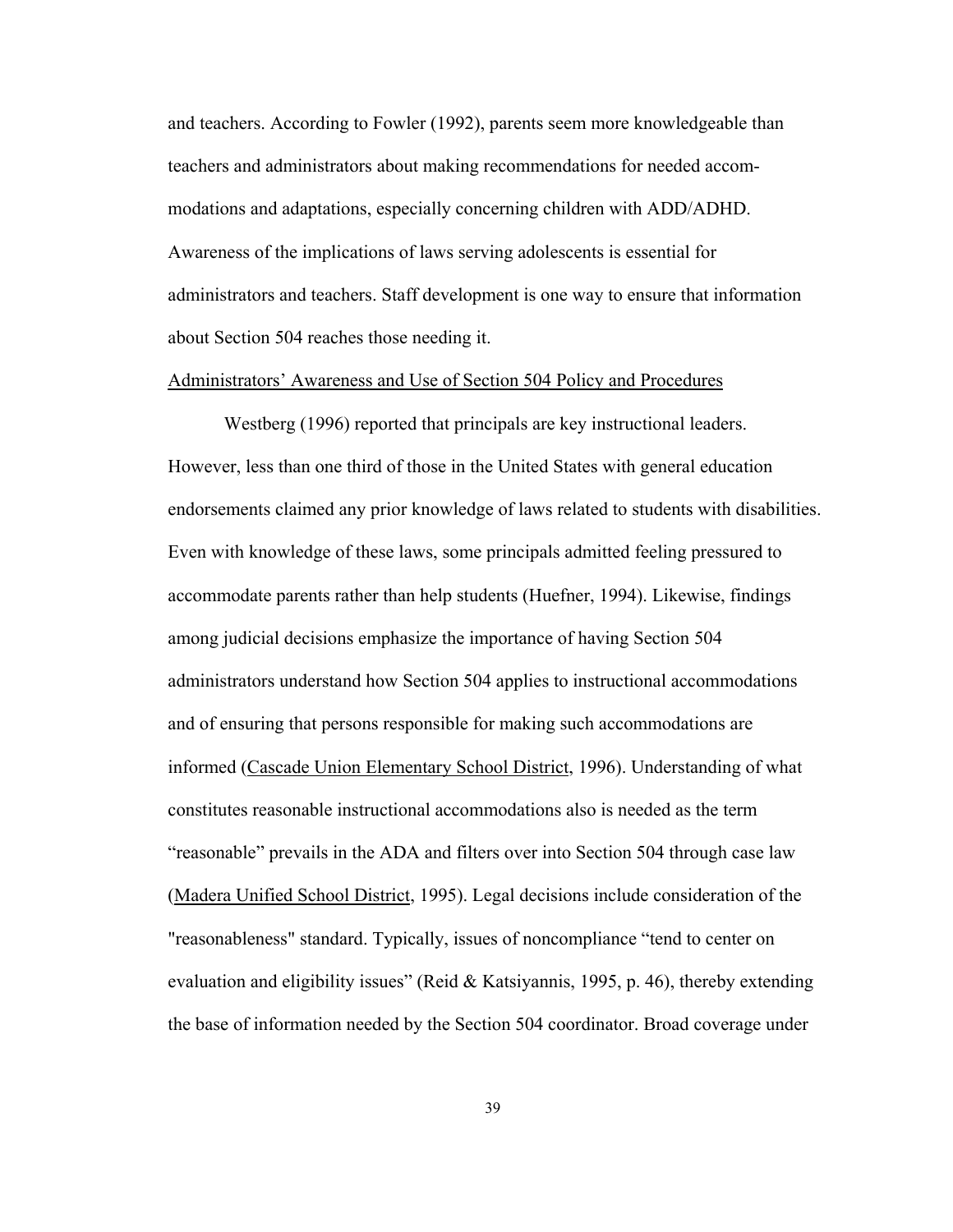Section 504 requires no educational impact and generates no funds for implementation. Noncompliance, however, is penalized through cessation of federal funds.

Consequently, administrators of Section 504 need to know and understand the scope of their responsibility in regard to collaborative participation in the plan development and implementation process.

In much the same manner that administrators support the collaborative decision-making function of structures such as the Child Study or Teacher Assistance Team models, consideration should be given towards support of the collaborative decision-making function used in the Section 504 process. When administrators are supportive of such structures, the outcomes reached by these teams are much more meaningful to students with learning or behavior problems, and to the teachers who serve them.

For instance, Kruger, Struzziero, Watts, and Vacca (1995) investigated the relationship between organizational support and satisfaction with a collaborative teambased problem-solving structure known as the teacher assistance team. For the purposes of their study, "organizational support" was defined as the extents to which organizational conditions help facilitate the implementation and outcomes of an innovation such as teacher assistance teams (TAT). Data on four factors (administrator support, perceived purpose of the collaboration, co-worker social support, and training) were collected from 127 consumers and 161 members of TAT services in 27 elementary schools. Using 6-point Likert-type scales of TAT satisfaction, they found that TAT members and consumers were more than slightly satisfied with their TAT.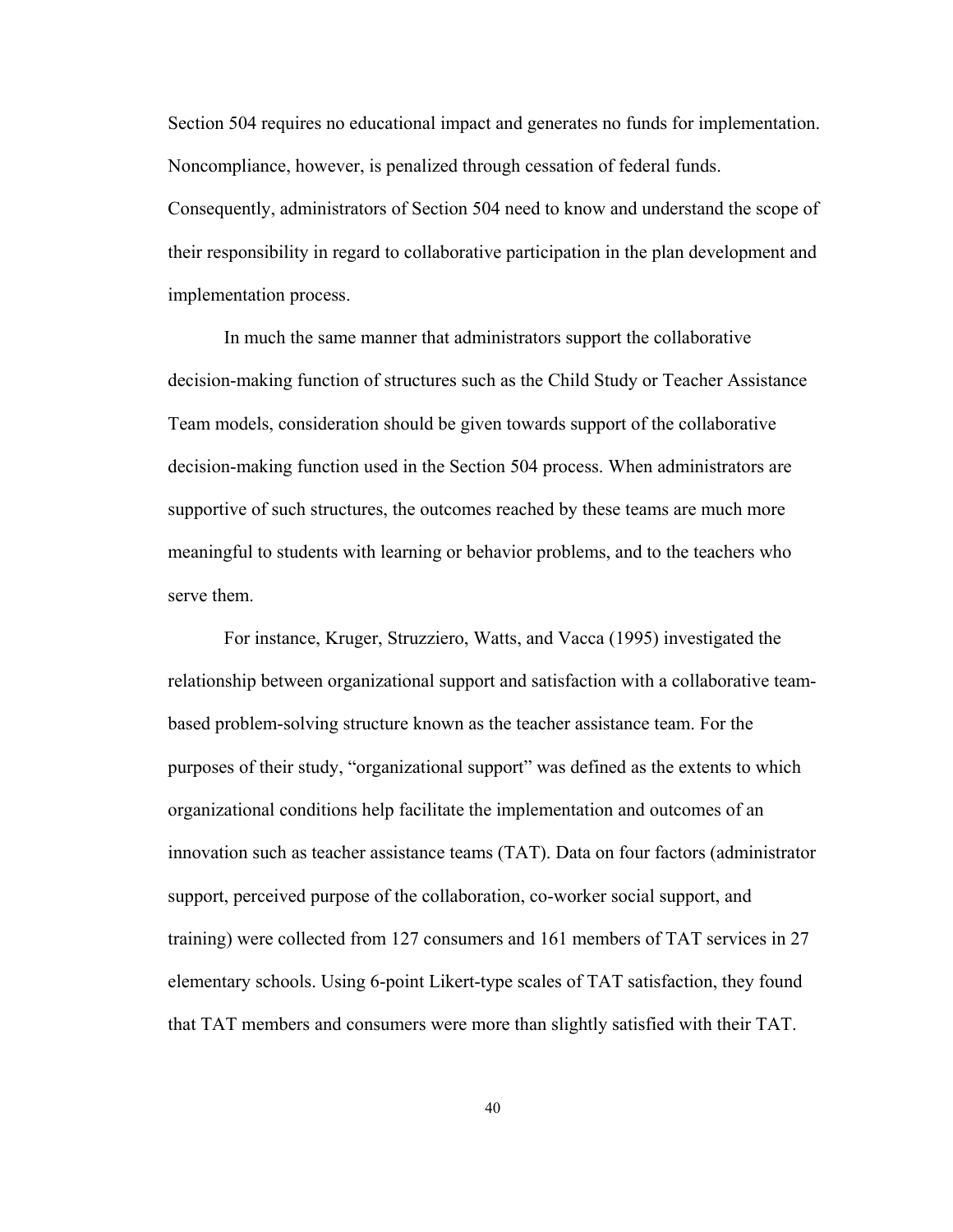Under administrator support variables, positive feedback and release time for meetings were deemed significant to satisfaction; in addition to these variables, training was also identified as significant to satisfaction among consumers. In terms of perceived purpose of the collaboration, satisfaction among members and consumers was significant for "intended to provide help to general education teachers." Of the three social support factors examined, all were significantly related to member satisfaction. For the two training variables explored, satisfaction with training was significantly related to TAT satisfaction. In all, specific feedback, lack of release time for meetings, understanding of perceived purpose, social support (dependence upon co-worker assistance), and training (quality preferred over quantity) were related to TAT satisfaction.

#### Teachers' Awareness and Use of Section 504 Policy and Procedures

While a key element for administrators is understanding legal and compliance issues associated with educating students with disabilities, the major issue for teachers is implementation of IAPs. Scott, Vitale, and Masten (1998) conducted a comprehensive literature review of 21 studies addressing the implementation of instructional adaptations for students with disabilities in inclusive classrooms. Findings showed that general education teachers across all levels were positive in their attitudes toward making instructional adaptations. On the other hand, they were less positive about the reasonableness or feasibility of implementing these adaptations. Further indications were that adaptation usage correlated positively with clear attitudes toward inclusion and ratings of high self-efficacy. However, general education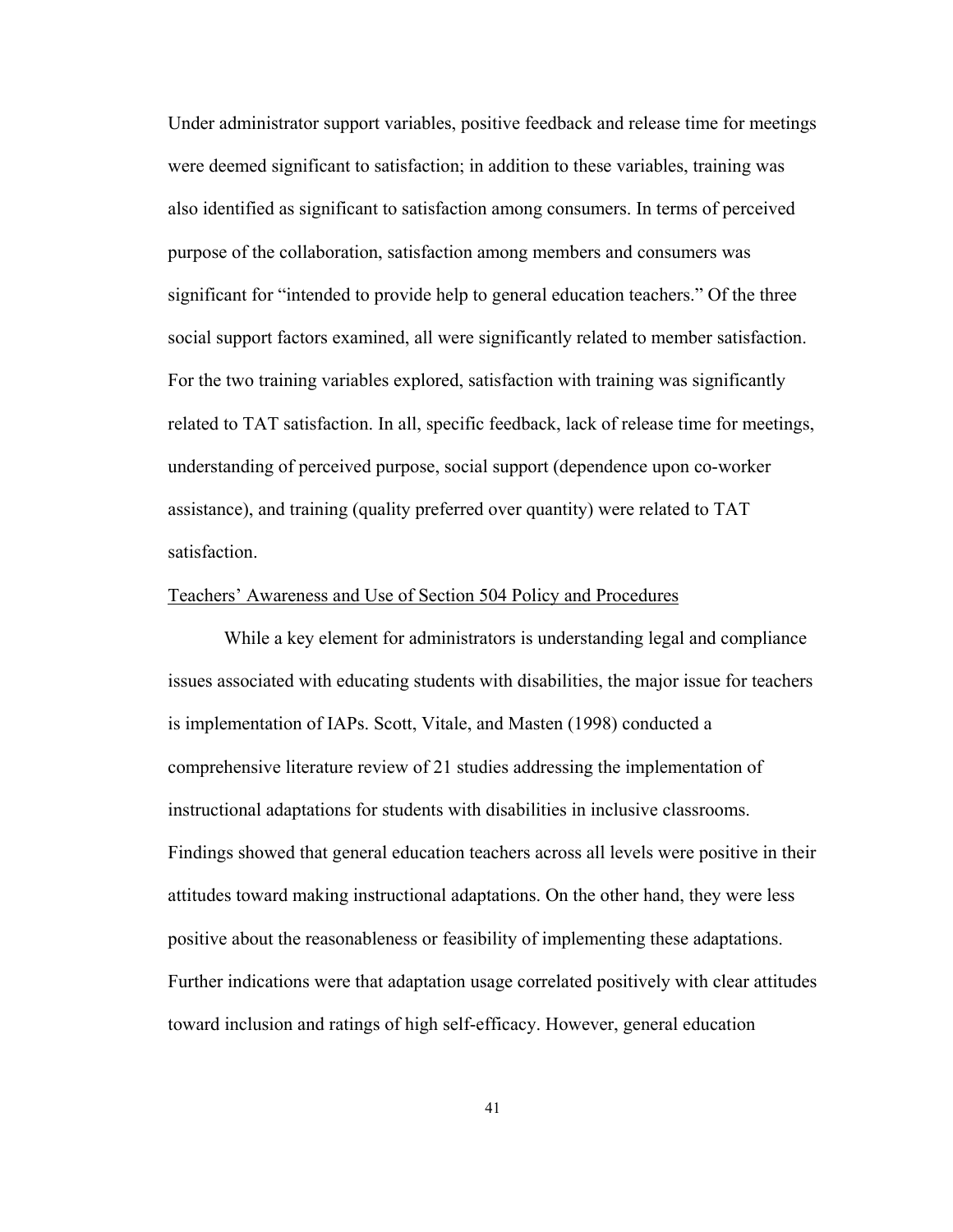teachers were more likely to use whole-group instruction rather than differentiate instruction to the level required to benefit some students with disabilities. Generally, teachers identified lack of training in skills, knowledge, and limited school supports as significant barriers to effective implementation of adaptations.

Because of reasons mentioned previously, teachers should be made aware of penalties attached to noncompliance in providing required accommodations on IAPs. In the case of Doe v. Withers (1993), a Fourth Circuit court upheld a jury's verdict against a general education teacher's refusal to provide oral testing as indicated in the IEP of a student with a learning disability. Noncompliance also can take the form of offering more than is necessary. In instances where the provision of accommodations or services exceeds the scope of Section 504, or does more than necessary to eliminate discrimination, Section 504 is not required (Lyons v. Smith, 1993).

## Summary of Awareness of Section 504 by Providers

Students with disabilities are entitled to individualized accommodations, modifications, or adaptations. Protection for these students falls under one or more of the legal policies identified as ADA, IDEA and Section 504. Accommodation plans developed under Section 504, and their content, should direct meaningful access to instruction. Basic components of a plan should address the nature of the student's disability and the major life activity it limits, the basis for determination of the disability, the educational impact, necessary accommodations, and placement (Section 504 Compliance: Issues, Analysis & Cases, 1997).

Issues related to Section 504 laws and procedures, placement decisions,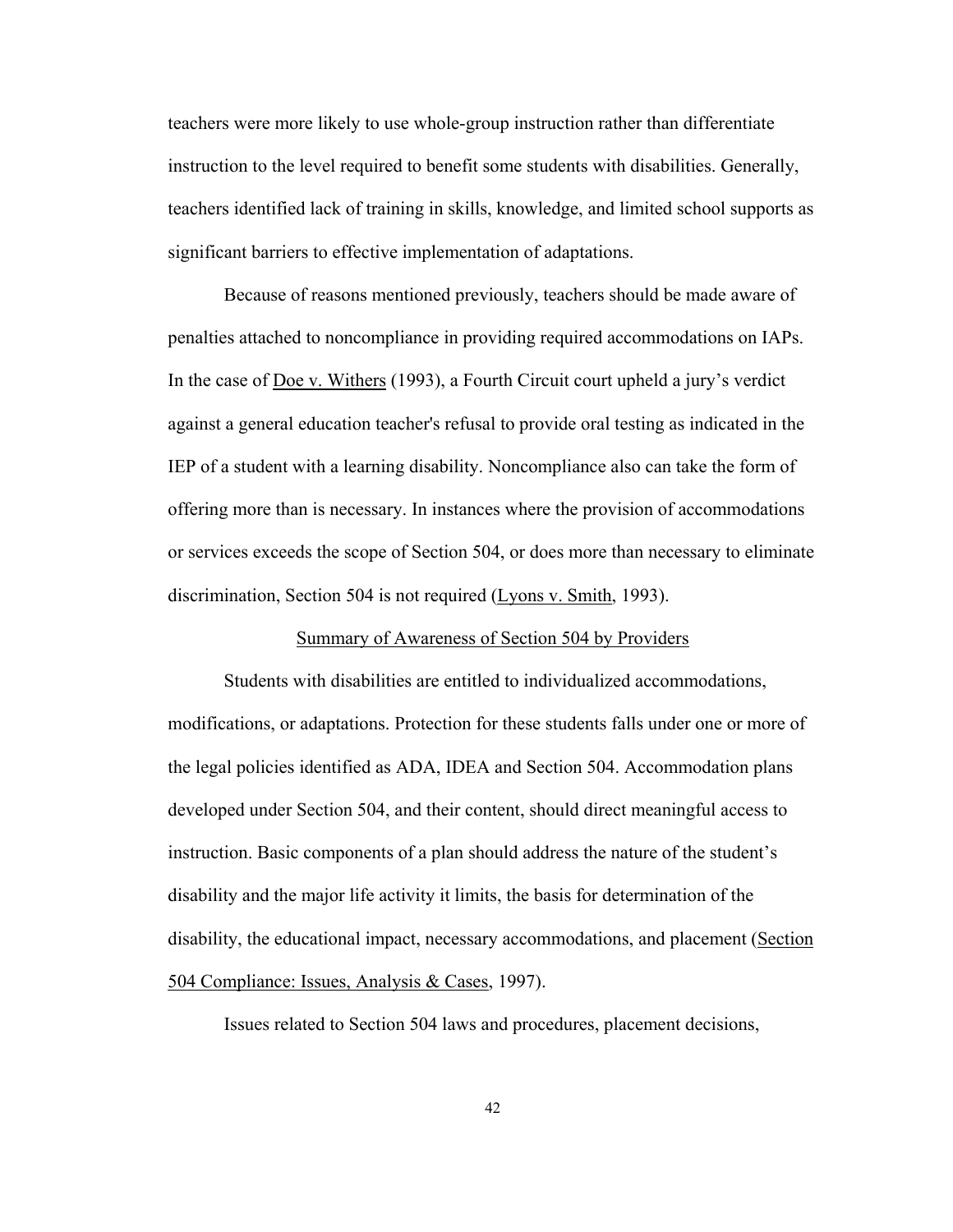discipline, and provision of accommodations warrant clarification through staff development. Such clarification would ensure that administrators and teachers respond properly to the needs of any student unable to access general opportunities to learn. Conderman and Katsiyannis (1995) point out in their study of Section 504 accommodation plans that loose identification methods and vague assessment practices could influence an increase in the number of identified Section 504 students. An increase in students eligible under Section 504 would have a corresponding impact on IAP numbers.

## Need for Further Study

According to Devitt (1995), observations made by the OCR suggest that administrators, teachers, and parents lack knowledge of Section 504. Some parents view themselves as more knowledgeable than administrators and teachers where ADHD/ADD and accommodations for students with this disorder are concerned. Issues of benefit, participation, autonomy, and legality require administrators and teachers to participate in training directly related to critical aspects of Section 504.

In response to the increasing use of Section 504 in Virginia schools, it is imperative to better understand how Section 504 policy is being interpreted and implemented. This study of IAPs and the process used to implement the Section 504 mandate is designed to address issues essential to the appropriate education of adolescents with disabilities in two middle schools.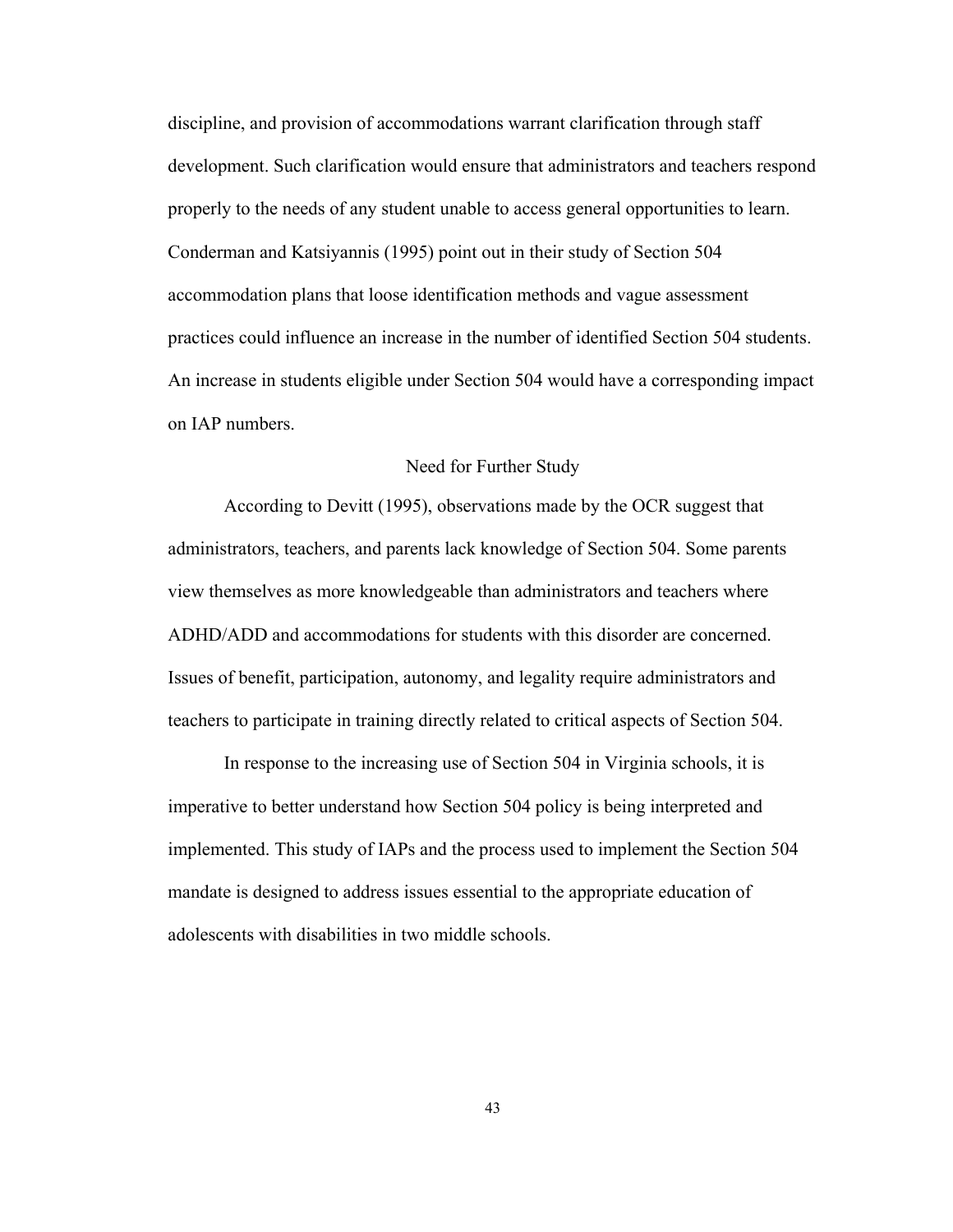# CHAPTER THREE

## METHODOLOGY

## Introduction

Interest in Section 504 has grown among school personnel, especially interest in how this mandate is used for students with attention deficit hyperactivity disorder (ADHD). Ritalin has been identified as a marker of ADHD and its' use has increased in the school district. Increases also have been observed in the use of Section 504 plans nationally, in the state of Virginia, and in the school district under study. Locally, it has been hypothesized that increases in Section 504 plans, the greatest of which have been observed among middle school adolescents, are attributable to ADHD. However, little is known about these adolescents, the content of their plans, or about how the Section 504 team makes decisions on their behalf. Therefore, the purpose of this study was to identify factors that affect the process used to implement the Section 504 mandate and to examine how these factors affect the number of plans, the content of these plans, and the decision-making that occurs on behalf of adolescents in two schools.

This qualitative case study was supported by grounded theory. The use of these methodologies to select data sources, design instrumentation, and collect and analyze data is described. Data were acquired through document analysis and interviews with multiple groups of informants. Procedures used in document analysis, interview protocol development, and content validity are included. The overall research question addressed through the case study is, How is Section 504 policy implemented to serve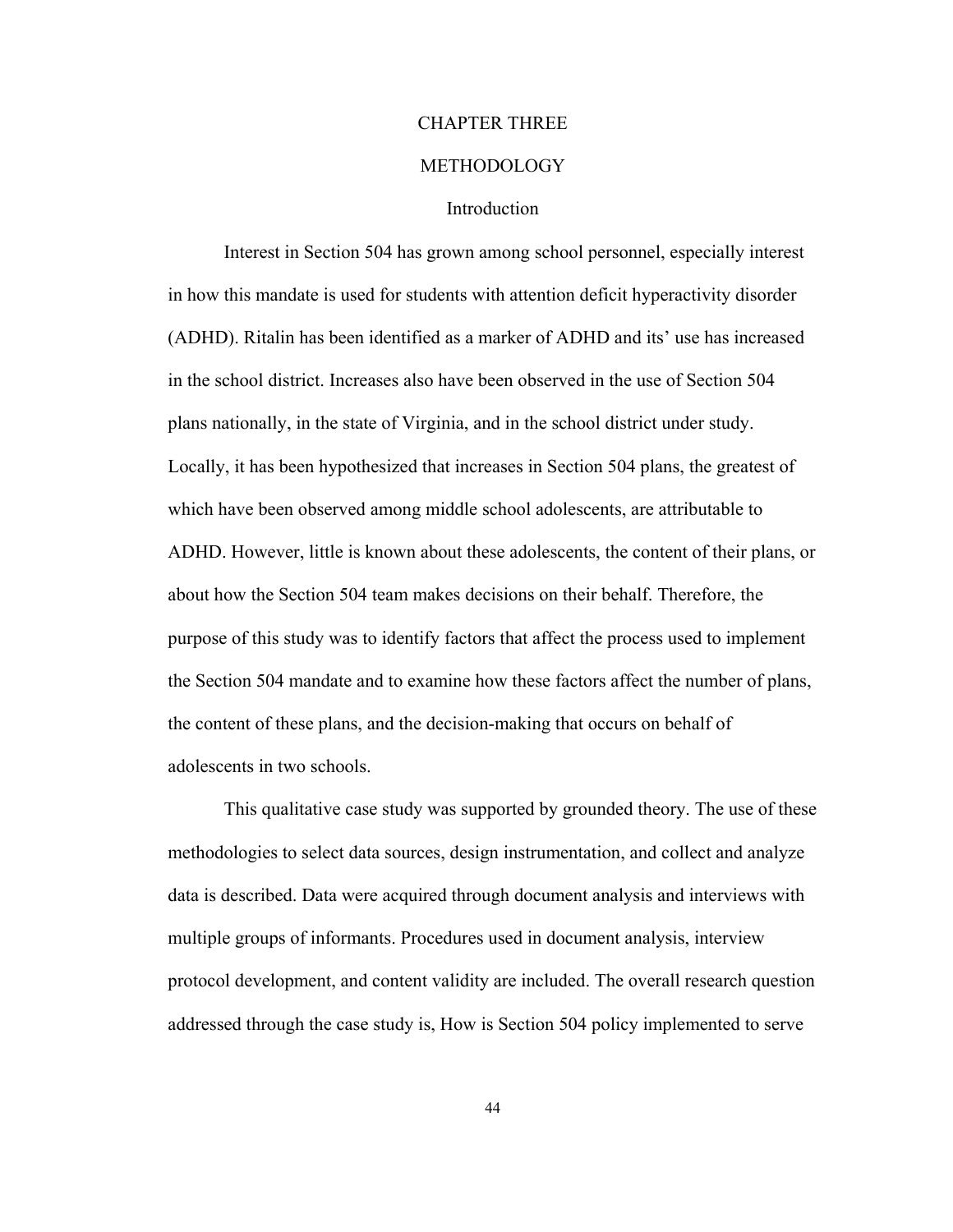adolescents in two middle schools? Three sub-questions guide the exploration into the overall question. First, Who are the students served under Section 504 in these middle schools? Second, What comprises the content of their Individualized Accommodation Plans (IAPs)? Third, How do administrators and teachers describe the process with which they develop and implement Section 504 policy? A grounded theory approach then is used to address a final question: How does the implementation process described in the case study affect the demographic profile of the students who are served in these schools and the content of their accommodation plans? Decisions about the order of the questions evolved from the origins of the problem, which follow in the next section.

## Origins of the Problem

In 1994, the Elementary and Secondary School Civil Rights Compliance Report showed Section 504 student counts of 88,222 nationally, 3183 in Virginia, and 405 for the district under study. In the spring of 1995, 405 students in the school district were served under Section 504 (Elementary and Secondary Schools Compliance Report, 1994). An unofficial hand-count taken three months later showed that plan numbers totaled 738. Middle schools averaged a higher number of plans per school (20) than did elementary (5) or high (17) schools. Consequently, middle school plan numbers were selected for exploration. Documentation that wavered over the 1995–1996 school year made year-to-year comparisons difficult until the end of 1996- 1997. Data collected by the OCR under similar conditions in 1997 show that the number of students served by the plans in the school district under study had increased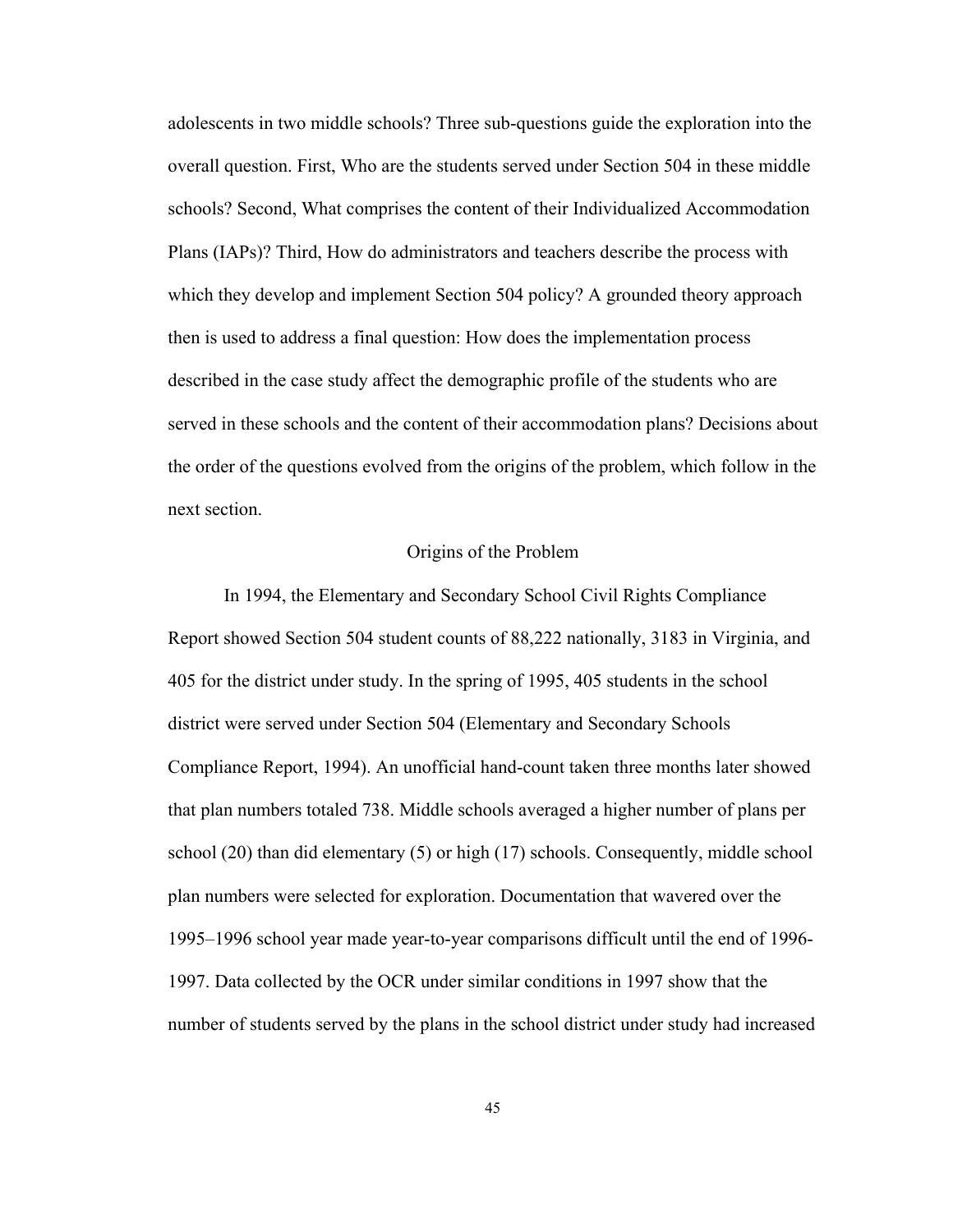to 1227. At that time, the average number of middle school plans continued to exceed elementary or high school averages. Attention then was directed to the content of these plans.

#### Plan Content During 1994-1995

An informal review of plan content developed during the 1994-1995 school year showed as few as two to more than 22 accommodations for a given student. Preferential seating and use of daily planners emerged as accommodations used more often across all school levels. The second accommodation found most often at elementary and middle school levels was extra sets of books, whereas at the high school level, it was extended time for test taking. Stipulations were placed on how some accommodations were used. For instance, *if needed* was stipulated on some plans, but conditions defining the term *if needed* were imprecise.

In landscaped format, the plan document required Section 504 teams to identify the student, provide an annual review date, and briefly address certain demographic information: address, school, date of birth, and phone number. Teams then were to address six remaining sections on the document. On the left side of the page, listed respectively under sections A to D, were conference date, four spaces for names and positions of team participants, six lines to address accommodations, and space for the beginning and ending dates of the plan. Section E combined parental consent information with a brief explanation of parental rights, and due process information. In the event that the parent disapproved of the plan, the reason for the decision was listed in section F. Space also was provided to obtain the parent's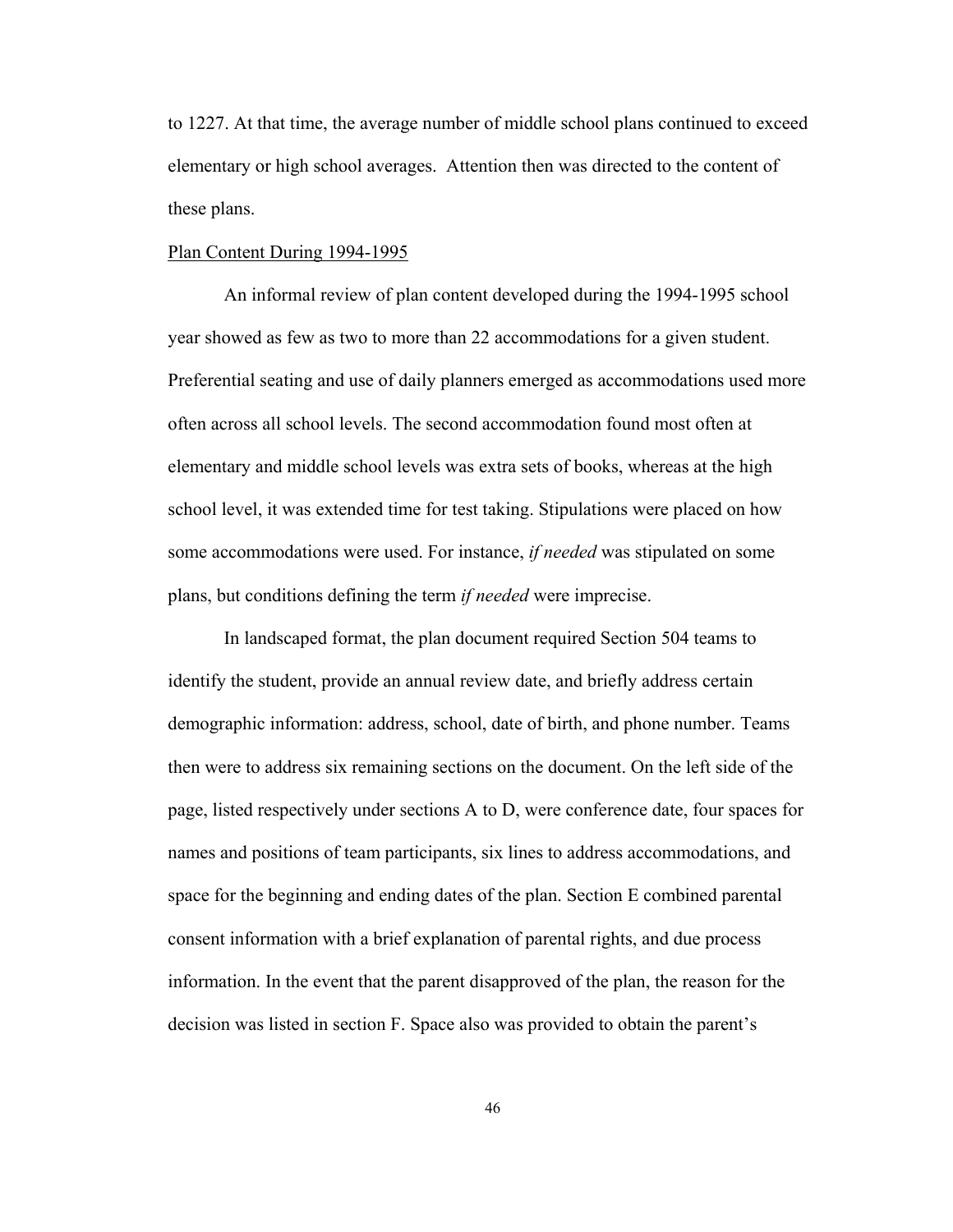signature and date of consent. Questions about who was served, what disabilities were addressed, what needs and behaviors were considered, and how relevant were the accommodations used to address the needs and the behaviors of these students peppered the researcher's thoughts.

#### Emerging Issue of ADD/ADHD

Explicit information placed on some accommodation plans clearly addressed attention deficit disorders (ADD or ADHD). In 1991, this disorder became a national focus for lobbyists and advocacy groups that influenced decisions affecting legislative changes pertaining to ADD/ADHD. Organizations such as the Association for Children and Adults with Attention Deficit Disorders (CHADD) sought federal acknowledgment of ADHD under the Individuals with Disabilities Education Act (IDEA) and Section 504. Other questions surfaced. Were plan content and numbers influenced by the ongoing interests of advocacy groups, news media coverage, medical communities, or communities at-large that are interested in ADD/ADHD? Was plan content specific to the needs of students with ADD/ADHD? Are schools aware of the needs of students with ADD/ADHD?

#### In-service Response Related to Section 504 and ADHD

Prior to 1989, the Virginia Department of Education (VADOE) focused on educating school personnel about the characteristics and treatment of ADHD. Shortly afterwards, statewide technical support and capacity-building projects were undertaken in collaboration with institutions of higher education (Task Force Report on Attention Deficit Hyperactivity Disorder and the Schools, 1989). Subsequently, local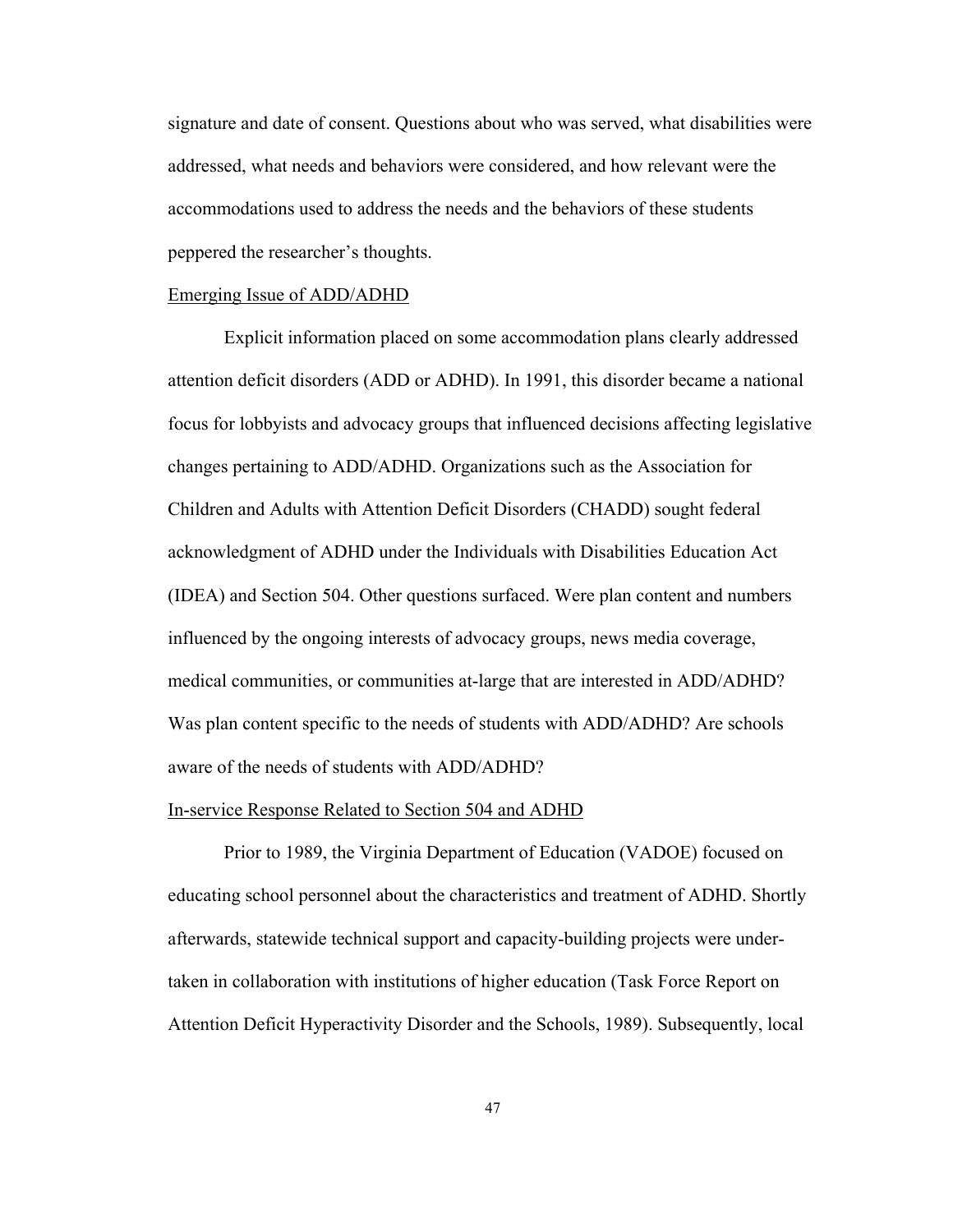school districts were directed by the VADOE to develop Section 504 guidelines.

Locally, staff development and capacity building efforts were underway between the special education office and individual schools. Institutions of higher education and experts on ADHD collaborated in some of these local efforts. Simultaneously, the school district's special education administrators introduced newly developed local guidelines on Section 504. School administrators were apprised of changes in Section 504 regulations and the concomitant impact of these changes on public schools. Special and general education instructional support staff from the school district's central office shared some staff development duties. Collaboration between these groups led to a system-wide training initiative on best practices in assisting students with attention deficit disorders. Insofar as this researcher can determine, from 1989 until the present, in-service requests on Section 504 and ADHD have continued. It became important then to understand the relatedness of IAP numbers, IAP content, the Section 504 process, and capacity building in relation to the needs of adolescents served in middle schools.

#### The Research Design and Procedures

Case study design and grounded theory were used to examine factors believed to affect the plan development and implementation process, content, and the number of Section 504 plans in two middle schools. Flexible use of constant comparisons resulted in the discovery of meanings that individuals placed on events, processes, and structures (Miles  $& Huberman$ , 1984). In this study, this flexibility is observed when phenomena are examined in their context, and when the framework of questions exploring those phenomena primarily begins with "how" and "why" (Yin, 1993).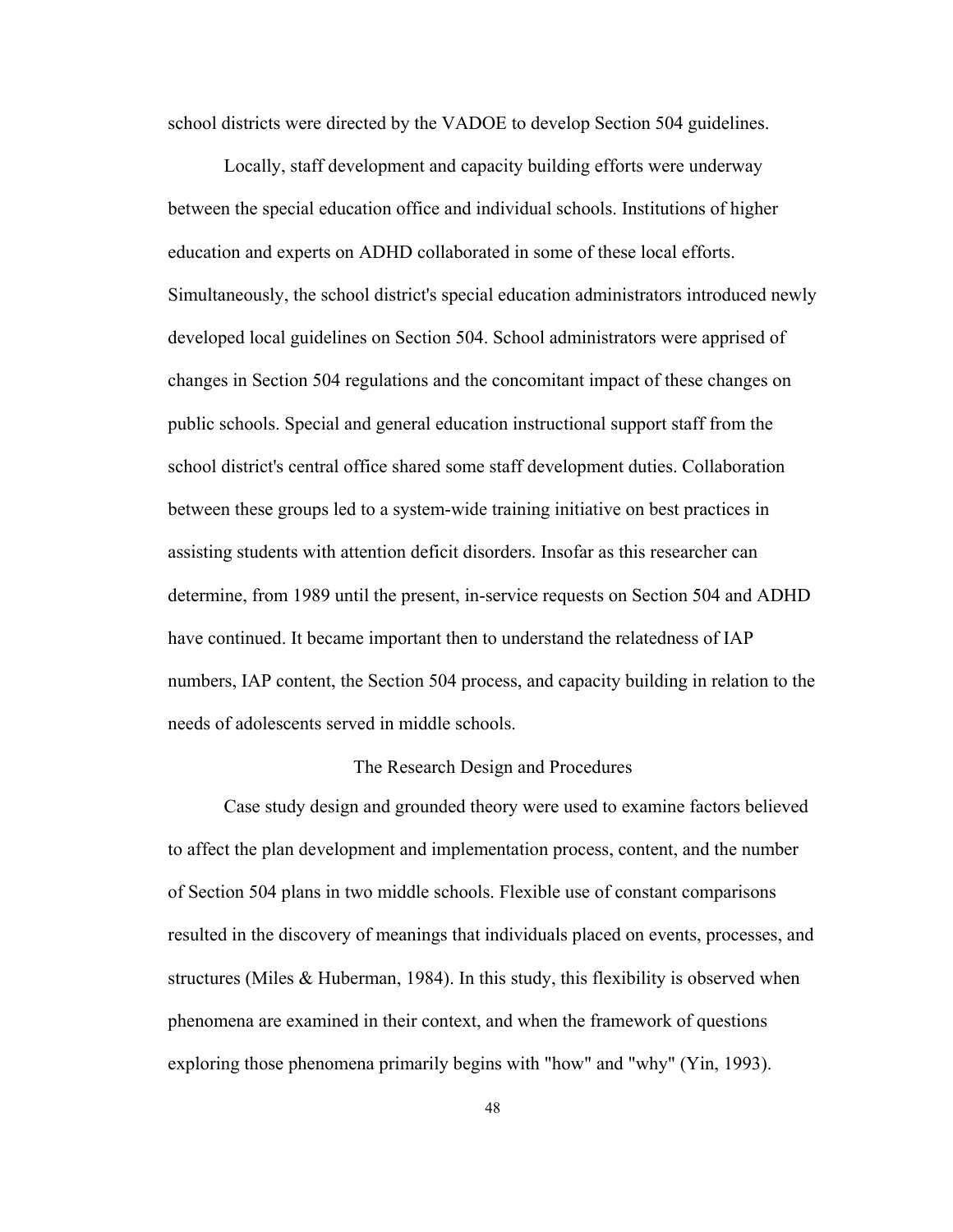Grounded theory provided a means of comparing and shaping findings from both schools to support the development of theory that future research may confirm or disconfirm (Turner, 1981). The conceptual model (Figure 3.1) shows how data were used to describe factors affecting the number and content of plans, and the plan development and implementation process found in two representative middle schools. From these factors, theory was derived to explain how the process used to implement Section 504 policy in these middle schools affects the protections provided to adolescents with disabilities at these different sites.

## Selection of Sites and Samples

This investigation was conducted in a large urban school district in southeastern Virginia. Data from School Profiles (1997) and Facts & Figures (1998) showed 78 schools that served 76,697 students during 1996-1997. More than 5000 teachers served this diverse student body of Caucasians (68%), African-Americans (24%), Asian-Pacific Islanders (5%), and a mixture of other racial groups (3%). The teacher-pupil ratio was 24 to 1 in grades 6 through 12. According to the school division's count of students with disabilities, approximately 14% of this population received special education (Virginia Department of Education, 1996). At the middle school level, 28% of these students received free and reduced-price lunch. In grades 6, 7, and 8, the percentage rates for retention were, respectively, 8%, 12%, and 12%. For this same body of students, the mobility rate was 23%. In selecting sites and participants for this study, purposeful sampling was employed to select two middle schools, nine teachers, two school-based Section 504 administrators, and two central office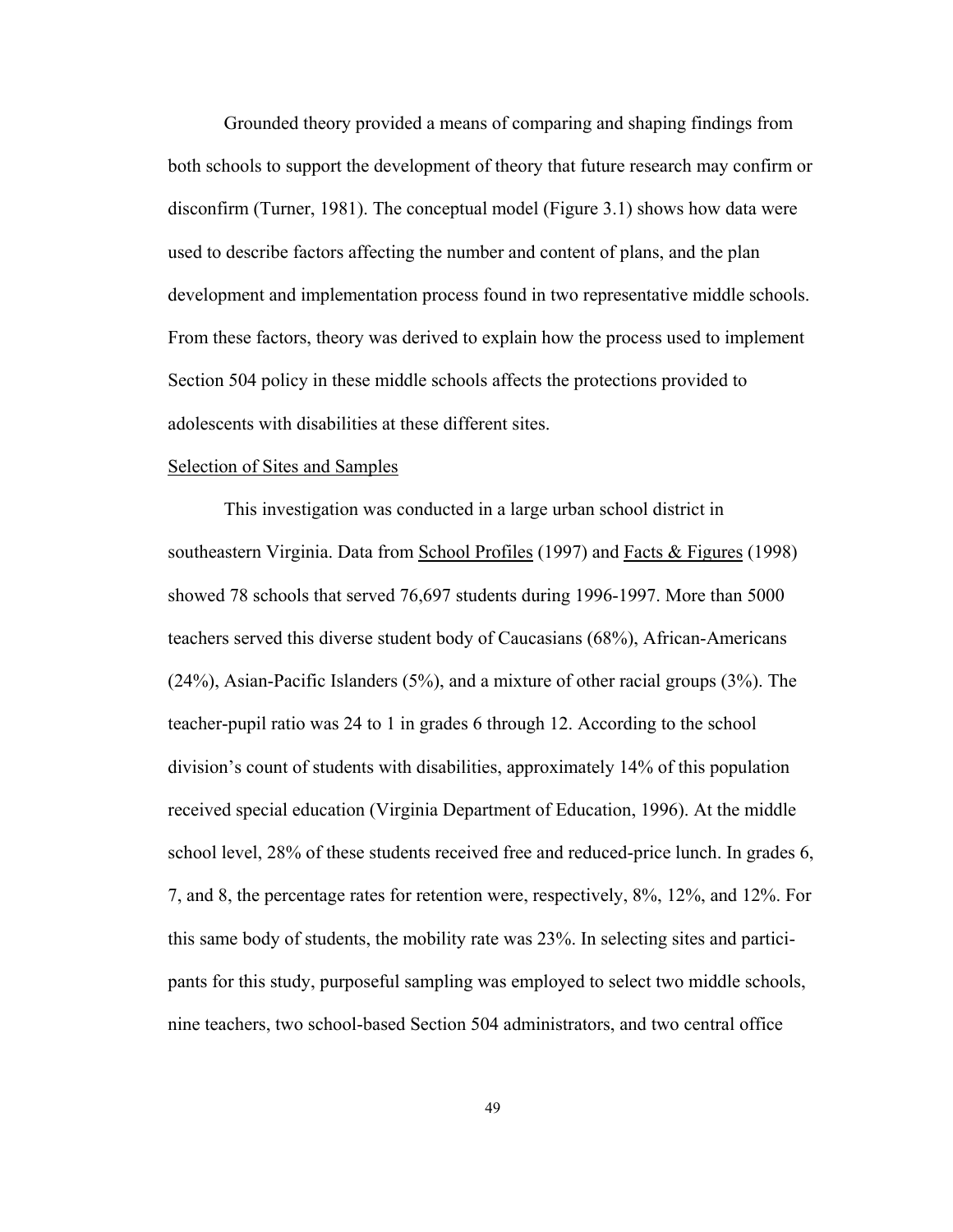

*Figure* 3.1 Model of Exploration Into Section 504 Policy Implementation In Terms of the Difference in Number of Plans, the Plan Content, and Decision Making Found In Two Middle Schools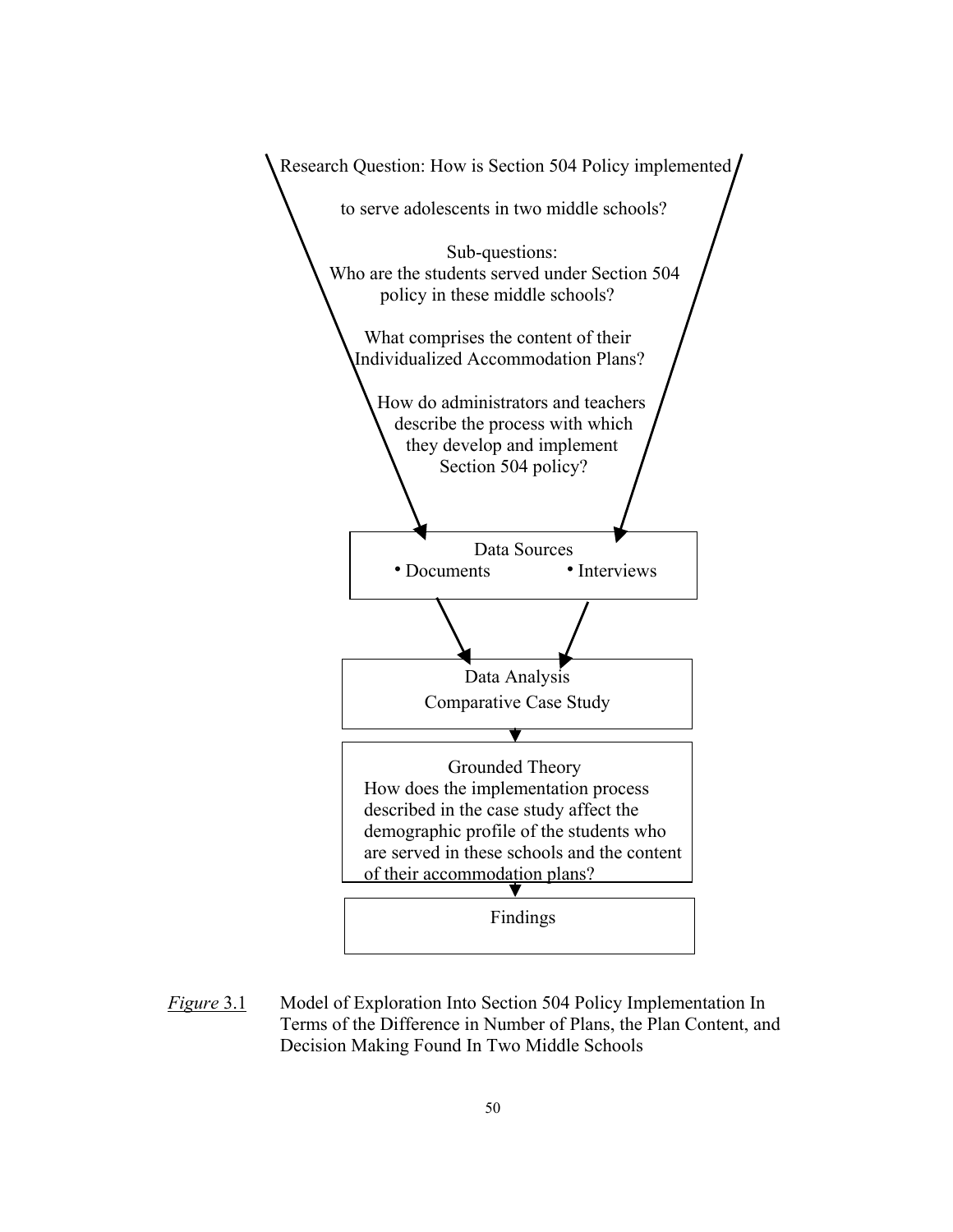special education administrators. Criterion sampling was used in the selection of students' IAPs.

Middle school site selection. Academic and exploratory courses are offered in many of the district's 16 middle schools. Academic core subjects include English, mathematics, science, social studies, and health and physical education. Exploratory subjects, flexible block scheduling and interdisciplinary instructional approaches also are provided. Eleven of these schools served as the pool from which two sites were selected. Site selection was based primarily on differences in IAP numbers found among schools.

Five schools were eliminated from the initial pool; two followed atypical programming formats in that one was a gifted magnet school and the other, an alternative education site. Of the third and fourth schools eliminated, one only housed sixth grade and the other only housed seventh and eighth grades. The fifth school was eliminated because it received Section 504 technical assistance from the researcher.

Frequency counts taken of middle school Section 504 plans were ranked from highest to lowest among 11 remaining schools. Schools then were ranked and paired from highest (38) to lowest (3) number of IAPs. From this ranking, selection of the highest and lowest school was rejected to eliminate outliers and to increase the teacher sample pool. The second pair of highest (33) and lowest (8) schools was selected.

Of the two schools selected, one was labeled HPU for *high IAP users,* the other LPU for *low IAP users*. Both schools followed the typical structure of middle school, which incorporates homebase (homeroom) and traditional teams (students rotate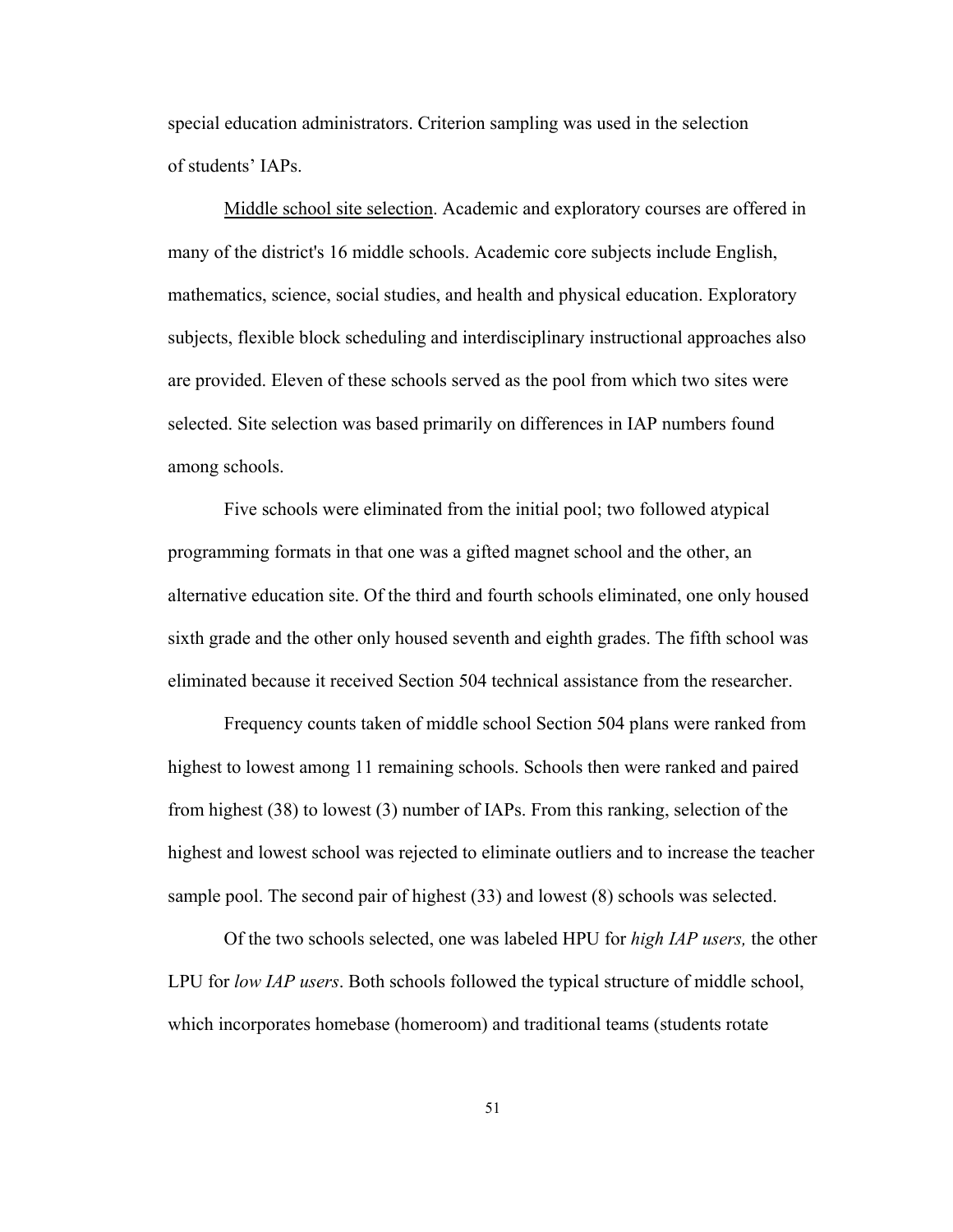among four teachers for instruction in language arts, math, science, and social studies). One or more administrators headed each grade level. Demographics for each school are shown in Table 3.1.

Student sample selection. Criterion sampling was used to select students served by an IAP from September through the end of the 1996-1997 school year. School rosters were generated of these students. The records of 41 students were identified and selected for participation in the study, 33 from School HPU and 8 from School LPU.

Central office administrator selection. Based on purposeful sampling, two central office administrators who provided school-based administrators and teachers with technical support concerning Section 504 regulations and procedures were interviewed. These two participants were special education program coordinators assigned to either School HPU or LPU. With the exception of the number of schools they serve, their jobs are identical to that of the researcher, who also is a central office special education coordinator. The primary responsibility of a special education coordinator is to provide administrative and instructional support to the specific schools to which they are assigned. Most of the central office special education administrators are assigned to six or more schools. Specifically, they assist principals and their staff in understanding the special education needs of the students with disabilities served in their school; provide continuous administrative guidance and staff development to site-level special education coordinators; and assist special education teachers with resolving programmatic concern of teachers regarding the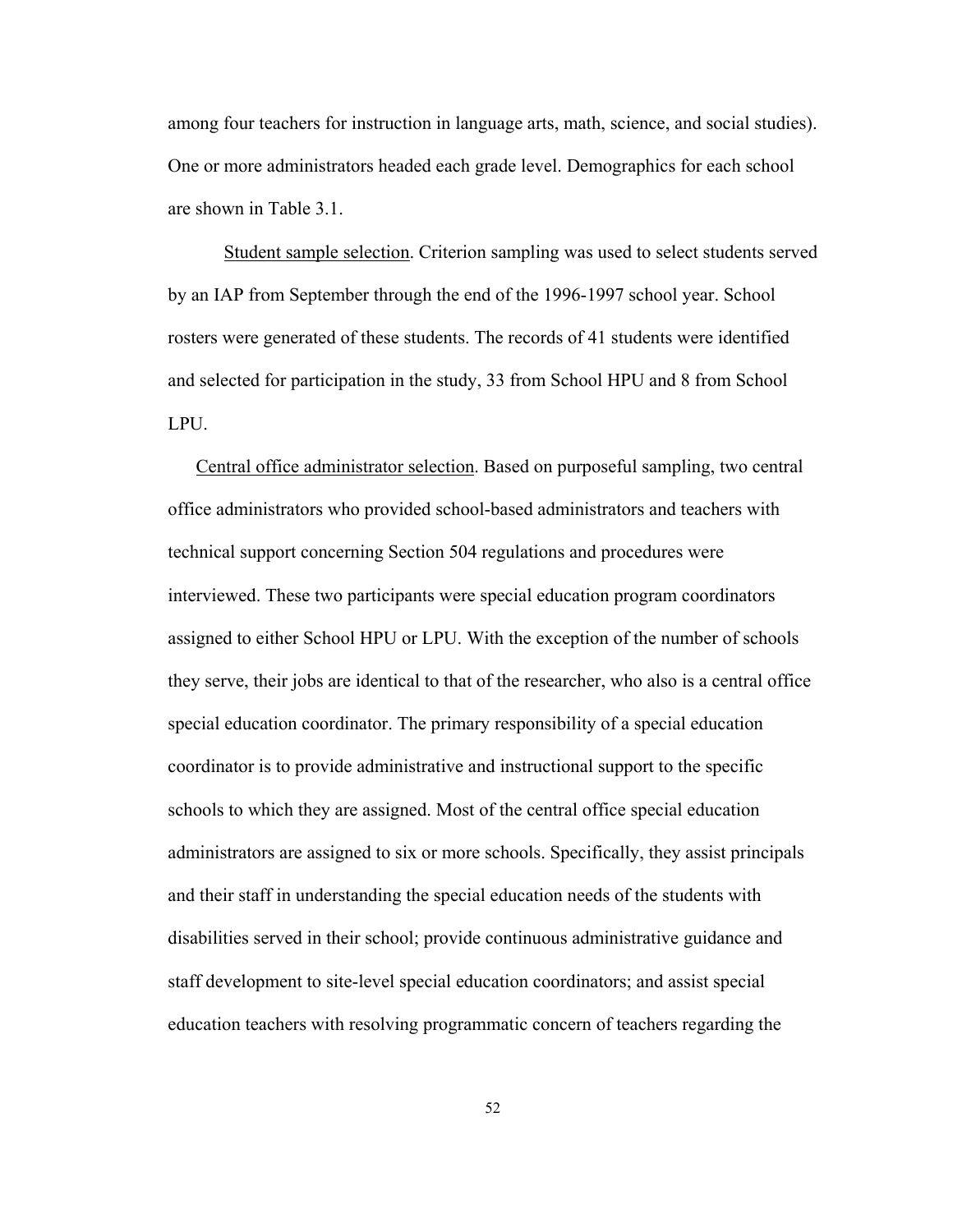# Table 3.1

# Demographic Profiles of Schools with High Plan Users (HPU) and Low Plan Users (LPU), 1996–1997

| Demographic variables                   | High plan users |                | Low plan users  |               |
|-----------------------------------------|-----------------|----------------|-----------------|---------------|
| (Source: School Profiles <sup>a</sup> ) |                 |                |                 |               |
|                                         | $\underline{n}$ | $\frac{0}{0}$  | $\underline{n}$ | $\frac{0}{0}$ |
| Number of schools                       | $\mathbf{1}$    | 100            | $\mathbf{1}$    | 100           |
| Enrollment totals <sup>b</sup>          | 1184            | 100            | 1010            | 100           |
| Ethnic groups                           |                 |                |                 |               |
| Caucasian                               | 990             | 84             | 710             | 70            |
| African-American                        | 138             | 12             | 225             | 22            |
| Asian/Pacific Islander                  | 36              | 3              | 25              | 3             |
| Other                                   | 20              | $\overline{2}$ | 50              | 5             |
| Pupil/teacher ratio <sup>c</sup>        | 22:1            |                | 25:1            |               |
| Free and reduced-price lunch            | 263             | 22             | 456             | 45            |
| Special education                       | 114             | 10             | 164             | 16            |
| Section 504                             | 33              | 3              | 8               | $\leq$ 1      |
| Retention <sup>d</sup>                  | 15              | 1              | 113             | 11            |
| Mobility index <sup>e</sup>             | 237             | .21            | 431             | .41           |

<sup>a</sup> School Profiles, a local document of demographic factors on in-district schools.  $b_{\text{Based on September 30}}$ <sup>th</sup> count. <sup>c</sup>Ratio of average number of students assigned to one teacher-taken from English class enrollment. <sup>d</sup>Retention-number of students retained in June of 1995-1996. "Obtained by dividing the enrollment total by the number of times a student moved into or out of the school to show the turbulent effect of such movement on probable adjustments (i.e., additional books, scheduling, class size, etc.) required within the school environment.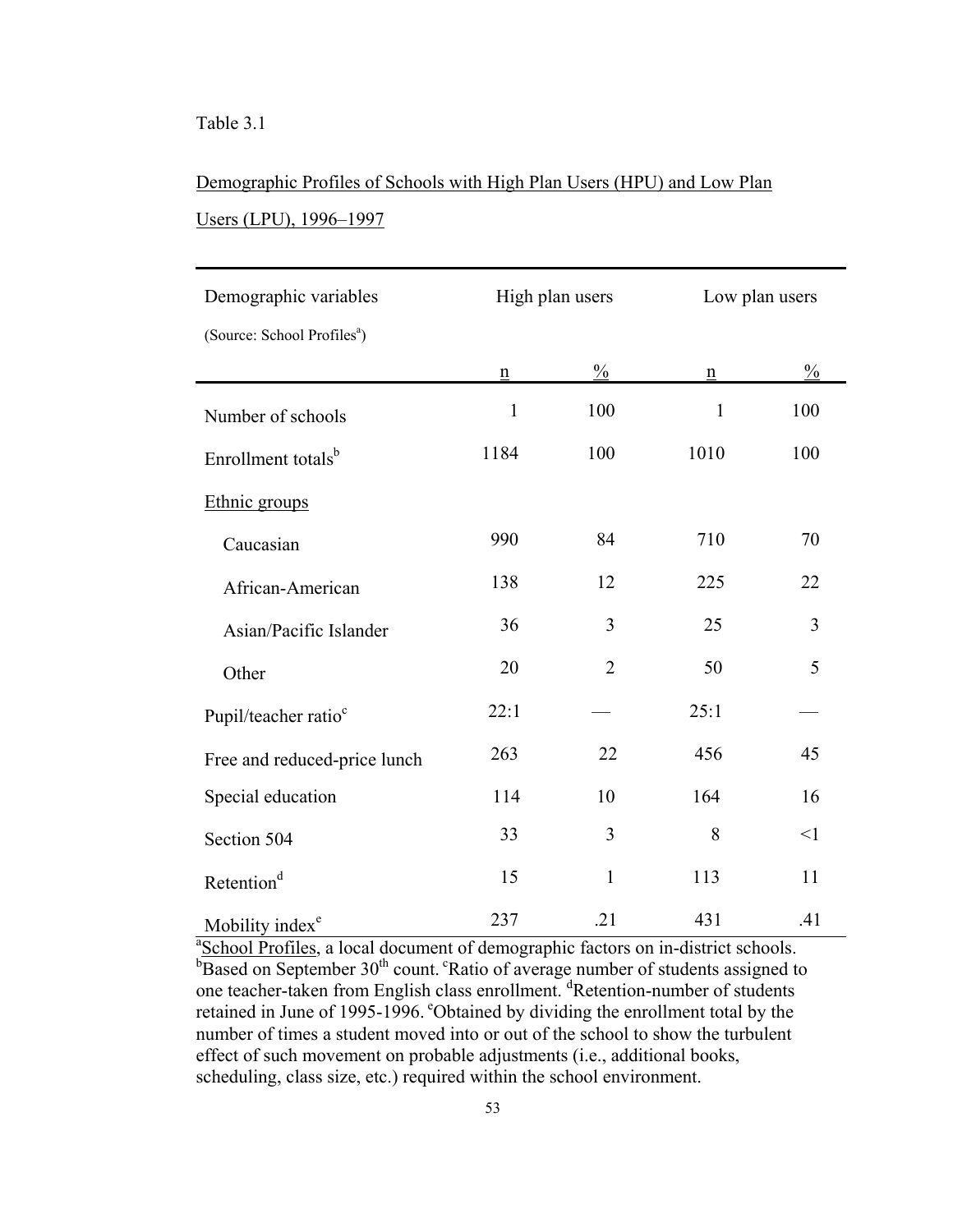mild to moderate categories needs of their students with disabilities. Each of these central office special education administrators has collateral duties (i.e., grant programs, preschool initiatives, participation of students with disabilities in state testing programs, staff development on special education matters, and technical assistance on Section 504). In addition to a grant program, and testing, the researcher was assigned the quasi responsibility of "keeping up" with Section 504 and sharing information with her peers. Responsibility for Section 504 is recognized across the school district as residing in the special education office. Requests have been made to have it returned to general education. Therefore, it is believed that their participation in this study provides insight on IAP numbers, IAP content, and the Section 504 process in their assigned schools. They also added validity to the study through participation in the content validation process discussed later in this chapter.

School site Section 504 administrator selection. Within-school purposeful sampling was used to select administrator or designee interviewees. Each school was requested to identify its Section 504 coordinator, the individual who chairs the schoolbased Section 504 committee. One site-level Section 504 coordinator from each school was interviewed. Information was obtained about how each site-level Section 504 coordinator described high or low IAP number, IAP content, the IAP development and implementation process.

 Teacher selection. Teachers were selected based on their awareness of the Section 504 process as determined from the listing of their signatures on students' IAPs. From their signatures, it was presumed that they had participated in some phase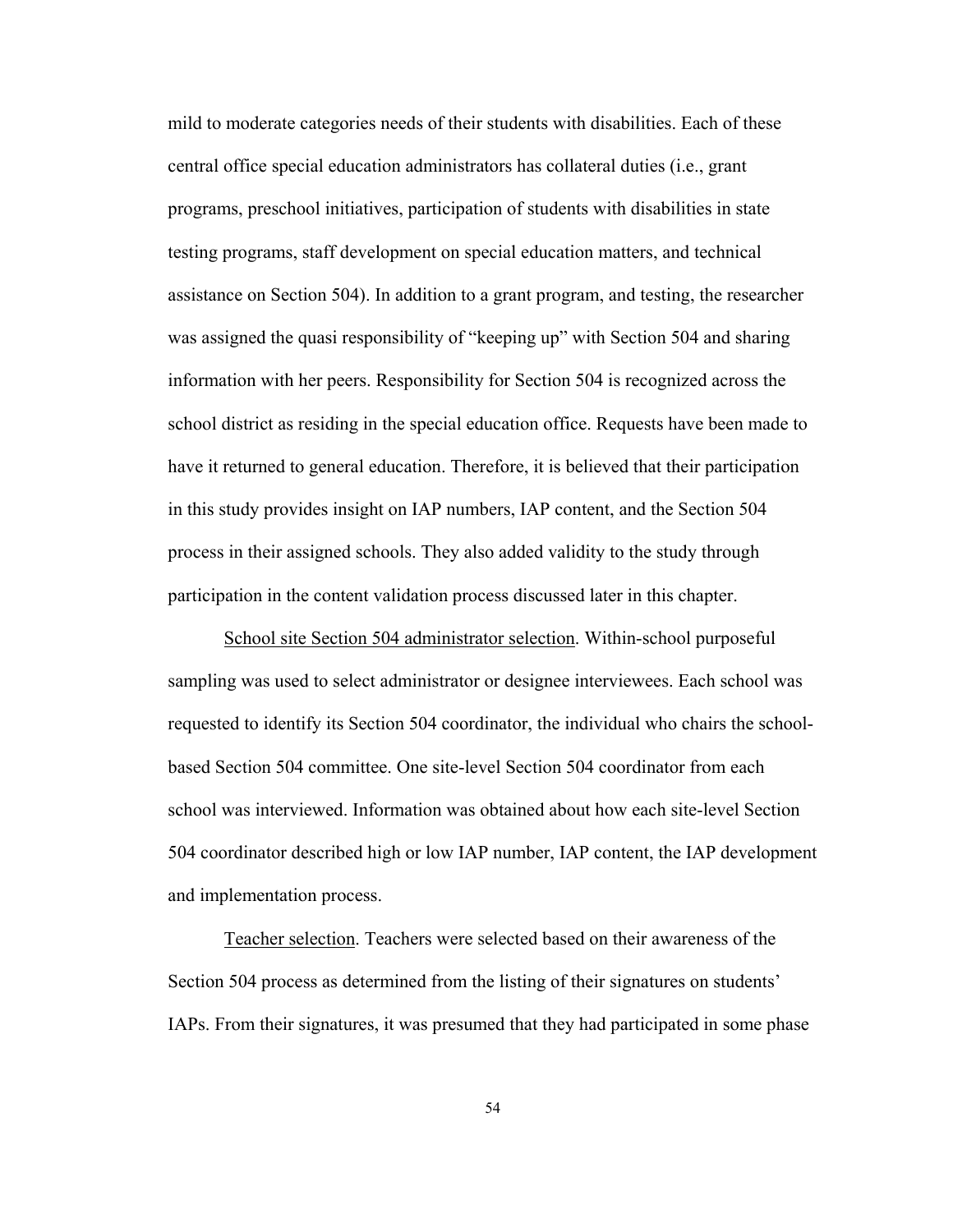of the IAP development and implementation process. Their signatures then became the data source from which two rosters of teacher names were generated, one each for School HPU and School LPU. Within-school purposeful systematic sampling was used to select teacher interviewees. Every fourth teacher listed on each roster was selected, resulting in nine teachers. Five teachers were from School HPU and four from School LPU. Responses made by these participants provided the depth required for the study. Information then was obtained on what each teacher knew about the high or low IAP number, IAP content, and the IAP development and implementation process in their respective middle school. If any teacher selected was unable to serve, another was chosen.

Three teachers from School LPU were withdrawn because of their absence at the time of teacher selection. Therefore, three teachers were chosen from the LPU teacher pool to replace them. Although the site administrator for School HPU was reassigned to another school, she was interviewed to minimize the impact of history on the study and to maximize relevant information regarding the implementation of Section 504 policy during her tenure.

#### Data Collection Tools

Data were collected using interview guides and document analysis, tools synonymous with instrumentation when used in qualitative studies (Miles & Huberman, 1994). A separate general interview guide was administered respectively to selected central office administrators (Appendix B1), school site-level Section 504 administrators (Appendix B2), and teachers (Appendix B3). Interviews provided a means of examining participants' perceptions (Marshall & Rossman, 1995) of the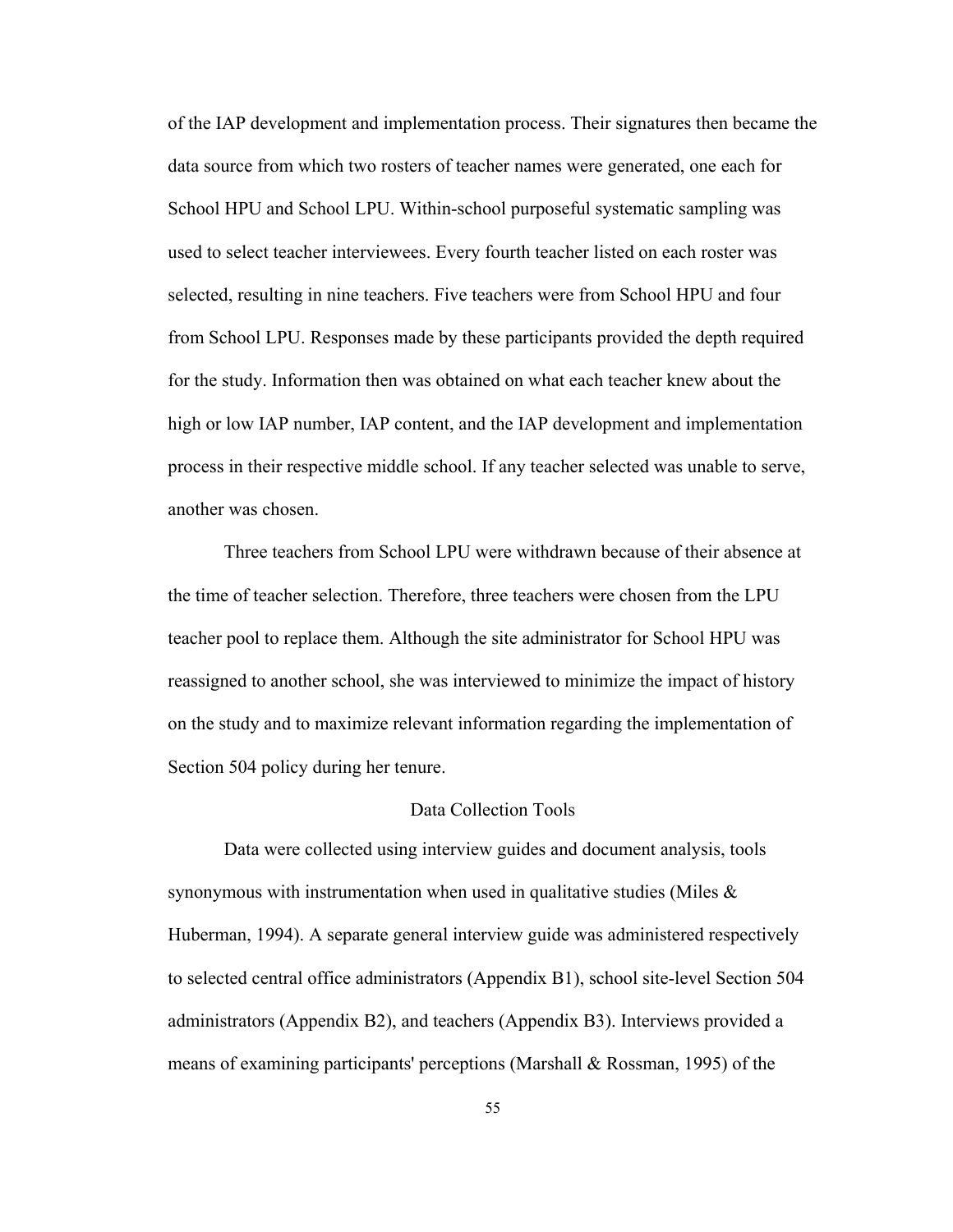number of IAPs, their content, and the Section 504 implementation process.

Initially, four documents were used. Two of these four documents, School Profiles (1997) and Facts & Figures (1998), contained descriptive profiles of each school and each school's student population. Students' cumulative files (containing a Section 504 plan, eligibility information, grades, attendance, test records, discipline records, and related documents) comprised the third document. The last document reviewed was the school district's local Administrative Guidelines Governing Section 504 (1996). Document analysis questions are shown in Appendix C.

# Development of the Interview Protocols and Document Analysis Questions

Three interview protocols were developed from questions linked to literature on Section 504, accommodations for students with disabilities, ADHD, and middle school adolescents. Whenever possible, research on the IAP development and implementation process, IAP content, and IAP numbers was used to further the development of questions.

Protocols were validated with the assistance of 11 school administrators enrolled as doctoral students at Virginia Polytechnic and State University. Given a brief explanation of the study, these participants read and followed directions written on the validation instrument to identify domains and data sources for each question and probe (see Appendix D). These participants also addressed item clarity and made recommendations for improving the protocols.

Ten validation instruments were returned. A frequency count was taken of the number of times a particular domain, data source, and level of clarity was selected.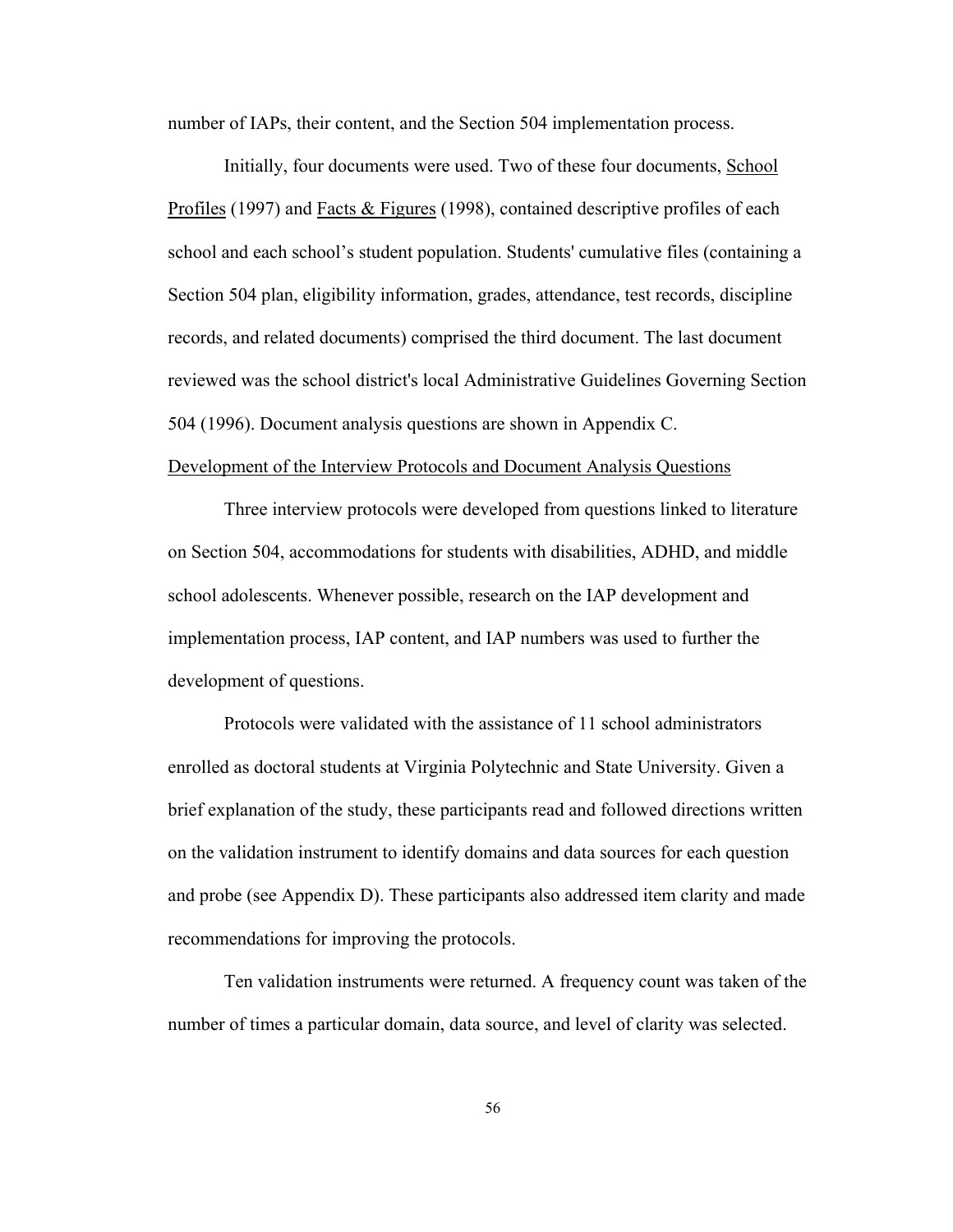Items and probes receiving average frequency counts of 50% or more were added to the final set of interview protocols or under document analysis. The ranges of percentages were 43%-100% under domain, 14%-71% across data sources, and 14%- 57% for item clarity. Frequency counts were lower than anticipated, so adjustments were made to the instrument based on content validation results and additional feedback from discussions held with four of the content validation participants. The stem and three of the seven probes under item number two were modified to obtain clarity on school demographics. The terms *content* and *number* were modified and a probe referencing increase or decrease was eliminated from item number one.

Adjusted validation instruments were then administered to individuals familiar with the structure of Section 504 in the school district and representative of the Section 504 users proposed in the study. Five individuals with administrative and instructional awareness of Section 504 completed the revised instrument according to the directions given. Two of these individuals were central office special education coordinators who provided Section 504 technical assistance and training to their assigned schools. Two administrators managed the Section 504 process in their schools. One former elementary-level administrator who addressed the Section 504 questions of parents and teachers through the school district's Parent Resource Center also was selected. Based on their responses, the frequency ranges of responses were 50-100% under domains, 60-100% across both data sources and item clarity. Comments from these five participants and those of an expert judge (university professor with expertise in principles of qualitative research) were incorporated into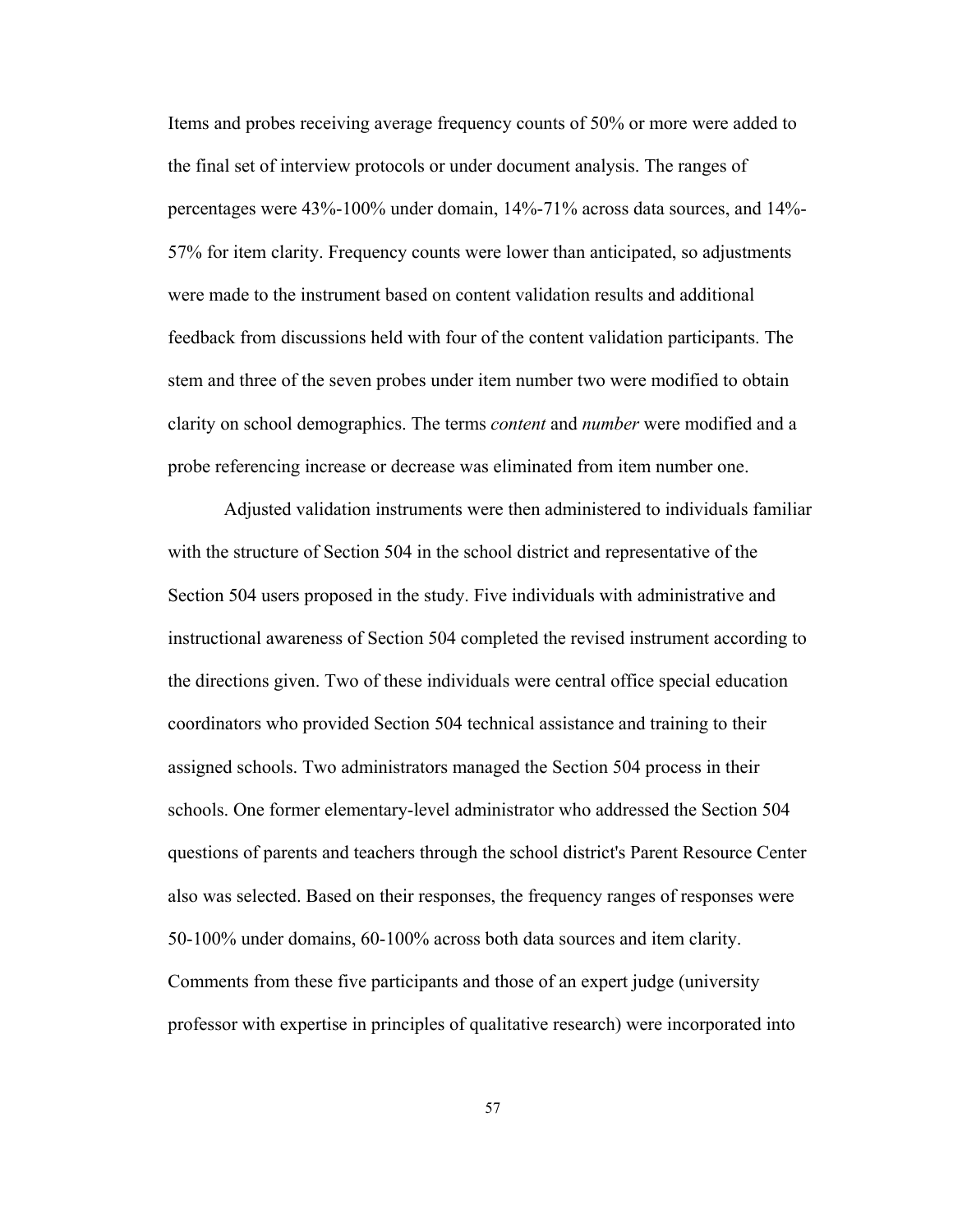the development of protocols and document analysis items.

Additional comments from this group led to renaming the knowledge domain the "process" domain. Other suggestions aligned with changes made to expand the definition of various domains. The probe "other" was added as needed to give depth to possible responses. The order of the domains was changed to content, number, and process. Domains were reordered to place school demographic questions at the end of the interview (Goetz & LeCompte, 1984). Adjustments made prior to the final listing of items are shown in Appendix D for interview protocols and in Appendix E for document analysis.

Prior to field-testing the protocols, the interviewer was trained in techniques of conversational interviewing. Rudimentary training on interviewing techniques was administered by a Public Information Coordinator who is an accredited member of the National School Public Relations Association; presenter and consultant; contributing author to national, state, and local education organization publications; and former teacher of drama, speech, and English. Training included how to: (1) conduct a conversational interview; (2) relate positively to interviewees; and (3) use appropriate body language and gestures. Four participants requested telephone interviews. Prior to their interviews, each was reminded of confidentiality and conditions pertaining to recording the interview. After consent was obtained, an adapted transcription machine was used to record their responses that later were transcribed to facilitate in-depth analysis.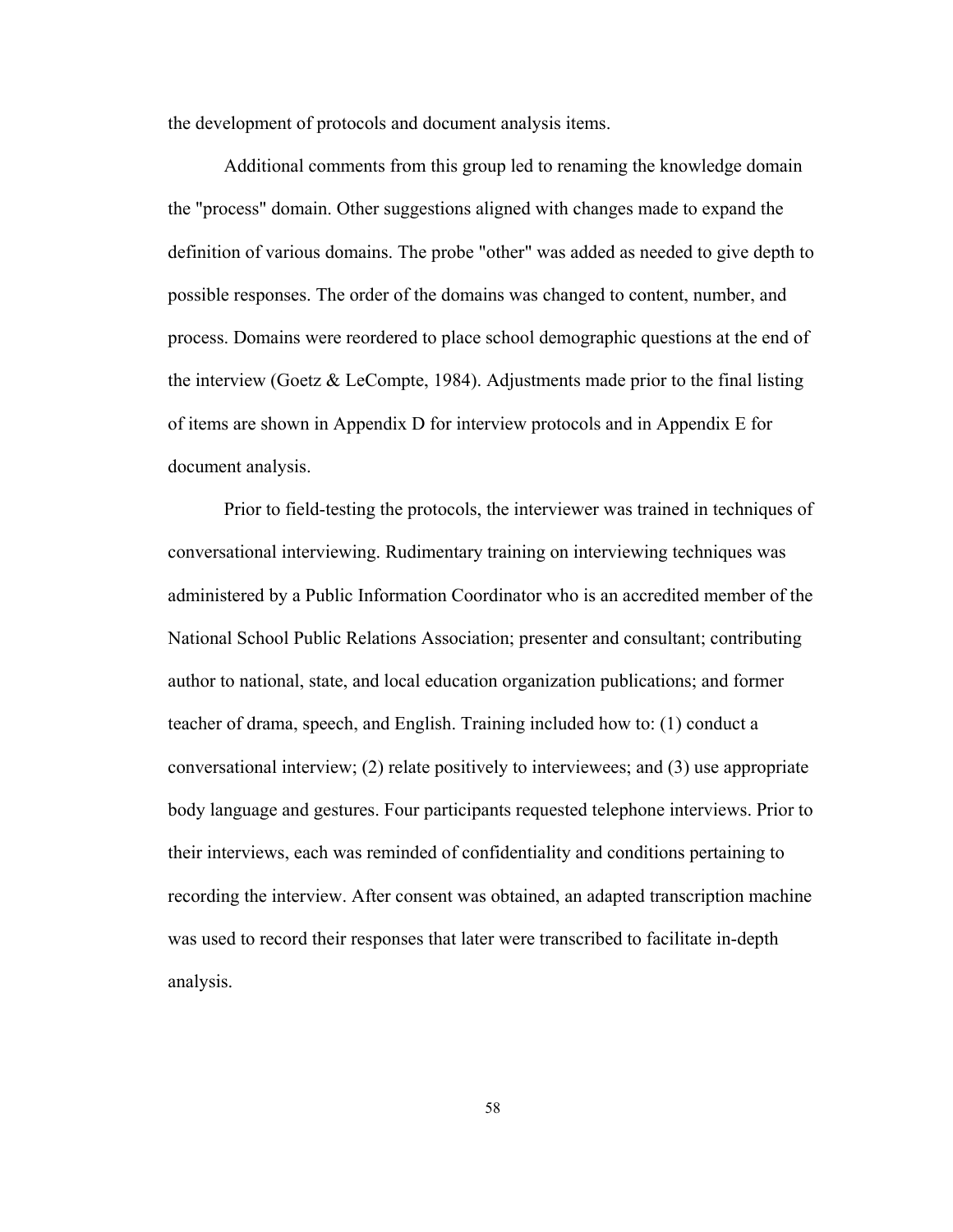## Field-testing of Interview Protocols

 The interview protocol for site-level administrators was field-tested with a Section 504 administrator-participant experienced in the development and implementation of IAPs at both the middle and high school levels. Previously, he had served as a central office special education administrator who provided Section 504 technical assistance to site-based Section 504 administrators in the school district. Fifty-three minutes were required for administration of the protocol. The site-level administrator protocol was selected for field-testing because it contained all items included on the teacher and central office administrator protocols. Revised protocols were submitted to the Institutional Review Board of Virginia Tech and to the school district's Office of Accountability for approval. Approval was granted.

## Data Collection Procedures

Face-to-face contact was made with both principals who were told the purpose of the study, the manner and extent of school-staff involvement, and the researcher's role. Initial contact with both principals was followed-up with a letter requesting permission to conduct the study, access confidential Section 504 files, and interview selected staff. A brief introduction to the researcher, explanation of the purpose of the study, information on the interview format, acknowledgment of the researcher's desire to tape the interview, and an assurance of confidentiality were provided (Appendix F). Once entry had been gained, directives from each principal were followed to contact the interviewees and request assistance in conducting the study.

## Collection of Documentation

Documents were requested as directed by each principal. Publications of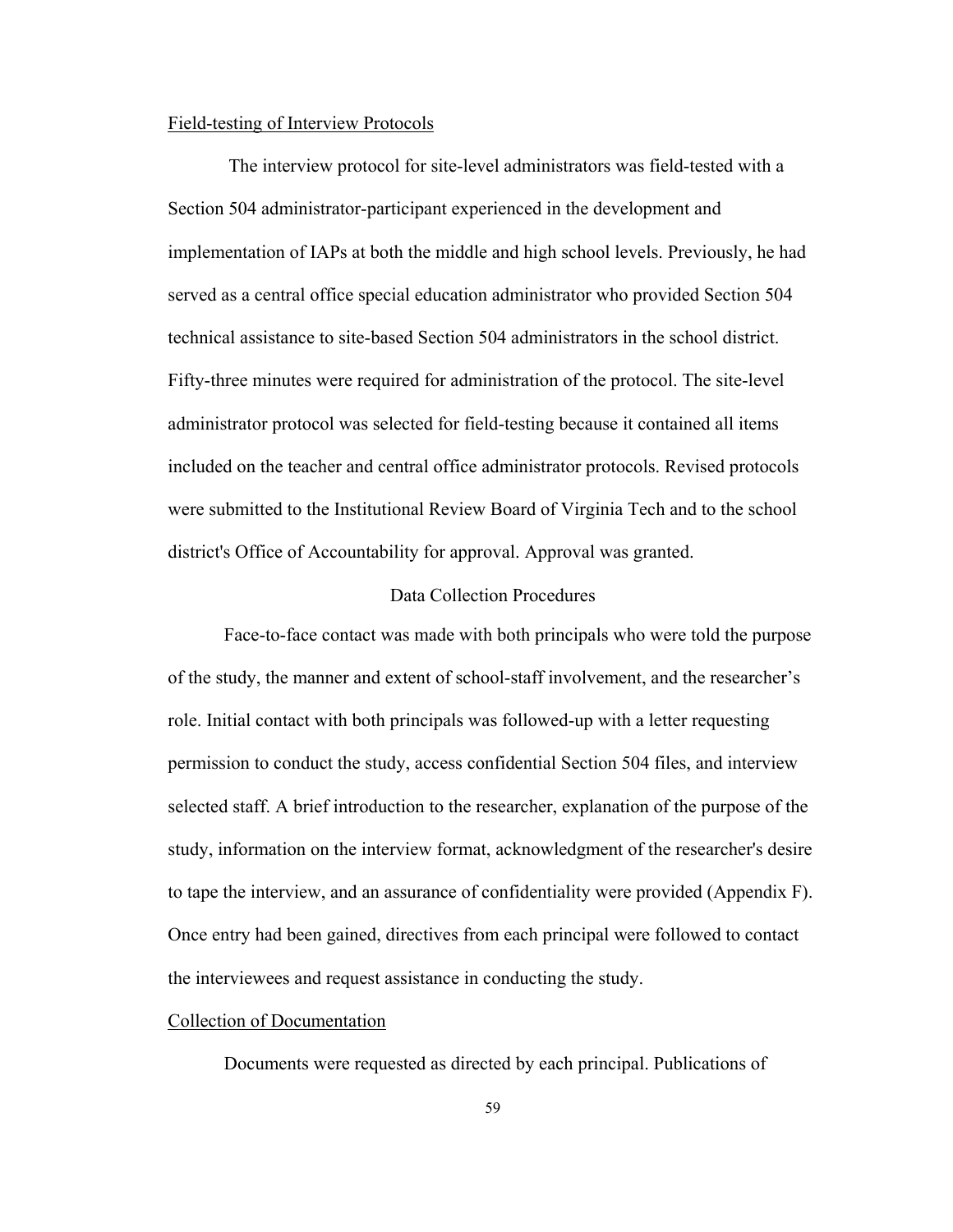demographics on each school in the district (School Profiles, (1997) & Facts and Figures, (1998)) and students' confidential IAP files were requested. Demographic data on the schools under study were entered into Table 3.1. Data from students' confidential files are listed into Appendix G.

Students' Section 504 files were reviewed for information on eligibility, reasons for referral to the Section 504 team, impairment category, targeted behaviors, and specific accommodations. Raw data were entered into matrices (Appendices I through J). Efforts were made to retrieve missing student documents. Because documents had to be retrieved from other schools, the principals of those schools were contacted. The purpose of the study was explained to each principal. Required information then was requested. Procedures previously indicated for gaining entry to school sites were repeated to the extent necessary to gain entry and access pertinent information.

### Collection of Interview Data

Interview participants were reminded of confidentiality and the conditions of tape-recording. Attempts were made to help participants feel at ease with the interviewer. In a conversational manner, attention was directed toward the question stems on the interview guide. Depending on the depth of participants' responses, comments were probed for clarification. Questions answered out of order were not repeated, unless additional information was sought. After checking final concerns, sessions were ended and appreciation was extended to the interviewees. Raw data from each interview were transcribed into matrices (Appendix K-L). Only those raw

60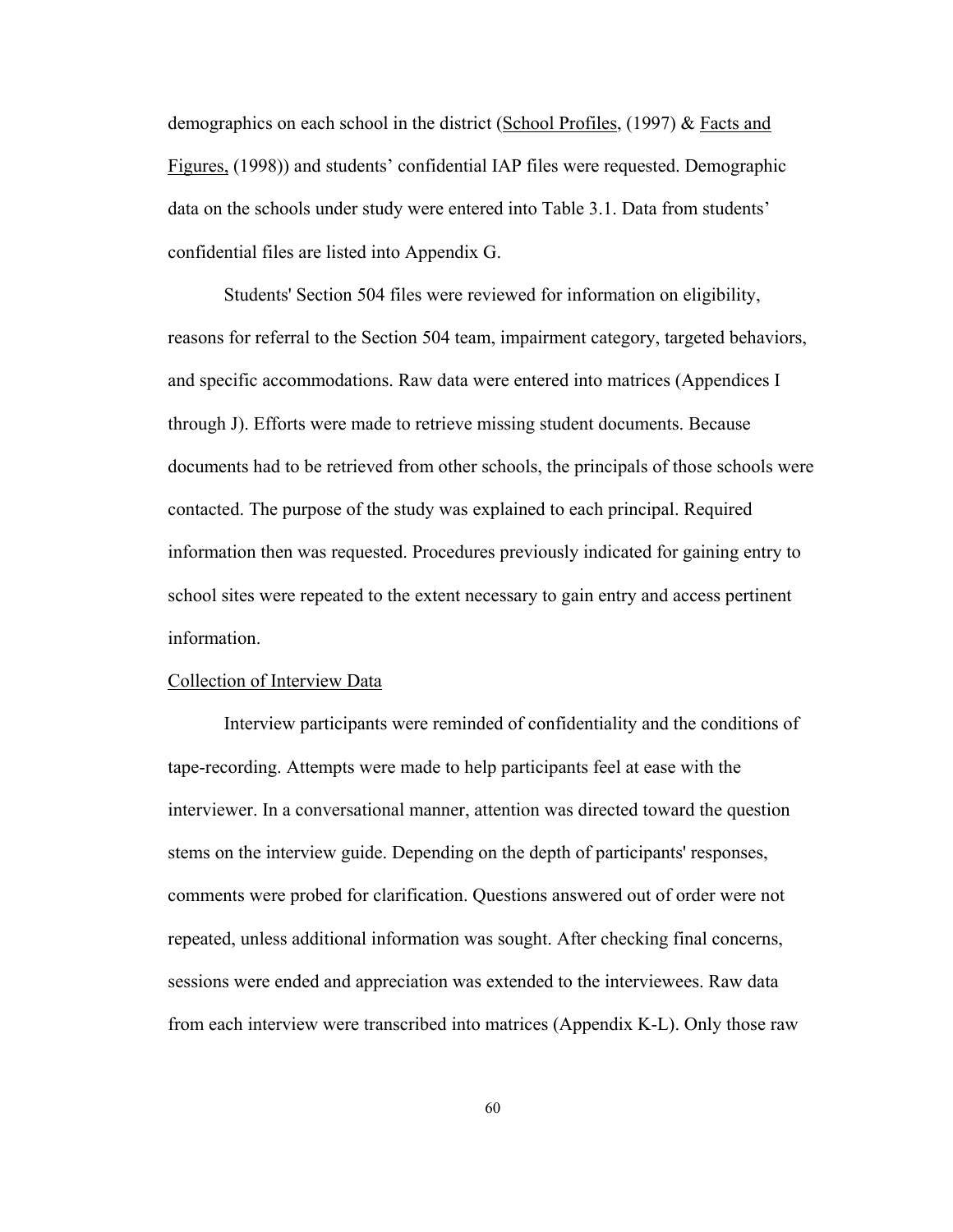data directly addressing each interview question were included.

## Data Analysis

Raw data from interviews and pertinent documents were sorted according to each interview or document analysis question. These data were entered into matrices to establish categories, analyze the data, identify emerging themes, and compare results. Four basic steps then were followed: preparation of the data, discovery of big ideas, utilization of the constant comparative method, and verification of the trustworthiness of the data (Glaser & Strauss, 1967; Maykut & Morehouse, 1994).

Raw data pages were coded to their sources and photocopied for identification of units or chunks of meaning as suggested by Maykut and Morehouse (1994). Concepts were identified based on recurring words, phrases, and topics in the data. Other recurring phenomena in the data were considered. Emerging themes expressed as phrases, propositions, or questions were identified.

Materials then were gathered to conduct the constant comparative process using a variation of the materials proposed by Maykut and Morehouse (1994). These materials included focus of inquiry sheets, initial discovery sheets, markers, tape, blank multi-colored 3"x 3" self-adhesive post-its, large sheets of 25 in. x 30.5 in. selfsticking easel pad post-it paper, and a pair of scissors. From initial discovery sheets, themes were collapsed. One noticeable theme or idea was selected and written on a 3" x 3" post-it, which was then taped onto the left side of the discovery sheet. The single word or phrase formed the first provisional category.

## Analysis of Data From Documents

Document analysis included (a) identifying and selecting relevant documents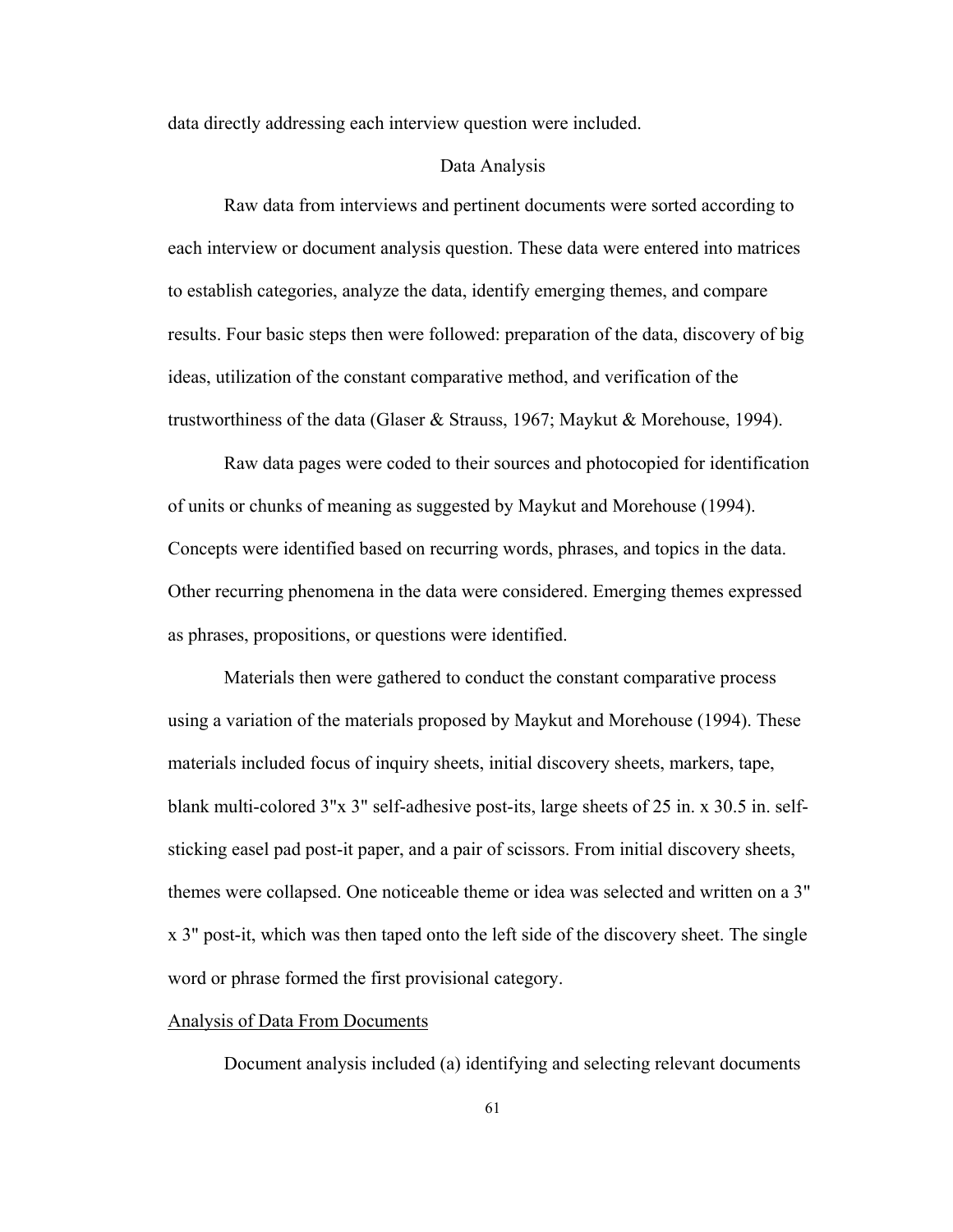according to specified research questions, (b) developing a category-coding procedure, and (c) conducting the content analysis (Gall et al., 1996). Actual comments and entries were entered into raw data matrices. This process was used to treat data obtained through document analysis. It involved organizing, structuring, and adding meaning to the volume of data collected in the search for generalizations about relationships among data categories (Marshall & Rossman, 1995).

Four sets of documents were analyzed: School Profiles, Facts & Figures, students' confidential files (Section 504 plan, eligibility information, attendance, test records, grades, discipline records, etc.), and school district's local Administrative Guidelines Governing the Administration of Section 504. Data were reported in matrices, narrative, or a combination or matrix and narrative formats.

## Analysis of Data From Interviews

Participants' responses were scripted using a transcriber with a pedal device. All data were separated into relevant categories. Categories were refined and developed according to their relationship. Categories linked to other categories were identified using a system of color-coding that permitted easy identification of relationships and initial themes. Information from margin notes was incorporated. Transcripts were analyzed within and across each school using this method.

#### Reliability

Multiple data sources were used. To ensure reliability, the researcher documented actions in an audit trail. The audit trail increased internal validity, and the likelihood that replication of the study under the same or similar conditions would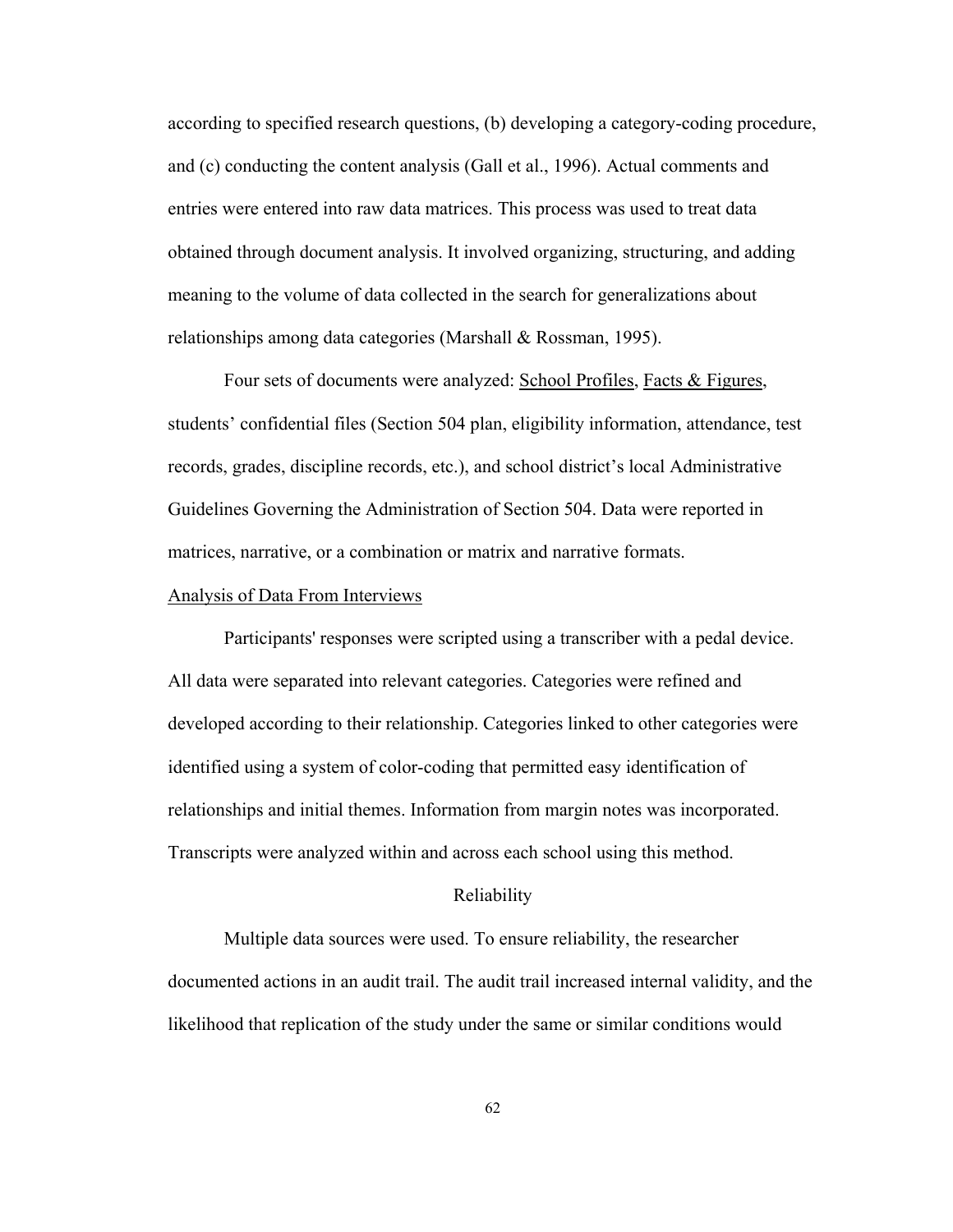yield the same or similar results (Gall et. al., 1996). Descriptions of the interactions or observations at the site increased the external validity, or transferability, of the study. A combination of these methods increases trustworthiness and reduces bias. A chain of evidence was created to further validate findings.

#### Coding for Document Analysis and Interviews

Four individuals participated in the determination of reliability and coding of responses. Three of these individuals were randomly selected to assist with interrater reliability and coding of emerging themes. The fourth individual was the researcher. Each individual was given a set of responses to three items representing one response from each user group. Coded responses made by these individuals were compared to those of the researcher. Agreement was 100% across ratings for user groups (Appendix H1 to H4). Coding of IAP content was high with the exception of confusion over which items fell into the "other" category (Appendix J4). Based on results obtained, reexamination was not required.

## Conceptual Framework

The conceptual framework that follows provides a roadmap of the undertaking of this study. As shown in Figure 3.2, a comparative case study is used to describe and analyze of the number and demographic profiles of students served and the content of their IAPs. From interview responses, administrators and teachers in each school describe the process used to develop plans and implement Section 504 policy. Schools are designated High Plan User (School HPU) and Low Plan User (LPU) based upon their number of plans. Results are analyzed within and, subsequently, across three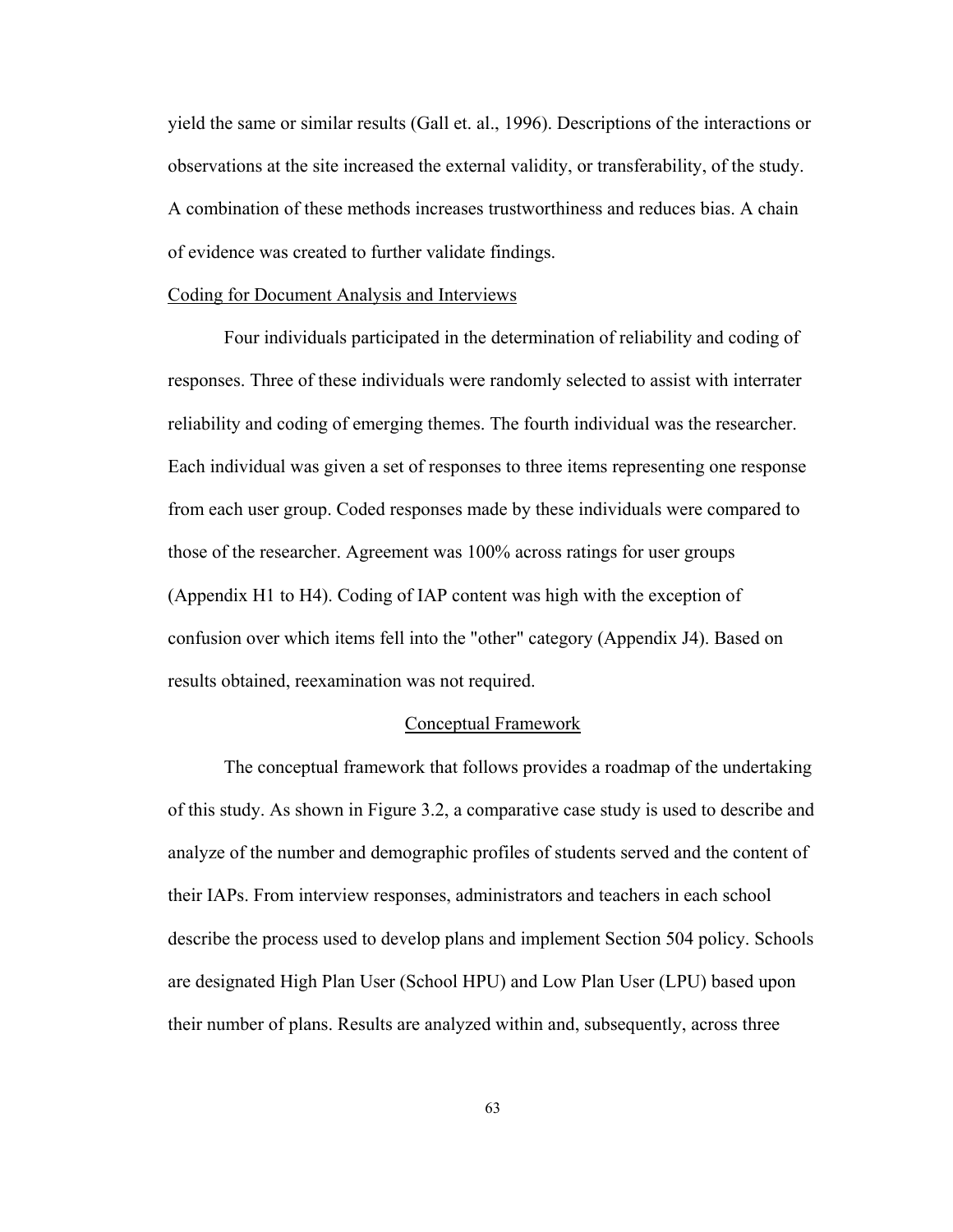# EDUCATING ADOLESCENTS IN THE CONTEXT OF SECTION 504 POLICY:

# A COMPARATIVE STUDY OF TWO MIDDLE SCHOOLS

# LITERATURE REVIEW

 Adolescents Served in Middle Schools Legal Policies that Serve Adolescents Awareness of Section 504 Policy by Service Providers

## RESEARCH QUESTION

 How is Section 504 policy implemented to serve adolescents in two middle schools?

COMPARATIVE CASE STUDY (Sub-questions)

Who are the students served under Section 504 policy in these middle schools? What comprises the content of their Individualized Accommodation Plans? How do administrators and teachers describe the process with which they develop and implement Section 504 policy?

## GROUNDED THEORY

 How does implementation process described in the case study affect the demographic profile of the students who are served in these schools and the contents of their accommodation plans?



*Figure 3.2.* Conceptual Model Supporting the Discovery of Factors Affecting the Number of IAPs, Content of IAPs, and the Plan Development and Implementation Process Found in Two Middle Schools